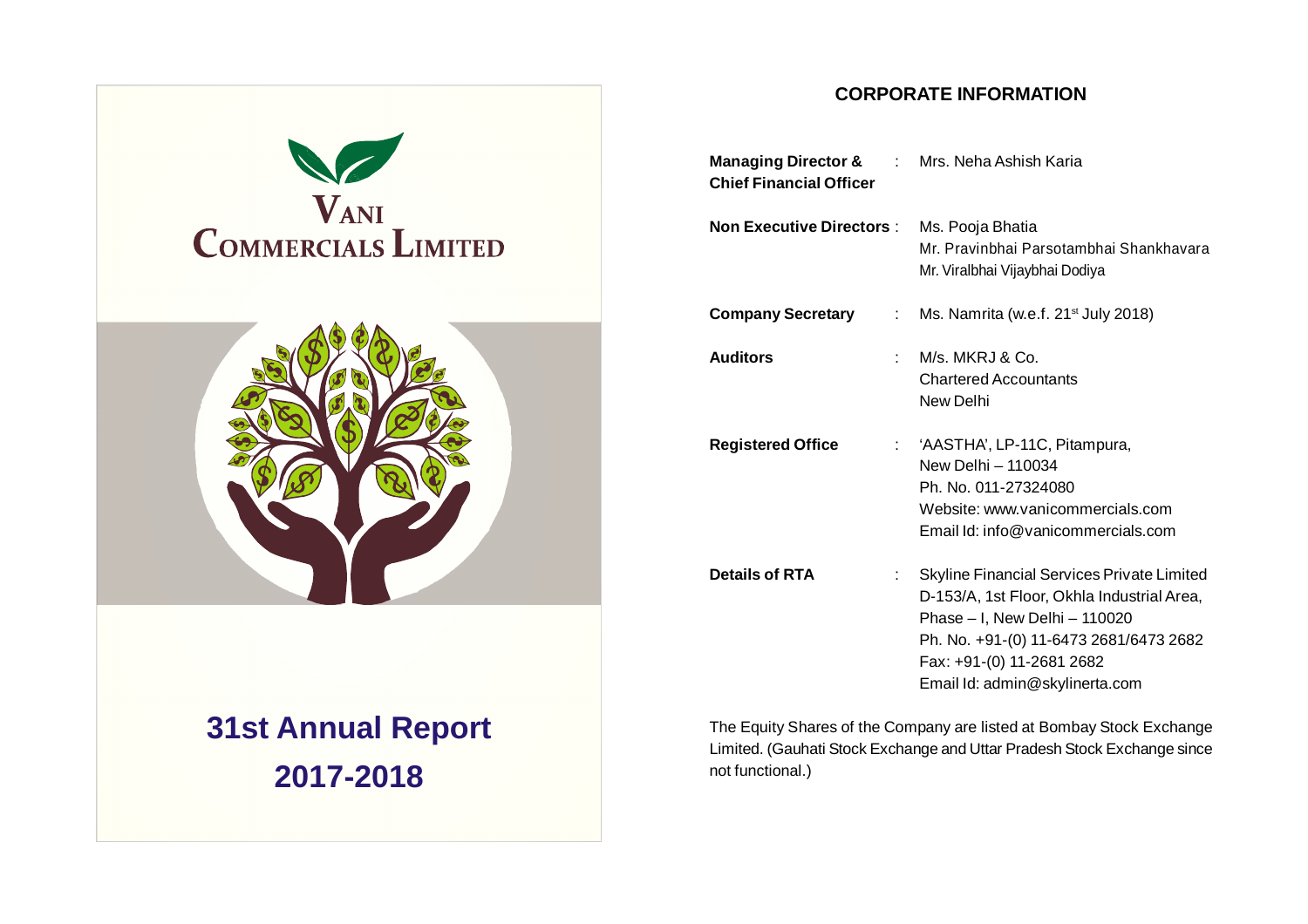### **CONTENTS**

|     |                                               | Page No. |
|-----|-----------------------------------------------|----------|
| 1.  | Notice of Annual General Meeting              | 1        |
| 2.  | Director's Report                             | 17       |
| 3.  | Annexure I-Nomination and Remuneration Policy | 29       |
| 4.  | Annexure II-AOC-2                             | 32       |
| 5.  | Annexure III-MGT-9                            | 33       |
| 6.  | Annexure IV-Secretarial Audit Report          | 39       |
| 7.  | Management Discussion and Analysis            | 43       |
| 8.  | Auditor's Report                              | 48       |
| 9.  | <b>Balance Sheet</b>                          | 59       |
| 10. | <b>Statement of Profit &amp; Loss</b>         | 60       |
| 11. | <b>Cash Flow Statement</b>                    | 61       |
| 12. | <b>Notes to Financial Statements</b>          | 62       |
| 13. | Attendance Slip and Proxy Form                | 84       |

### Notice is hereby given that the 31<sup>st</sup> Annual General Meeting of the Members of Vani Commercials Limited will be held on Friday, the  $28<sup>th</sup>$  day of September, 2018 at 10:30 A.M. at Khushi Banquet, MP Mall, MP Block, Pitampura, New Delhi-110034, to transact the following businesses: **ORDINARY BUSINESS: 1.** To receive, consider and adopt the Audited Financial Statements for the Financial Year ended 31st March, 2018 including the Reports of the Auditors' and the Board of Directors' thereon. **2.** To appoint a Director in place of Ms. Neha Ashish Karia (DIN: 07894660), who retires by rotation and being eligible, offers herself for re-appointment. **SPECIAL BUSINESS: 3. To Approve the Appointment of Ms. Pooja Bhatia (DIN: 00188770) as Director of the Company** To consider and if thought fit to pass the following resolution as an Ordinary Resolution: **"RESOLVED THAT** Ms. Pooja Bhatia (DIN: 00188770), who was appointed as an Additional Director of the Company with effect from 31<sup>st</sup> March, 2018 by the Board of Directors and who holds office up to the date of this Annual General Meeting of the Company under Section 161(1) of the Companies Act, 2013 (the Act), who is eligible for appointment and in respect of whom the Company has received a notice in writing under Section 160(1) of the Act from a Member proposing her candidature for the office of Director, be and is hereby appointed a Director of the Company, who is liable to retire by rotation**." Date: 30/08/2018 for and on behalf of the Board of Directors Place: New Delhi For Vani Commercials Limited Sd/- Vani Commercials Limited Mamrita Shah**<br>Read. Off.: 'AASTHA', LP – 11C, **Company Secretary** Regd. Off.: 'AASTHA', LP - 11C, Pitampura, New Delhi – 110034 **M.No.: A51044** CIN: L74899DL1988PLC106425 Email ID:info@vanicommercials.com

**NOTICE**

**Vani Commercials Limited Annual Report 2017-18 Vani Commercials Limited Annual Report 2017-18 1**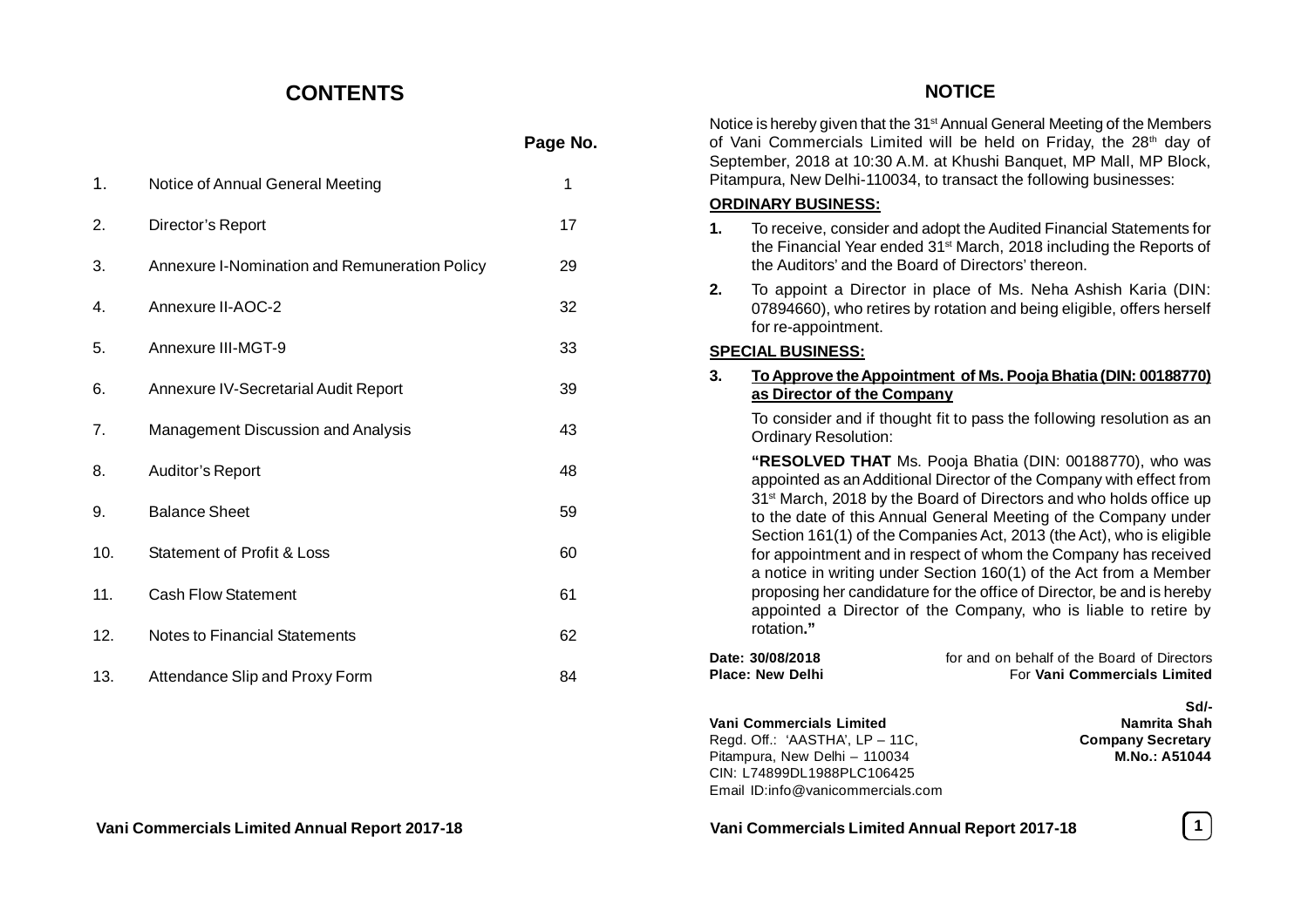#### **Notes:**

- **1.** Explanatory Statements pursuant to Section 102 of the Companies Act, 2013, relating to the Special Business mentioned in the notice, is annexed hereto.
- **2. A MEMBER ENTITLED TO ATTEND AND VOTE AT THE ANNUAL GENERAL MEETING (THE "MEETING") IS ENTITLED TO APPOINT A PROXY TO ATTEND AND VOTE INSTEAD OF HIMSELF/HERSELF AND THE PROXY NEED NOT BE A MEMBER OF THE COMPANY. THE INSTRUMENT APPOINTING THE PROXY IN FORM MGT-11 ANNEXED HERETO, IN ORDER TO BE EFFECTIVE MUST BE DEPOSITED WITH THE COMPANY NOT LESS THAN 48 HOURS BEFORE THE TIME FIXED FOR COMMENCEMENT OF THE MEETING I.E. UPTO 10:30 A.M. ON 26TH SEPTEMBER, 2018.**
- **3.** A person can act as proxy on behalf of members not exceeding fifty and holding in aggregate not more than ten percent of the total share capital of the Company carrying voting rights. A member holding more than ten percent of the total share capital of the Company carrying voting rights may appoint a single person as proxy and such person shall not act as proxy for any other person or shareholder.
- **3.** Corporate Members intending to send their authorised representatives are requested to send a duly certified copy of the Board Resolution authorizing the representatives to attend and vote on their behalf at the Meeting.
- **4.** The Register of Members and the Share Transfer Book of the Company shall remain closed from Thursday 27<sup>th</sup> September 2018 to Friday 28<sup>th</sup> September 2018 (both days inclusive).
- **5.** Details under Regulation 36(3) of the SEBI (Listing Obligations and Disclosure Requirements) Regulations, 2015 and SS-2 i.e. Secretarial Standards on General Meetings in respect of the Directors seeking appointment/reappointment at the Meeting is annexed to the Notice as **Annexure–A**.
- **6.** To promote government's go green initiative, Notice of the Meeting of the Company *inter alia,* indicating the process and manner of e–

**Vani Commercials Limited Annual Report 2017-18 2 Vani Commercials Limited Annual Report 2017-18 3**

voting along with Attendance Slip , Proxy Form and Annual Report 2017-18 is being sent to the members, whose email ids are registered with the Company and Depository Participant(s) for communication purposes unless any member has requested for a hard copy of the same.

- **7.** Members may also note that the Notice of the Meeting and the Annual Report will also be available on the Company's website *www.vanicommercials.com* for download. The physical copies of the aforesaid documents will also be available at the Company's Registered Office for inspection at any time between 10:00 a.m. to 1:00 p.m. on any working day upto the date of Meeting. Even after registering for e-communication, members are entitled to receive such communication in physical form, upon making a request for the same, by post free of cost. For any communication, the shareholders may also send requests to the Company's investor email ID i.e. info@vanicommercials.com.
- **8. Members who have not registered their e-mail addresses so far are requested to register their e-mail address for receiving all communications including Annual Report, Circulars, etc. from the Company electronically.**
- **9.** Members are requested to bring their copies of Annual Report to the meeting, as the same will not be supplied again at the meeting as a measure of environment protection.

### **10. Voting through electronic means:**

(i) In compliance with provisions of section 108 of the Act and Rule 20 of The Companies [Management and Administration] Rules, 2014 and Regulation 44 of the SEBI (Listing Obligations & Disclosure Requirements) Regulations, 2015, the Company is providing e-voting facility as an alternative mode of voting which will enable the members to cast their votes electronically.

Necessary arrangements have been made by the Company with Central Depository Services [India] Limited [CDSL] to facilitate e-voting. The detailed process, instructions and manner for availing e-Voting facility is annexed to the Notice as **Annexure–B**.

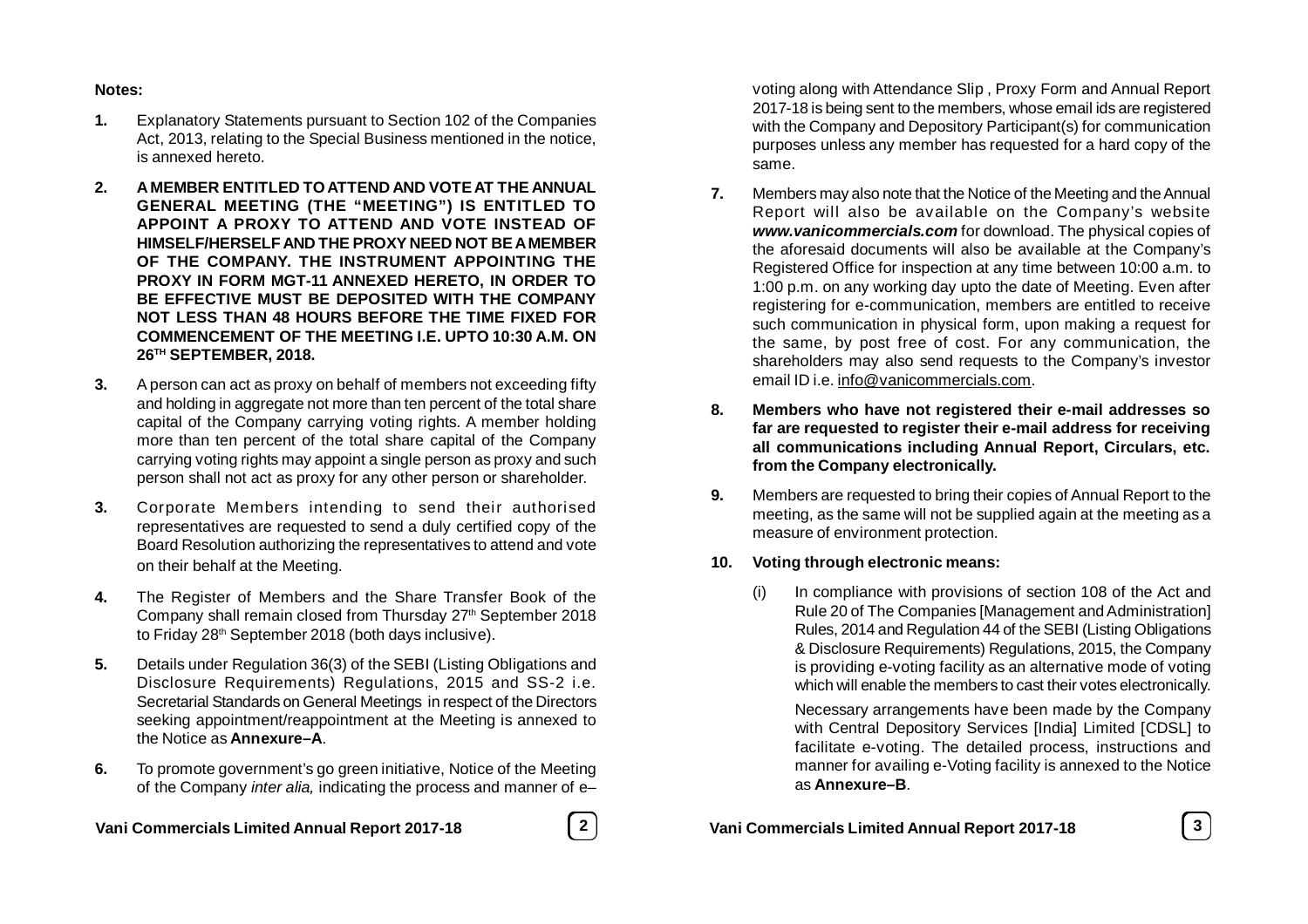- (ii) Mrs. Ekta Rani, Practicing Company Secretary [Membership No. A28092] has been appointed as the Scrutinizer to scrutinize the voting and remote e-voting process in a fair and transparent manner.
- (iii) Members who have cast their vote by remote e-voting prior to the meeting may also attend the meeting but shall not be entitled to cast their vote again.
- (iv) Members can opt for only one mode of voting i.e. either by evoting or poll paper. In case Members cast their votes through both the modes, voting done by e-voting shall prevail and votes cast through Poll Paper shall be treated as invalid.
- (v) The e-voting period commences on Tuesday,  $25<sup>th</sup>$  September 2018 [9:00 a.m.] and ends on Thursday, 27<sup>th</sup> September 2018 [5:00 p.m.]. During this period, Members holding shares either in physical form or demat form, as on 21<sup>st</sup> September 2018 i.e. cut-off date, may cast their vote electronically. The e-voting module shall be disabled for voting thereafter. Once the vote on a resolution is cast by the Member, he / she shall not be allowed to change it subsequently or cast vote again.
- (vi) The voting rights of members shall be in proportion to their shares in the paid up equity share capital of the Company as on cut-off date. A person, whose name is recorded in the register of members or in the register of beneficial owners maintained by the depositories as on cut-off date only shall be entitled to avail facility of remote e-voting and poll process at the venue of the meeting.
- (vii) Any person, who acquires shares of the Company and becomes a member of the Company after dispatch of the Notice and holding shares as on cut-off date, may cast vote after following the instructions for e-voting as provided in the Notice convening the Meeting, which is available on the website of the Company and CDSL. However, if you are already registered with CDSL for remote e-voting then you can use your existing User ID and password for casting vote.
- (viii) The Scrutinizer shall, immediately after the conclusion of voting at the meeting, would count the votes cast at the meeting, thereafter unblock the votes cast through remote e-voting in

**Vani Commercials Limited Annual Report 2017-18 4 Vani Commercials Limited Annual Report 2017-18 5**

the presence of at least two witnesses not in the employment of the Company and make, not later than 48 hours from conclusion of the meeting, a consolidated Scrutinizer's Report of the total votes cast in favour or against, to the Chairman, who shall countersign the same.

(ix) The results declared along with the Scrutinizer's Report shall be placed on the Company's website www.vanicommercials. com and on the website of CDSL i.e., www.evotingindia.com immediately after the result is declared. The Company shall simultaneously forward the results to BSE Limited [BSE], where the equity shares of the Company are listed.

### **11. POLL PROCESS AT AGM**

- (i) The voting on the agenda items shall be done by e-voting as well as by Poll. Those who do not exercise the option of evoting shall be entitled to participate and vote at the Poll to be conducted at the venue of the AGM on the date of the meeting. Ballot Papers shall be provided at the meeting.
- (ii) The number of votes will be equivalent to the number of shares held by them as on the Cut-Off Date i.e. September 21, 2018.
- (iii) Mrs. Ekta Rani, Practicing Company Secretary [Membership No. A28092] has been appointed as the Scrutinizer to scrutinize the voting process at AGM in a fair and transparent manner.
- (iv) The Results shall be declared on and after the AGM of the Company. The Results declared along with the Scrutinizer's Report shall be placed on the Company's website www.vanicommercials.com and on the website of CDSL immediately after the result is declared and the Company shall simultaneously forward the results to BSE Limited [BSE], where the equity shares of the Company are listed.
- **12.** The route map giving the directions, to the venue of the AGM is annexed to the Notice as **Annexure–C**.

### **13. REQUEST TO MEMBERS**

(i) Members holding shares in dematerialized form are requested to bring their Client ID and DP ID numbers for easy identification of attendance at the meeting. Members who hold shares in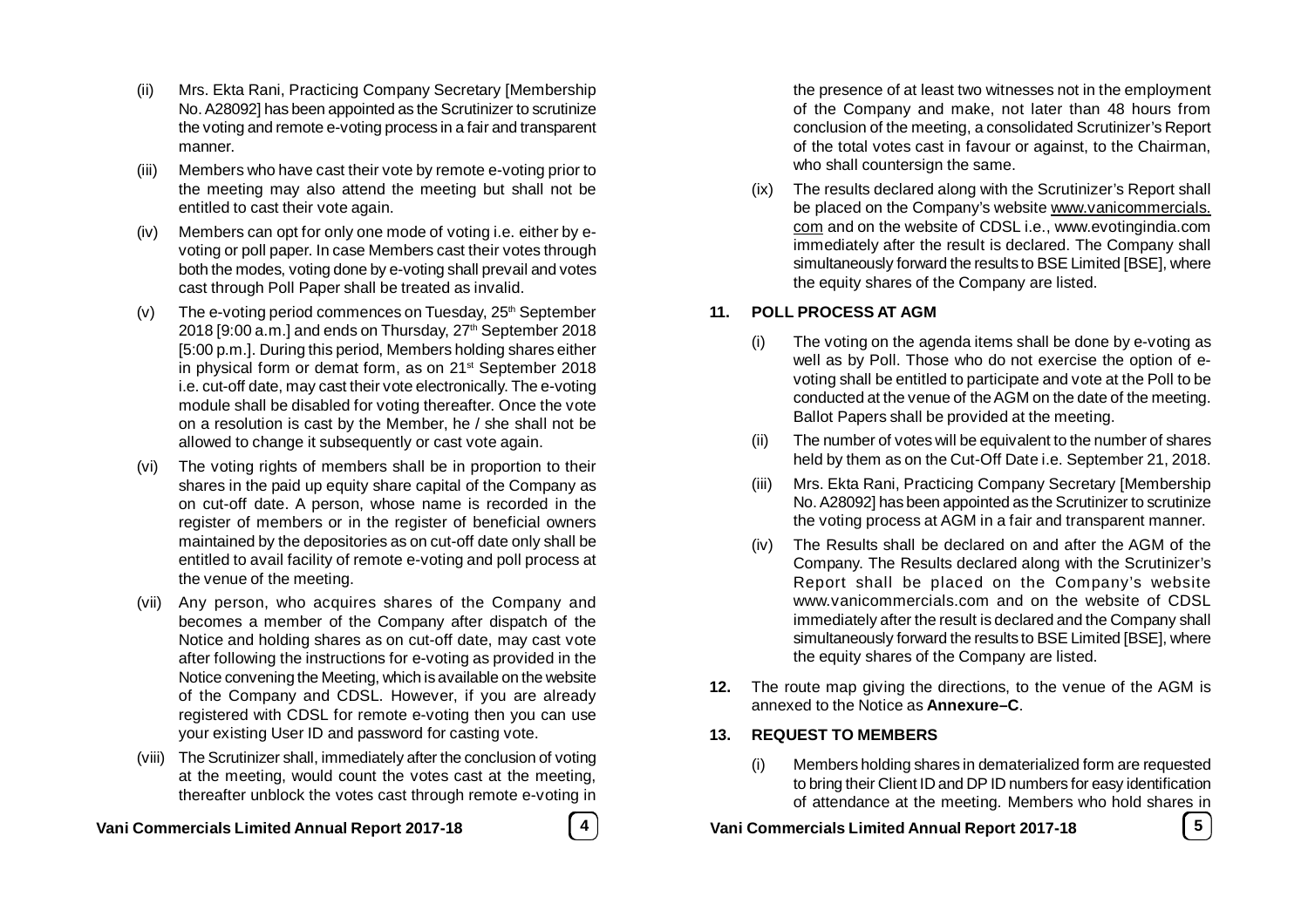physical form are requested to bring their folio numbers for easy identification of attendance at the meeting.

- (ii) Members/Proxies attending the meeting are requested to bring their attendance slip along with their copy of Annual Report to the Meeting.
- (iii) Queries proposed to be raised at the Annual General Meeting may be sent to the Company at its registered office at least seven days prior to the date of AGM to enable the management to compile the relevant information to reply the same in the meeting.
- (iv) Members holding shares in demat form are requested to intimate all changes pertaining to their bank details, National Electronic Clearing Service [NECS], Electronic Clearing Services [ECS] mandates, nominations, power of attorneys, change in address, change of name, email address, contact numbers, etc. to their Depository Participant [DP]. Changes intimated to the DP will then be automatically reflected in the Company's records which will help the Company and the Company's Registrar and Transfer Agents to provide efficient and better services. Members holding shares in physical form are requested to intimate such changes to Registrar and Transfer Agents of the Company.
- (v) Members are requested to inform the Company's Registrar and Share Transfer Agent i.e. Skyline Financial Services Private Limited, D-153/A, 1st Floor, Okhla Industrial Area, Phase – I, New Delhi- 110020, about the changes, if any, in their registered address along with Pin Code, quoting their Folio number and DP ID. All correspondence relating to transfer of shares may be sent directly to the aforesaid Registrar and Share Transfer Agent of the Company
- (vi) In case of joint holders attending the Meeting, only such joint holder who is higher in the order of names will be entitled to

vote. Members who hold shares in physical form in multiple folios in identical names or joint holding in the same order of names are requested to send the share certificates to Registrar, for consolidation into a single folio.

- (vii) The Securities and Exchange Board of India (SEBI) has mandated the submission of Permanent Account Number (PAN) by every participant in securities market. Members holding shares in electronic form are, therefore, requested to submit their PAN to their Depository Participants with whom they are maintaining their demat accounts. Members holding shares in physical form can submit their PAN details to the Company / registrar and Share Transfer Agents.
- **(viii) In terms of SEBI Circular No. SEBI/HO/MIRSD/DOP1/CIR/ P/2018/73 dated 20-04-2018, it is required to obtain copy of PAN Card, Bank details, Email id and Mobile / Telephone No from all the shareholders holding shares in physical form. Accordingly you are requested to kindly furnish selfattested copy of your PAN Card and original cancelled "Name printed Cheque" or copy of Bank Passbook / Statement attested by the Bank along with the details mentioned in Annexure "D" on the last page of the notice. You may send the details as given in Annexure "D" to the Company`s Registrar & Share Transfer Agent (RTA), M/s SKYLINE FINANCIAL SERVICES PRIVATE LIMITED at D-153A, Ist Floor, Okhla Industrial Area, Phase-I, New Delhi – 110 020.**
- **(i) Members are requested to please get their shares dematerialized as pursuant to SEBI circular no. SEBI/LAD-NRO/GN/2018/24 dated 08/06/2018, the transfer of securities shall not be processed w.e.f. 05/12/2018, unless the securities are held in dematerialized form with depository.**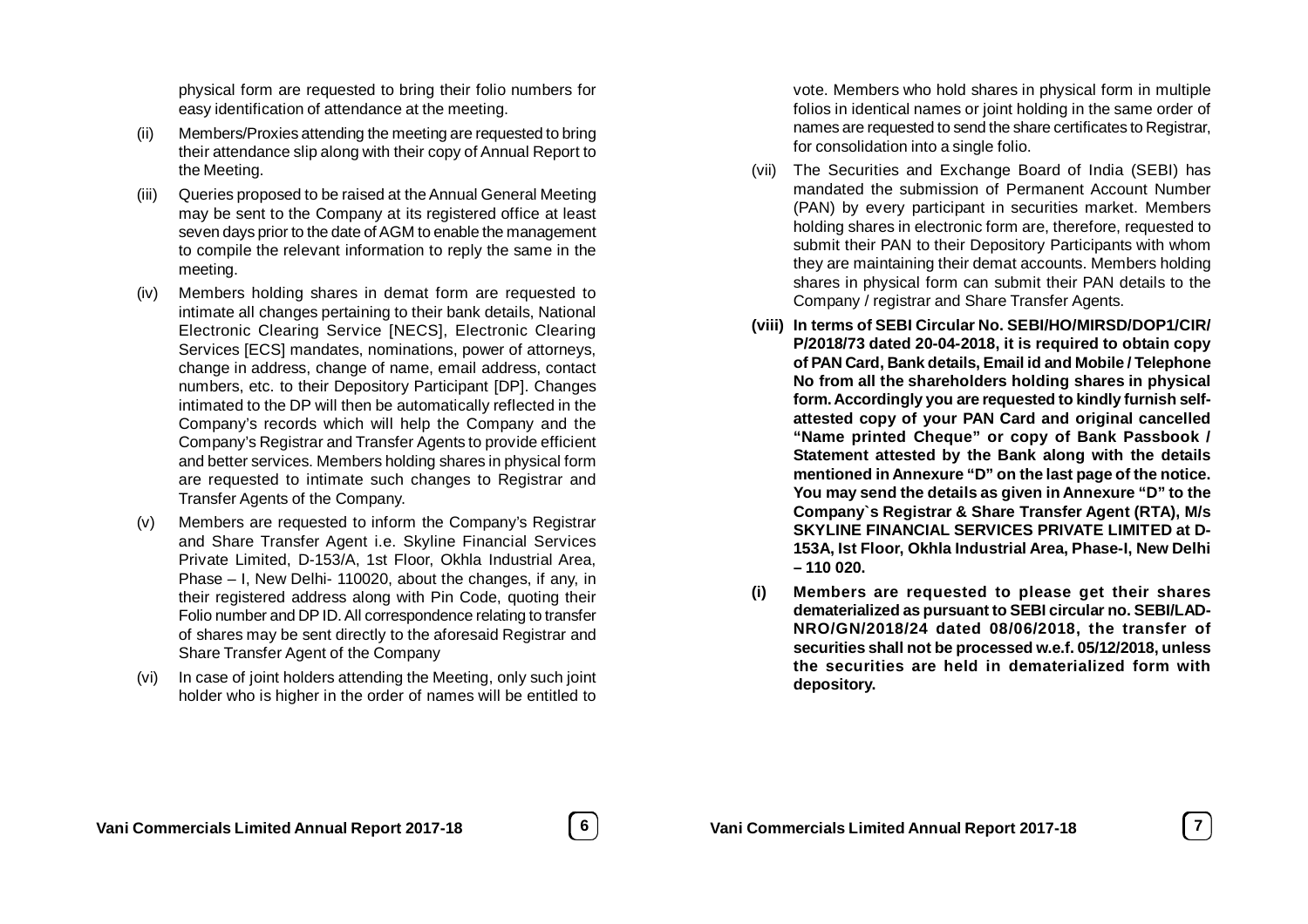### **EXPLANATORY STATEMENT PURSUANT TO THE PROVISIONS OF SECTION 102 OF THE COMPANIES ACT, 2013**

### **ITEM NO.3:**

The Board of Directors of the Company, pursuant to the provisions of Section 161(1) of the Act and the Articles of Association of the Company, has appointed Ms. Pooja Bhatia (DIN: 00188770) as an Additional Director of the Company with effect from 31<sup>st</sup> March 2018. In terms of the provisions of Section 161(1) of the Act, Ms. Pooja Bhatia would hold office up to the date of the ensuing Annual General Meeting. The Company has received a notice in writing along with the deposit of requisite amount under Section 160 of the Act proposing the candidature of Ms. Pooja Bhatia for the office of Director of the Company.

Ms. Pooja Bhatia is not disqualified from being appointed as a Director in terms of Section 164 of the Act and has given her consent to act as a Director. Ms. Pooja Bhatia possesses appropriate skills, experience and knowledge.

Brief resume of Ms. Pooja Bhatia, nature of her expertise in specific functional areas and names of other listed companies in India in which she holds directorships and details of memberships / chairmanships of Board Committees of the listed companies in India and other details is enclosed with the notice.

Keeping in view her vast expertise and knowledge, it will be in the interest of the Company that Ms. Pooja Bhatia is appointed as Director.

Save and except Ms. Pooja Bhatia and her relatives, none of the other Directors / Key Managerial Personnel of the Company / their relatives are, in any way, concerned or interested, financially or otherwise, in the resolution set out at Item No. 3 of the Notice. The Board recommends the Ordinary Resolution set out at Item No. 3 of the Notice for approval by the shareholders.

> For and on behalf of the Board of Directors For **Vani Commercials Limited**

| Date: 30/08/2018        |  |
|-------------------------|--|
| <b>Place: New Delhi</b> |  |

**Sd/- Namrita Shah Company Secretary Place: New Delhi M.No.: A51044**

**Vani Commercials Limited Annual Report 2017-18 8 Vani Commercials Limited Annual Report 2017-18 9**

### **"ANNEXURE A TO THE NOTICE"**

**DISCLOSURE PURSUANT TO THE REGULATION 36 OF SEBI (LISTING OBLIGATIONS AND DISCLOSURE REQUIREMENTS) REGULATIONS, 2015, AND SECRETARIAL STANDARD ON GENERAL MEETINGS (SS ISSUED BY THE INSTITUTE OF COMPANY SECRETARIES OF INDIA ('ICSI'), INFORMATION IN RESPECT OF THE DIRECTORS SEEKING RE-APPOINTMENT/APPOINTMENT AT THE AGM, IS PROVIDED HEREIN BELOW:**

| <b>Name of Director</b>                                                                                                         | Neha Ashish Karia                                                                                                                                                                                                                | Pooja Bhatia                                                                                                                 |
|---------------------------------------------------------------------------------------------------------------------------------|----------------------------------------------------------------------------------------------------------------------------------------------------------------------------------------------------------------------------------|------------------------------------------------------------------------------------------------------------------------------|
| Age                                                                                                                             | 39 years                                                                                                                                                                                                                         | 38 years                                                                                                                     |
| Date of Appointment<br>by the Board of<br><b>Directors</b>                                                                      | 14th August 2017                                                                                                                                                                                                                 | 31st March 2018                                                                                                              |
| <b>Brief Resume and</b><br>nature of expertise<br>in functional areas                                                           | She is Graduated from Pune University<br>and having over 3 years of experience<br>in financial market as she has been<br>dealing with Mutual Funds and also<br>having experience in market analysis,<br>market segmentation etc. | She is a commerce graduate<br>and member of ICSI. She is<br>having more than 15 years of<br>experience in Corporate Matters. |
| Disclosure of relationship<br>with other Directors,<br>Manager and other Key<br>Managerial Personnel of<br>the company inter-se | Not Any                                                                                                                                                                                                                          | Not Any                                                                                                                      |
| Terms and conditions of<br>appointment or<br>re-appointment                                                                     | On such terms & conditions<br>as mutually agreed by the<br>board                                                                                                                                                                 | On such terms & conditions as<br>mutually agreed by the board                                                                |
| The remuneration last drawn                                                                                                     | Nil                                                                                                                                                                                                                              | Nil                                                                                                                          |
| The number of Meetings of<br>the Board attended during<br>the year                                                              | 5                                                                                                                                                                                                                                | 1                                                                                                                            |
| Directorships held in other<br><b>listed Companies</b>                                                                          | Nil                                                                                                                                                                                                                              | Nil                                                                                                                          |
| Memberships / Chairmanships<br>of Committees of other listed<br>Companies                                                       | Nil                                                                                                                                                                                                                              | Nil                                                                                                                          |
| Number of shares held in<br>the Company                                                                                         | Nil                                                                                                                                                                                                                              | Nil                                                                                                                          |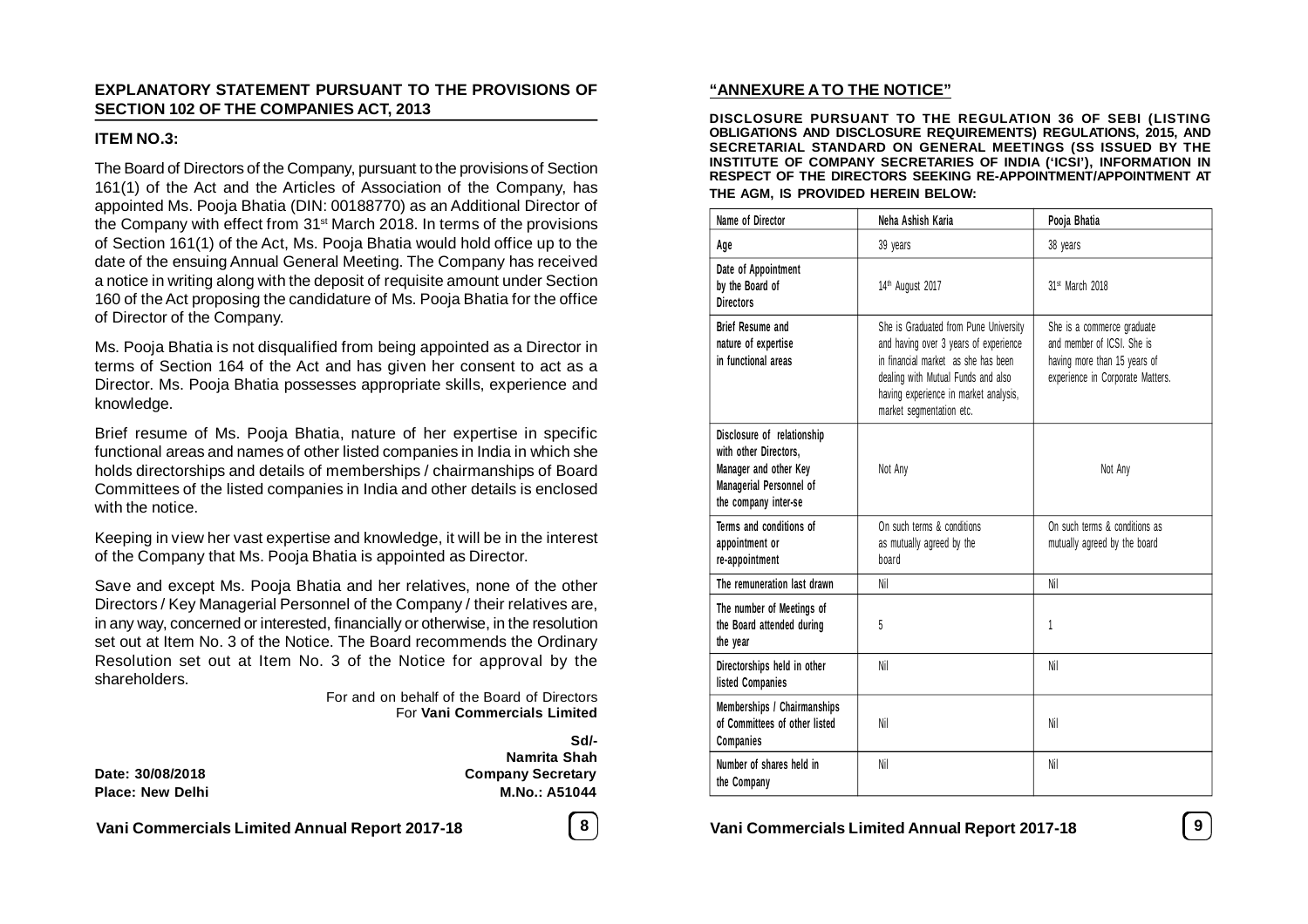#### **"ANNEXURE-B TO THE NOTICE"**

#### **INSTRUCTIONS FOR E-VOTING**

### **"THE INSTRUCTIONS FOR MEMBERS FOR VOTING ELECTRONICALLY ARE AS UNDER":**

- (i) The remote e-voting period begins on Tuesday,  $25<sup>th</sup>$  September 2018 from 9:00 a.m. and ends on Thursday, 27th September 2018 at 5:00 p.m. During this period members of the Company, holding shares either in physical form or in dematerialized form, as on Friday the 21<sup>st</sup> day of September 2018, being the Cut-Off date may cast their vote electronically. The e-voting module shall be disabled by CDSL for voting after 27th September, 2018 at 5:00 P.M..
- (ii) Shareholders who have already voted prior to the meeting date would not be entitled to vote at the meeting venue.
- (iii) The shareholders should log on to the e-voting website www.evotingindia.com.
- (iv) Click on Shareholders.
- (v) Now Enter your User ID
	- a. For CDSL : 16 digits beneficiary ID,
	- b. For NSDL : 8 Character DP ID followed by 8 Digits Client ID,
	- c. Members holding shares in Physical Form should enter Folio Number registered with the Company.
- (vi) Next enter the Image Verification as displayed and Click on Login.
- (vii) If you are holding shares in demat form and had logged on to www.evotingindia.com and voted on an earlier voting of any company, then your existing password is to be used.
- (viii) If you are a first time user follow the steps given below:

|            | For Members holding shares in Demat<br>Form and Physical Form             |
|------------|---------------------------------------------------------------------------|
| <b>PAN</b> | Enter your 10 digit alpha-numeric *PAN<br>issued by Income Tax Department |
|            |                                                                           |

**For Members holding shares in Demat and Physical Form**

|                         | (Applicable for both demat shareholders as<br>well as physical shareholders)                                                                                                                                                                                                         |
|-------------------------|--------------------------------------------------------------------------------------------------------------------------------------------------------------------------------------------------------------------------------------------------------------------------------------|
|                         | Members who have not updated their<br>PAN with the Company/Depository<br>Participant are requested to use the first<br>two letters of their name and the 8 digits<br>of the sequence number in the PAN field.                                                                        |
|                         | In case the sequence number is less than<br>8 digits enter the applicable number 0's<br>before the number after the first two<br>characters of the name in CAPITAL<br>letters. Eg. If your name is Ramesh<br>Kumar with sequence number 1 then<br>enter RA00000001 in the PAN field. |
| Date of Birth (DOB)#    | Enter the Date of Birth as recorded in dd/<br>mm/yyyy format.                                                                                                                                                                                                                        |
| Dividend Bank Details # | Enter the Dividend Bank Details as recorded<br>in your demat account or in the company<br>records for said folio.                                                                                                                                                                    |
|                         | If both the details are not recorded with the depository or company                                                                                                                                                                                                                  |

please enter the your User ID in the Dividend Bank details field as mentioned in instruction (v).

# Please enter the DOB or Dividend Bank Details in order to Login

- (ix) After entering these details appropriately, click on "SUBMIT" tab.
- (x) Members holding shares in physical form will then directly reach the Company selection screen. However, members holding shares in demat form will now reach 'Password Creation' menu wherein they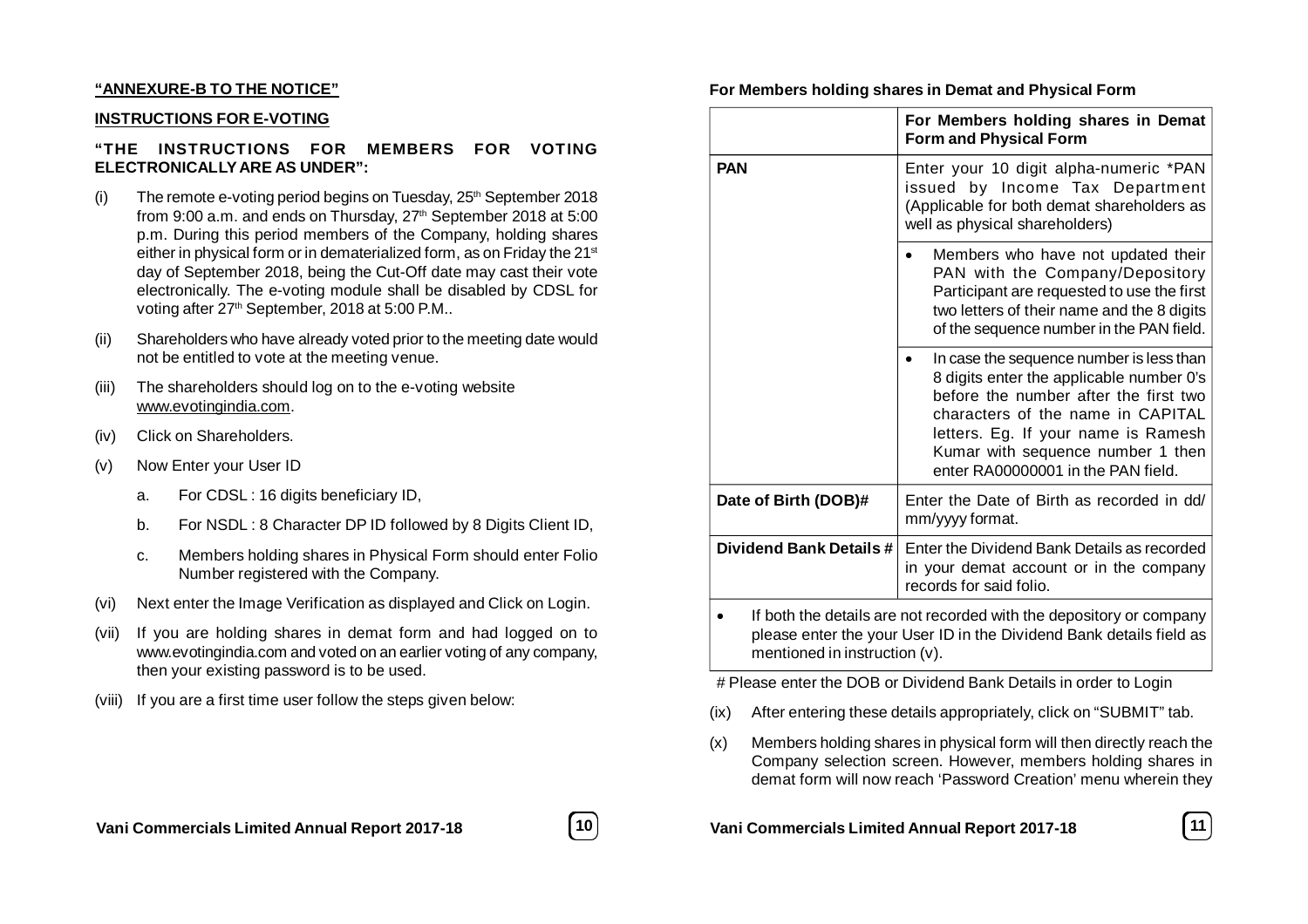are required to mandatorily enter their login password in the new password field. Kindly note that this password is to be also used by the demat holders for voting for resolutions of any other company on which they are eligible to vote, provided that company opts for evoting through CDSL platform. It is strongly recommended not to share your password with any other person and take utmost care to keep your password confidential.

- (xi) For Members holding shares in physical form, the details can be used only for e-voting on the resolutions contained in this Notice.
- (xii) Click on the EVSN of VANI COMMERCIALS LIMITED on which you choose to vote.
- (xiii) On the voting page, you will see "RESOLUTION DESCRIPTION" and against the same the option "YES/NO" for voting. Select the option YES or NO as desired. The option YES implies that you assent to the Resolution and option NO implies that you dissent to the Resolution.
- (xiv) Click on the "RESOLUTIONS FILE LINK" if you wish to view the entire Resolution details.
- (xv) After selecting the resolution you have decided to vote on, click on "SUBMIT". A confirmation box will be displayed. If you wish to confirm your vote, click on "OK", else to change your vote, click on "CANCEL" and accordingly modify your vote.
- (xvi) Once you "CONFIRM" your vote on the resolution, you will not be allowed to modify your vote.
- (xvii) You can also take a print of the votes cast by clicking on "Click here to print" option on the Voting page.
- (xviii) If a demat account holder has forgotten the login password then Enter the User ID and the image verification code and click on Forgot Password & enter the details as prompted by the system.

#### **(xix) Note for Non – Individual Shareholders and Custodians**

 Non-Individual shareholders (i.e. other than Individuals, HUF, NRI etc.) and Custodian are required to log on to www.evotingindia.com and register themselves as Corporate.

**Vani Commercials Limited Annual Report 2017-18 12 Vani Commercials Limited Annual Report 2017-18 13**



- A scanned copy of the Registration Form bearing the stamp and sign of the entity should be emailed to helpdesk.evoting@cdslindia.com.
- After receiving the login details a Compliance User should be created using the admin login and password. The Compliance User would be able to link the account(s) for which they wish to vote on.
- The list of accounts linked in the login should be mailed to helpdesk.evoting@cdslindia.com and on approval of the accounts they would be able to cast their vote.
- A scanned copy of the Board Resolution and Power of Attorney (POA) which they have issued in favour of the Custodian, if any, should be uploaded in PDF format in the system for the scrutinizer to verify the same.
- **(xx) Shareholders can also cast their vote using CDSL's mobile app m-Voting available for android based mobiles. The m-Voting app can be downloaded from Google Play Store. Please follow the instructions as prompted by the mobile app while voting on your mobile.**
- (xxi) In case you have any queries or issues regarding e-voting, you may refer the Frequently Asked Questions ("FAQs") and e-voting manual available at www.evotingindia.com, under help section or write an email to helpdesk.evoting@cdslindia.com.

#### **Contact Details:**

**Central Depository Services (India) Limited 17th Floor, PJ Towers, Dalal Street, Fort, Mumbai-400001 Phone No:+91-22-22723333/8588 Email ID:** helpdesk.evoting@cdslindia.com

> for and on behalf of the Board of Directors For **Vani Commercials Limited Sd/-**

**Namrita Shah Date: 30/08/2018 Company Secretary Place: New Delhi M.No.: A51044**

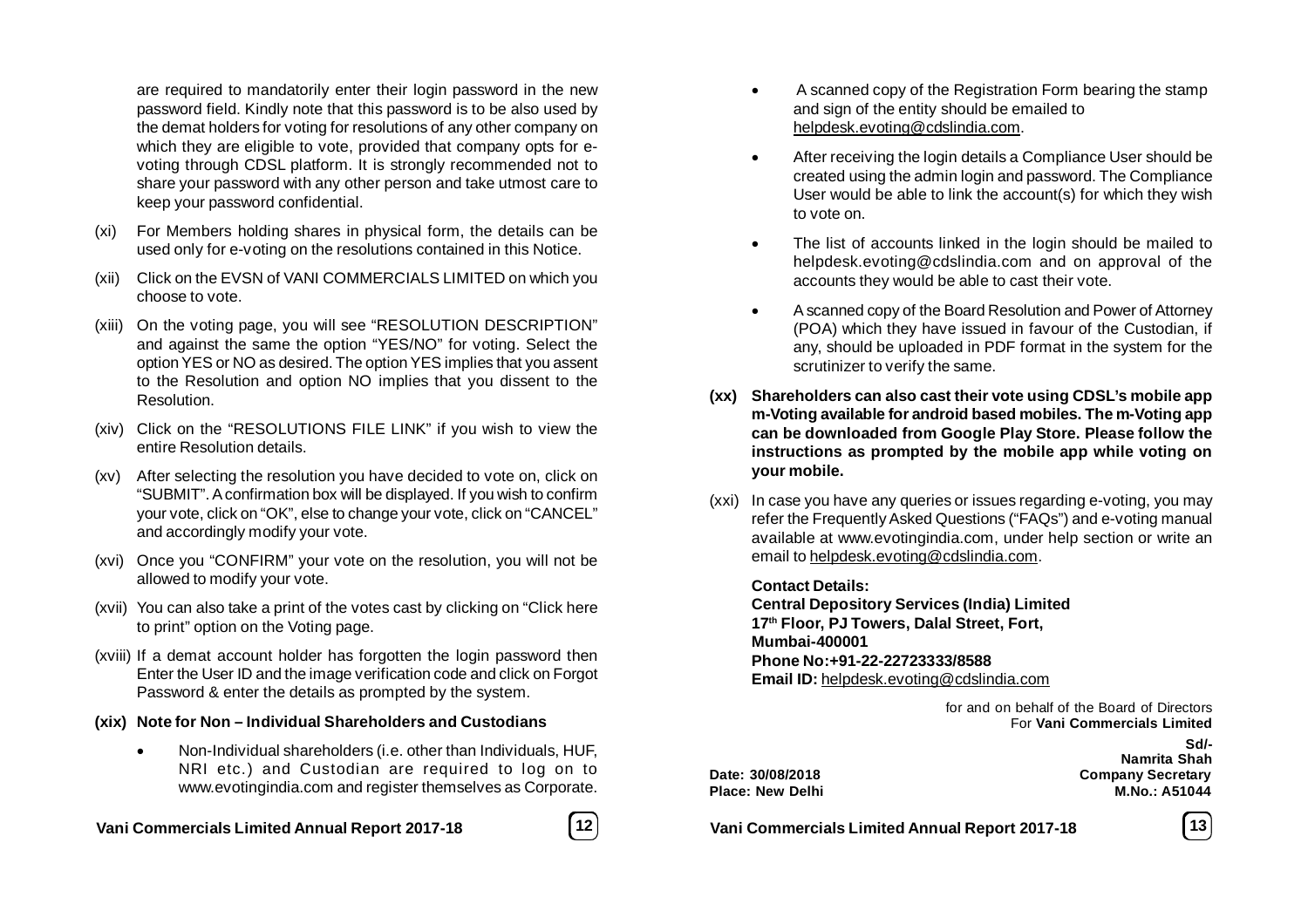### **Annexure C**

### **Route Map for Shop In Park Mall**



### **"ANNEXURE-D TO THE NOTICE"**

### **SKYLINE FINANCIAL SERVICES PRIVATE LIMITED**

D-153/A, 1st Floor, Okhla Industrial Area, Phase – I, New Delhi- 110020

#### **Sub: Details Required as per SEBI Circular No. SEBI/HO/MIRSD/DOP1/CIR/ P/2018/73**

**Ref: Vani Commercial Limited (Scrip Code: 538918)**

Dear Sir,

 $\frac{1}{2}$ I am furnishing here details as required by you, kindly record the same and send us confirmation.

|                  | <b>DIOCK C</b>                                                                     | Name of Shareholders                                                                                  |              |                                                |                             |
|------------------|------------------------------------------------------------------------------------|-------------------------------------------------------------------------------------------------------|--------------|------------------------------------------------|-----------------------------|
|                  | Rajasthan<br>Udyog Nagar                                                           | Folio No                                                                                              |              |                                                |                             |
| Outer Rings Road | Shalimar B                                                                         | PAN (Attached Self attested<br>copy)                                                                  | First Holder | Second Holder                                  | <b>Third Holder</b>         |
| <b>Venue</b>     | <b>Kewal Park</b><br>Shop in Park Mall                                             | Bank A/c No (Kindly attach<br>name printed cancel cheque /<br>attested copy of passbook)<br>Bank name |              |                                                |                             |
|                  | <b>BIOOK BF</b><br>Block BM<br><b>Block WP</b><br><b>Block UP</b>                  | <b>Branch Address</b><br><b>IFSC No</b><br>Azadpur                                                    |              |                                                |                             |
|                  | aheed Uaham Singh Marg<br>Poorvi<br>Pitampura<br><b>Block PP</b>                   | <b>MICR No</b>                                                                                        |              |                                                |                             |
|                  | <b>Block GP</b><br>Wazirpur<br><b>Block A</b><br>Pitampura TV<br>TowerO<br>Block c | Email Id<br>Mobile / Telephone No                                                                     |              |                                                |                             |
|                  | Netaji<br>Subhash Place                                                            | Name of Shareholder(s)                                                                                |              |                                                | Signature of Shareholder(s) |
|                  | All Principal Corporation Corporation                                              | 2.<br>3.                                                                                              |              | 3.                                             |                             |
|                  | Vani Commercials Limited Annual Report 2017-18                                     | 14                                                                                                    |              | Vani Commercials Limited Annual Report 2017-18 | $\boxed{15}$                |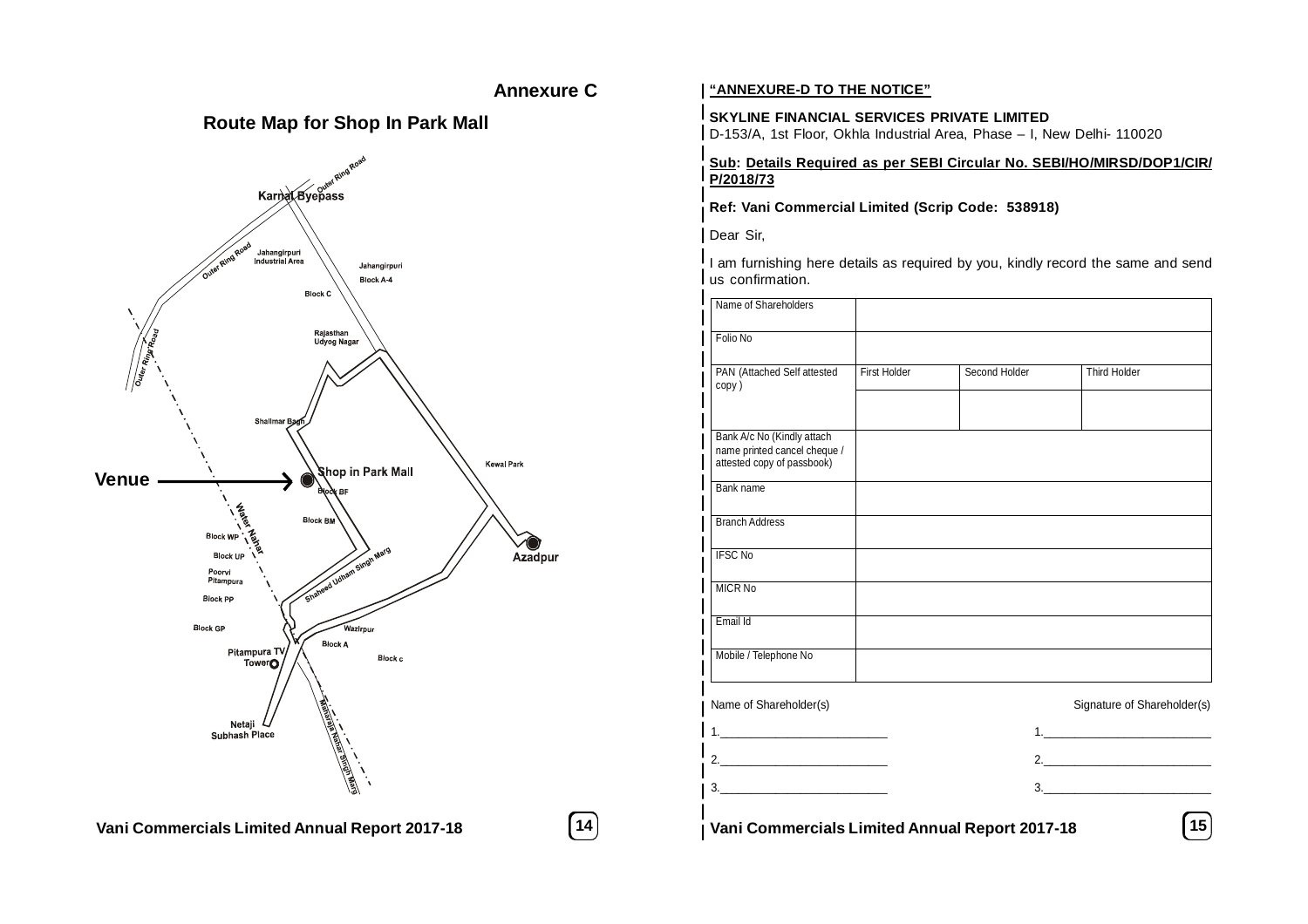### **DIRECTOR'S REPORT**

The Members of Vani Commercials Limited

Your Directors have pleasure in presenting the 31<sup>st</sup> Director's Report of your Company together with the Audited Financial Statement along with Auditors' Report for the financial year ended, 31st March, 2018.

### **1. FINANCIAL HIGHLIGHTS AND STATE OF COMPANY'S AFFAIRS**

| (a)                                   |              | (Amount in $\bar{z}$ )            |
|---------------------------------------|--------------|-----------------------------------|
| <b>Particulars</b>                    |              | <b>Current year Previous Year</b> |
| Total Income                          | 24,67,604.00 | 29,48,478.00                      |
| <b>Total Expenses</b>                 | 22,66,500.50 | 25,95,498.44                      |
| Profit/ (Loss) Before Tax             | 2,01,103.50  | 3,52,979.56                       |
| <b>Tax Expenses</b>                   |              |                                   |
| <b>Current Tax</b>                    | 54,786.00    | 1,11,231.00                       |
| Deferred Tax                          | (4,666.00)   | (2, 159.00)                       |
| <b>Provision for Standard Assets</b>  | 60,031.00    | 47,204.00                         |
| <b>Profit/(Loss) after Tax</b>        | 90,952.50    | 1,96,703.56                       |
| <b>Transfer to Statutory Reserves</b> | 22,738.00    | 39,341.00                         |
| Net Profit Transferred to Reserves    | 68,214.50    | 1,57,362.56                       |
| Earnings per share (Rs.)              |              |                                   |
| Basic                                 | .02          | 0.05                              |
| <b>Diluted</b>                        | .02          | 0.05                              |
|                                       |              |                                   |

**(b)** During the year, your Company recorded Total Income of ` 24,67,604.00 (previous year ` 29,48,478.00). The Company recorded a Net Profit of ` 90,952.50 during the financial year ended 31st March, 2018 as against net profit of ` 1,96,703.56 in the previous year. Further as the Company is NBFC, it made provision for Standard Assets' In Terms Of Section 134 (3) (j) Of The Companies Act, 2013

No amount is being carried to the General Reserves.

This page is left<br>This page is left This page is nally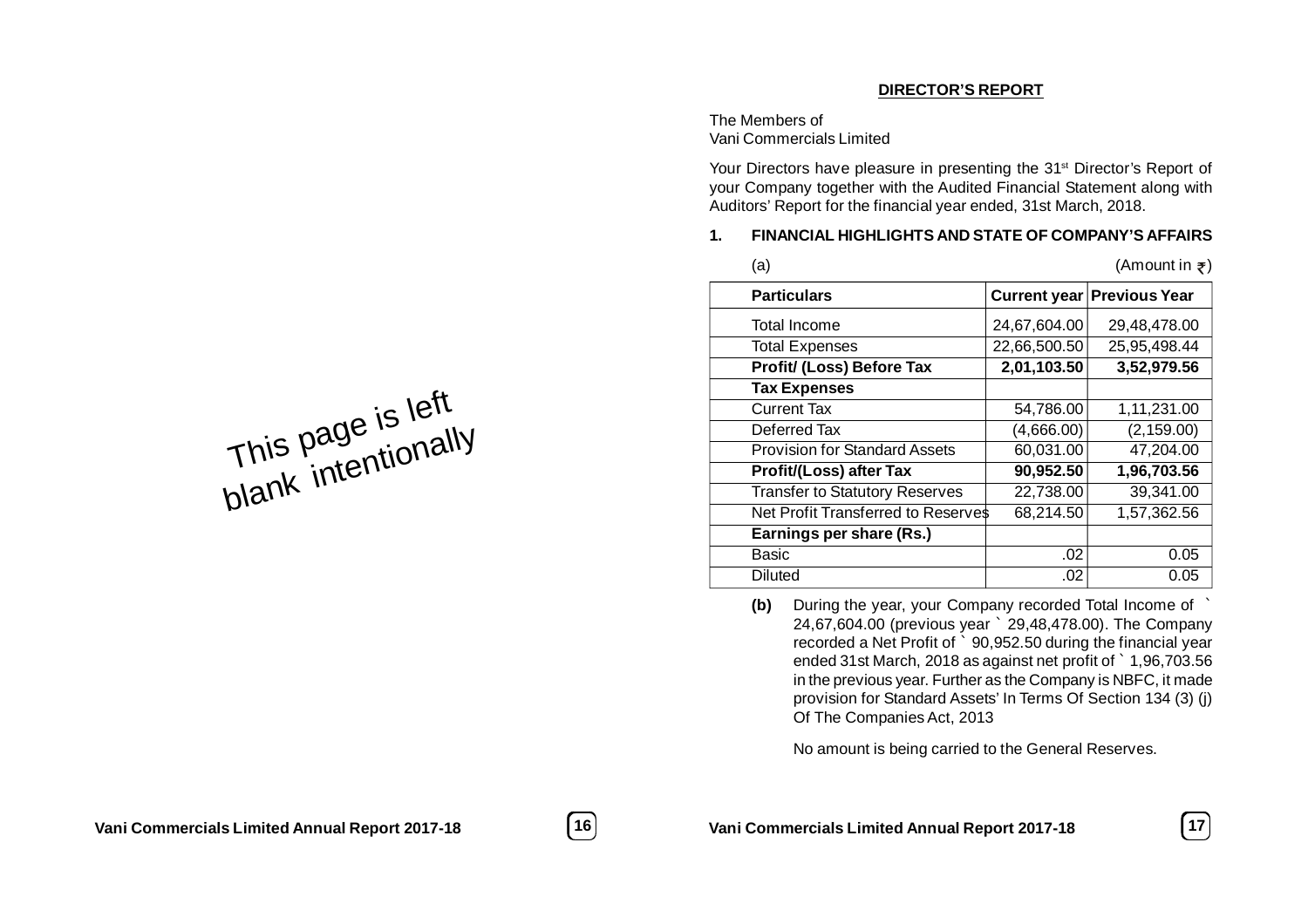### **(c) Transfer To Statutory Reserves**

For the financial year ended 31st March, 2018, the Company is proposed to carry an amount of ` 22,738.00 to Statutory Reserve Account as required under the provisions of Section 45-IC of RBI Act, 1934.

### **(d) Dividend**

Your Directors do not recommend any dividend for the year ended 31st March, 2018.

### **(f) Material Changes and Commitments**

There are no material changes from the end of Financial Year till the date of this report

### **2. PUBLIC DEPOSITS**

During the year under report, your Company did not accept any deposits from the public in terms of the provisions of Chapter V of the Companies Act, 2013 and under provision of Section 45-IA of the RBI Act, 1934.

### **3. DIRECTORS AND KEY MANAGERIAL PERSONNEL**

### **(a) Changes in Board of Directors**

Mr. Mukesh Kumar Sukhija has resigned and Ms. Pooja Bhatia appointed as an Additional Director w.e.f. 31<sup>st</sup> March 2018.

### **(b) Retirement by rotation**

In accordance with the provisions of Section 152(6) of the Act and the Articles of Association of the Company, Ms. Neha Ashish Karia (DIN: 07894660) will retire by rotation at the ensuing Annual General Meeting ('AGM') of the Company and, being eligible, offers herself for re-appointment. Your Board has recommended her re-appointment.

### **(c) Changes in Directors and Key Managerial Personnel during the year**

Mr. Divesh Kumar Bajaj has vacated his office of Chief Financial

### **Vani Commercials Limited Annual Report 2017-18 18 Vani Commercials Limited Annual Report 2017-18 19**

Officer, consequently Ms. Neha Ashish Karia appointed as the Chief Financial Officer w.e.f. 29th August, 2017.

### **(d) Declaration of Independence by the Independent Directors**

The Independent Directors of your Company have confirmed that they meet with the criteria of Independence as prescribed under Section 149(6) of the Act read with Rule 5 of the Companies (Appointment and Qualification of Directors) Rules, 2014.

Framework for Familiarization Programme for the Independent Directors and the details of Familiarization Programme imparted to Independent Directors is made available on the website of the Company.

### **(e) Attributes, qualifications and appointment of Directors**

The Nomination and Remuneration Committee has adopted the attributes and qualifications as provided in Section 149(6) of the Act and Rule 5 of the Companies (Appointment and Qualification of Directors) Rules, 2014, in respect of Independent Directors. The Committee has also adopted the same attributes and qualifications, to the extent applicable, in respect of Non-Independent Directors.

All the Non-Executive Directors of the Company, fulfil the fit and proper criteria for appointment as Directors. Further, all Directors of the Company, other than Independent Directors, are liable to retire by rotation. One-third of the Directors who are liable to retire by rotation, retire every year and are eligible for re-election.

### **(f) Remuneration Policy**

The Board, on the recommendation of the Nomination and Remuneration Committee, approved the Remuneration Policy for the Directors, Key Managerial Personnel and other employees of the Company, a copy of which is enclosed as **Annexure: I** to this Report.

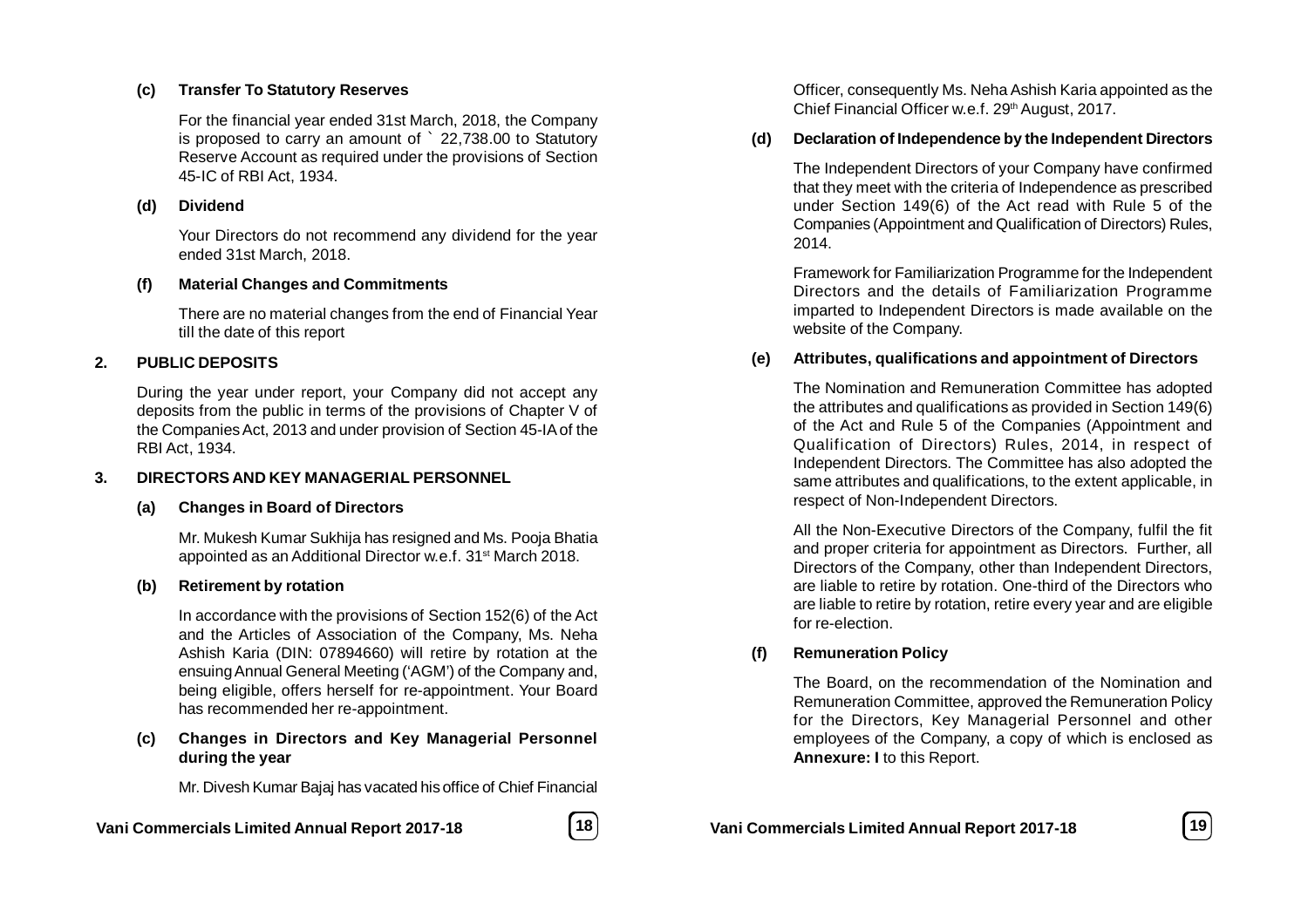### **(g) Board Evaluation**

The Board carried out annual performance evaluation of its own performance and that of the individual Directors as also functioning of the Board Committees, as required in terms of Section 134 (3) (p) of the Act. The performance evaluation of the Board and individual Directors was based on criteria approved by the Nomination and Remuneration Committee. The Directors expressed their satisfaction with the overall evaluation process.

### **4. NUMBER OF BOARD MEETINGS**

During the year ended 31st March, 2018, 8 (Eight) meetings of the Board were held on 29<sup>th</sup> April 2017, 29<sup>th</sup> May 2017, 15<sup>th</sup> June 2017, 14<sup>th</sup> August 2017, 29<sup>th</sup> August 2017, 14<sup>th</sup> November 2017, 14<sup>th</sup> February 2018 and 31st March, 2018.

### **5. BOARD COMMITTEES AND MEETINGS**

Presently, the Company has three Board Committees with the following members:

| Audit Committee                       | Mr. Viralbhai Vijaybhai Dodiya<br>Mr. Pravinbhai Parsotambhai Shankhavara<br>Ms. Neha Ashish Karia  | Chairman<br>Member<br>Member |
|---------------------------------------|-----------------------------------------------------------------------------------------------------|------------------------------|
| Nomination and Remuneration Committee | Mr. Pravinbhai Parsotambhai Shankhavara<br>Mr., Viralbhai Vijaybhai Dodiya<br>Ms. Pooja Bhatia      | Chairman<br>Member<br>Member |
| Stakeholders Relationship Committee   | Ms. Neha Ashish Karia<br>Mr., Viralbhai Vijaybhai Dodiya<br>Mr. Pravinbhai Parsotambhai Shankhavara | Chairman<br>Member<br>Member |

### **THE DETAILS OF THE AUDIT COMMITTEE MEETING HELD DURING THE YEAR ARE AS FOLLOWS:**

29<sup>th</sup> May, 2017, 14<sup>th</sup> August, 2017, 14<sup>th</sup> November, 2017 and 14<sup>th</sup> February, 2018

### **THE DETAILS OF THE NOMINATION AND REMUNERATION COMMITTEE MEETING HELD DURING THE YEAR ARE AS FOLLOWS:**

29<sup>th</sup> May, 2017, 15<sup>th</sup> June, 2017, 14<sup>th</sup> August, 2017, 29<sup>th</sup> August, 2017 and 31st March, 2018

#### **THE DETAILS OF THE STAKEHOLDERS RELATIONSHIP COMMITTEE MEETING HELD DURING THE YEAR ARE AS FOLLOWS:**

 $29<sup>th</sup>$  May, 2017, 14<sup>th</sup> August, 2017, 14<sup>th</sup> November, 2017 and 14<sup>th</sup> February, 2018

### **6. DIRECTORS' RESPONSIBILITY STATEMENT**

As required under Section 134(5) of the Act, your Directors confirm having: -

- i) followed in the preparation of the Annual Accounts, the applicable Accounting Standards with proper explanation relating to material departures, if any;
- ii) selected such accounting policies and applied them consistently and made judgments and estimates that are reasonable and prudent so as to give a true and fair view of the state of affairs of the Company at the end of the financial year and of the profit of the Company for that period;
- iii) taken proper and sufficient care for the maintenance of adequate accounting records in accordance with the provisions of the Act for safeguarding the assets of your Company and for preventing and detecting fraud and other irregularities;
- iv) prepared the Annual Accounts on a going concern basis;
- v) proper systems have been devised to ensure compliance with the provisions of all applicable laws and such systems are adequate and operating effectively; and
- vi) having laid down the internal financial controls to be followed by the Company and such internal financial controls are adequate and operating effectively.

**Vani Commercials Limited Annual Report 2017-18 20 Vani Commercials Limited Annual Report 2017-18 21**

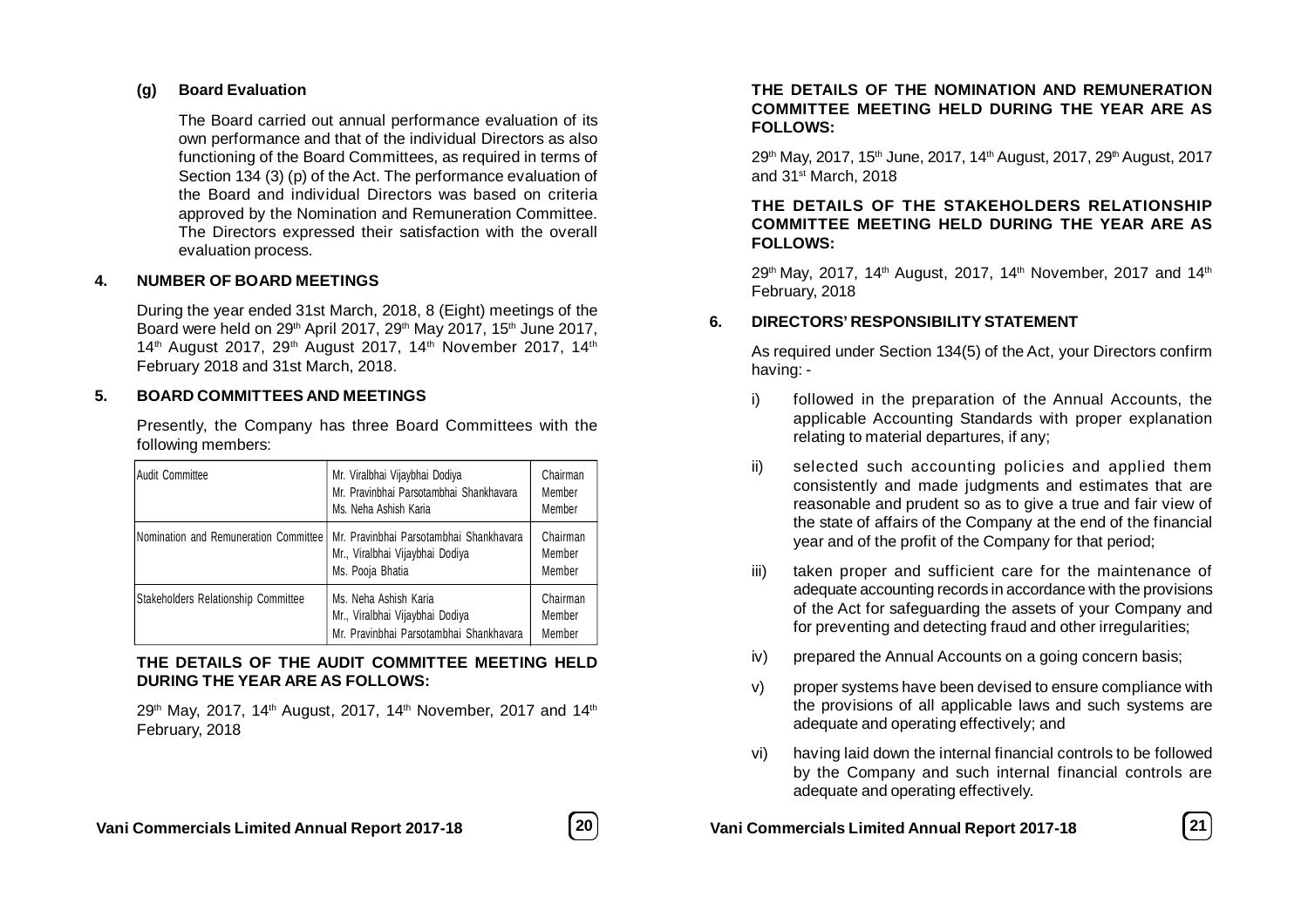### **7. SUBSIDIARIES, ASSOCIATES AND JOINT VENTURES**

The Company does not have any subsidiary, associate or joint venture.

### **8. LISTING INFORMATION**

The Equity Shares of the Company are presently listed only at BSE and listing fee for 2018-2019 has been paid. As Exit Order was passed by SEBI against UPSE on 09/06/2015 and against Gauhati Stock Exchange on 27/01/2015, thereby rendering both the Stock Exchanges non operational.

### **9. DEMATERIALIZATION OF SHARES**

The securities of the Company are admitted with NSDL and CDSL, the ISIN allotted to the Company is INE661Q01017.

### **10. REPORT ON CORPORATE GOVERNANCE**

In terms of Regulation 15(2) of SEBI (Listing Obligations and Disclosure Requirements) Regulations, 2015, the provision of Regulation 27 of the SEBI (Listing Obligations and Disclosure Requirements) Regulations, 2015 are not applicable to the Company since the paid up capital of the Company is below Rs. 10 crores and also the net worth of the Company is below Rs. 25 Crores. Thus, the Company is not required to attach the Corporate Governance report with the Report of the Board of Directors.

### **11. CORPORATE SOCIAL RESPONSIBILITY**

During the financial year 2017-18, the Net Worth of the Company was ` 41,577,933.06, Turnover of the Company was ` 21,21,923.00 and Net profit of the Company was ` 90,952.50 therefore provisions of Section 135(1) of the Companies Act, 2013 are not applicable.

### **12. PARTICULARS OF EMPLOYEES AND RELATED DISCLOSURES**

The Company provides a gender friendly workplace, during the year under review, there were no cases filed pursuant to Sexual Harassment of Women at Workplace (Prevention, Prohibition and Redressal) Act, 2013.



#### **Disclosure on remuneration pursuant to Section 197 of the Companies Act, 2013 read with Rule 5 (1) of the Companies (Appointment & Remuneration of Managerial Personnel) Rules, 2014**

There are no employees drawing remuneration in excess of the limits set out in the said Rules during the financial year. Disclosures pertaining to remuneration and other details as required under Section 197(12) of the Companies Act, 2013 read with Rule 5(1) of the Companies (Appointment and Remuneration of Managerial Personnel) Rules, 2014 are as follows:

 The Ratio of the remuneration of each director to the median remuneration of the employees of the Company for the financial year 2017-18:

| S. No. | Name              | <b>Designation</b>          | Ratio |
|--------|-------------------|-----------------------------|-------|
|        | Neha Ashish Karia | Whole Time Director and CFO | Nil   |
|        | Pooia Bhatia      | Director                    | Nil   |

 Percentage increase in remuneration of each director, Chief Financial Officer, Chief Executive Director & Company Secretary or Manager in the financial year 2017-18

| S. No.           | Name              | <b>Designation</b>          | % increase |
|------------------|-------------------|-----------------------------|------------|
|                  | Neha Ashish Karia | Whole Time Director and CFO | Nil        |
| $\overline{2}$ . | Pooja Bhatia      | <b>Director</b>             | Nil        |
| 3.               | Praveen Kumar     | <b>Company Secretary</b>    | 25%        |

- Percentage increase in Median remuneration of employees in a financial year: 10% -20%
- Number of permanent employees on rolls of the Company as on 31.03.2018 :5
- Average percentile increase already made in the salaries of employees other than the managerial personnel in the last financial year and its comparison with the percentile increase in the managerial remuneration and justification thereof: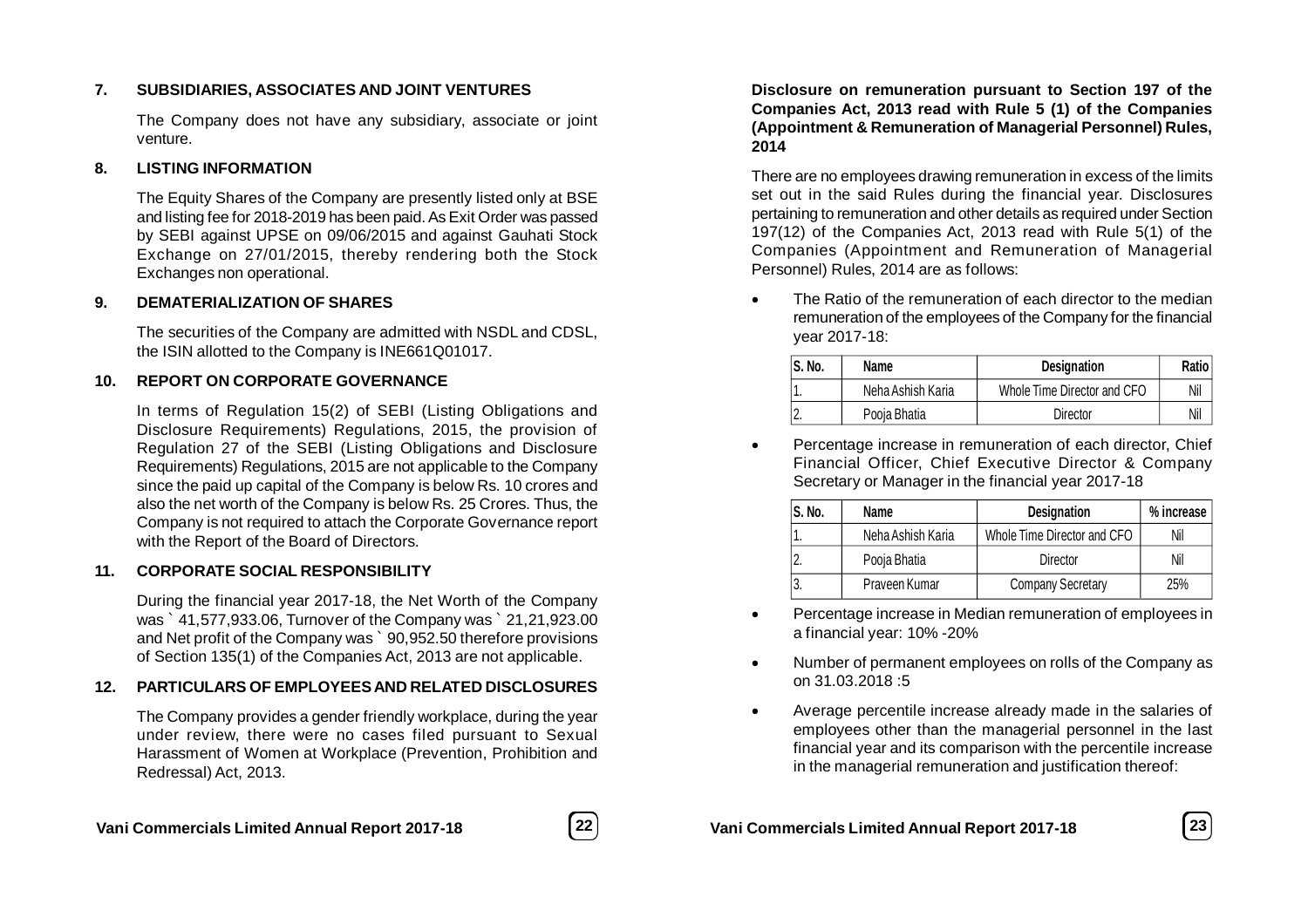Average remuneration increase for Non Managerial Personnel of the Company during the financial year was 10%-20% and the average remuneration increase for the said Managerial Personnel of the Company was 25%.

**The Company affirms that the remuneration is as per the Remuneration Policy of the Company.**

### **13. RISK MANAGEMENT**

The Board has approved the Risk Management Policy of the Company. The Company's risk management framework is designed to address risks intrinsic to operations, financials and compliances arising out of the overall strategy of the Company. The Company manages, monitors and reports on the principal risks and uncertainties that can impact its ability to achieve its objectives. The responsibility for management of risks vests with the Managers/ officers responsible for the day-to-day conduct of the affairs of the Company. Risk focused audits are carried out periodically by the Internal Auditors, which lead to identification of areas where risk management processes need to be strengthened. Annual update is provided to the Board on the effectiveness of the Company's risk management systems and policies.

### **14. INTERNAL FINANCIAL CONTROLS & INTERNAL AUDIT**

The Company has adequate internal financial controls with respect to the financial statements, commensurate with the size and scale of the operations of the Company. During the year such controls were tested and no reportable material weakness in operation has been observed. Internal audit of the Company has been carried out during the year. The Audit Committee reviews the internal audit findings, provides guidance on internal controls and ensures that the internal audit recommendations are implemented.

### **15. PARTICULARS OF LOANS, GUARANTEES AND INVESTMENTS**

The Company is a Non Banking Financial Company, registered with the Reserve Bank of India, thus the provisions of the Section 186 of the Companies Act, 2013 do not apply to the Company.



#### **16. RELATED PARTY TRANSACTIONS**

During the year ended 31st March, 2018, all the contracts / arrangements/ transactions entered by the Company during the financial year with related parties were in ordinary course of business / on an arm's length basis.

The details in **Form AOC-2** of material transactions entered into by the company with its related party are provided in **Annexure: II** to this Report.

The Policy on materiality of related party transactions and dealing with related party transactions as approved by the Board is available on the website of the Company at weblink *http:// www.vanicommercials.com/wp-content/uploads/2015/08/Policyon-materiality-of-Related-Party-Transactions-and-on-dealingwith-Related-Party-Transactions.pdf*

### **17. SIGNIFICANT AND MATERIAL ORDERS PASSED BY THE REGULATORS / COURTS / TRIBUNALS**

During the year under review, no significant or material orders were passed by the Regulators / Courts / Tribunals which would impact the going concern status of the Company and its future operations.

### **18. EXTRACT OF ANNUAL RETURN**

The details forming part of the extract of the Annual Return in Form MGT-9 are provided under **Annexure: III** to this Report.

### **19. AUDITORS AND AUDIT REPORT**

Pursuant to the provisions of section 139 of the Companies Act, 2013 and the Rules framed there under, M/s MKRJ & Co., Chartered Accountants, appointed as statutory auditors of the Company from the conclusion of the 30<sup>th</sup> AGM till the conclusion of the 35<sup>th</sup> AGM of the Company to be held in the year 2022 subject to ratification of their appointment at every AGM to be held after this AGM.

**Further, pursuant to Companies Amendment Act, 2017 (w.e.f. 3 rd January, 2018) read with Notification [S.O.1833(E)] dated May 7, 2018, ratification of appointment of Statutory Auditors by the members of Company in every Annual General Meeting is not**

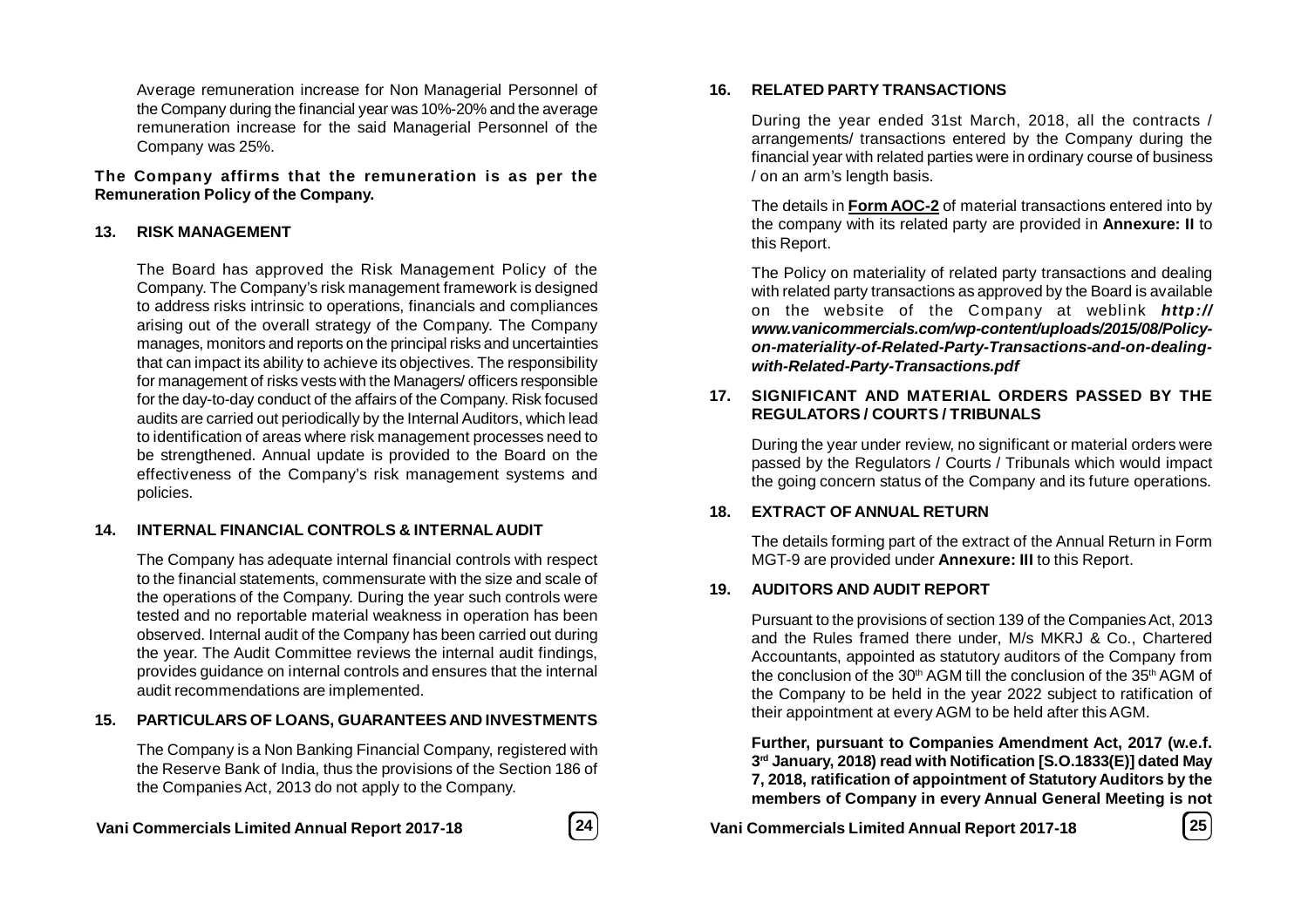**required.** Therefore, M/s MKRJ & Co., Chartered Accountants, Statutory Auditors of the Company shall hold office till 35th Annual General Meeting of the Company without any further ratification.

The comments made by the Auditors' in their Report are self explanatory and do not call for any further comments. The Auditors' Report does not contain any qualification, reservation or adverse remark.

### **20. CONSERVATION OF ENERGY, TECHNOLOGY ABSORPTION, FOREIGN EXCHANGE EARNINGS AND OUTGO**

### CONSERVATION OF ENERGY:

Steps taken on conservation of energy and impact thereof: Efforts to conserve electricity by operating only necessary lights, fittings and fixtures were made during the financial year 2017-18.

Steps taken by the company for utilizing alternate sources of energy: NIL

Capital investment on energy conservation equipment: NIL.

### TECHNOLOGYABSORPTION:

- (I) Efforts, in brief, made towards technology absorption and benefits derived as a result of the above efforts, e.g. product improvement, cost reduction, product development, import substitution, etc : Nil
- (II) In case of imported technology (imported during the last 3 years reckoned from the beginning of the financial year), following information may be furnished:
	- A) Details of technology imported NIL
	- B) Year of import –NIL
	- C) Whether the technology been fully absorbed NIL
	- D) If not fully absorbed, areas where absorption has not taken place, and the reasons therefore – NIL

III) Expenditure incurred on research and development – NIL

### FOREIGN EXCHANGE EARNINGS AND OUTGO

There were no foreign exchange earnings or outflow during the year.

### **21. SECRETARIAL AUDITOR & SECRETARIAL AUDIT REPORT**

In terms of Section 204 of the Companies Act, 2013, the Company has appointed Mr. Amit Dadheech, Practicing Company Secretary as the Secretarial Auditor of the Company for the financial year 2017- 18. The Secretarial Audit Report given by Mr. Amit Dadheech, Practicing Company Secretary is provided under **Annexure: IV** to this Report.

The comments made by the Secretarial Auditor are self explanatory and do not require and further comments. The Secretarial Audit Report does not contain any qualification, reservation or adverse remark.

### **22. ESTABLISHMENT OF VIGIL MACHENISM**

The Vigil Mechanism Policy of the Company is formulated in terms of section 177 (9) of the Companies Act, 2013 read with the provisions of the Listing Agreement with the Stock Exchange(s) and thereby also incorporates Whistle Blower Policy. That as per the said policy protected disclosures can be made by the whistle blower to the dedicated e-mail / telephone line/ letter to Chairman of Audit Committee.

The Policy on Vigil Mechanism and Whistle Blower Policy as approved by the Board is available on the website of the Company at weblink *http://www.vanicommercials.com/wp-content/uploads/2015/08/ Vigil-Mechanism-and-Whistle-Blower-Policy.pdf*

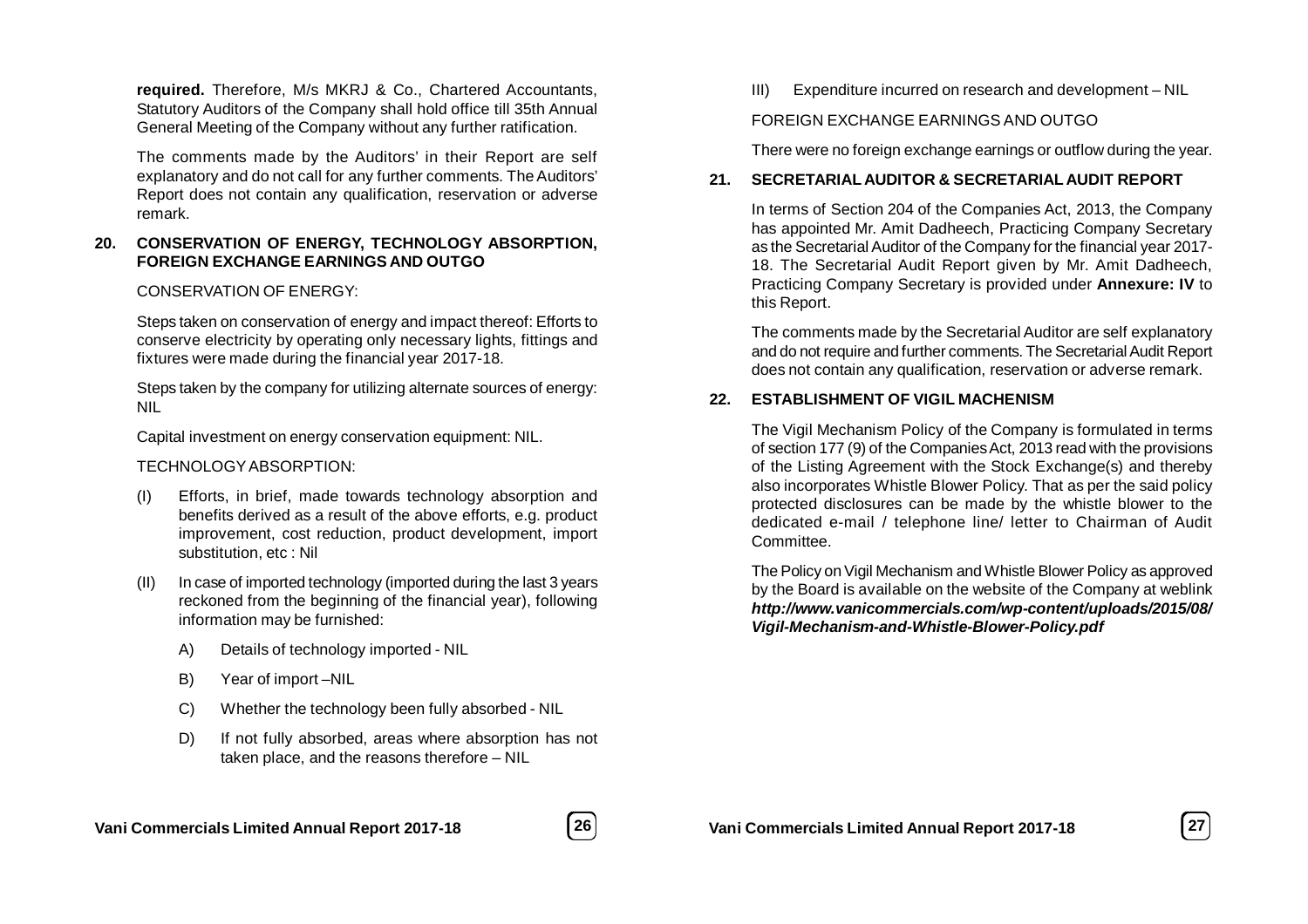#### **23. ACKNOWLEDGEMENT**

Your directors would like to express their sincere appreciation for the assistance and corporation received from the financial institutions, banks, Government authorities, customers, vendors and members during the year under review. Your directors also wish to place on record their deep sense of appreciation for the committed services by the Company's executives, staff and workers.

#### **For & on behalf of Board of Directors Vani Commercials Limited**

 $Place: New Delhi$ 

**Sd/- Sd/- Neha Ashish Karia Pooja Bhatia Date: 30/05/2018 Managing Director Director**

#### **Vani Commercials Limited**

Regd. Off.: 'AASTHA', LP – 11C, Pitampura, New Delhi – 110034 CIN: L74899DL1988PLC106425 Email ID:info@vanicommercials.com

**NOMINATION & REMUNERATION POLICY (DIRECTORS, KMP & SENIOR MANAGEMENT)**

#### **INTRODUCTION**

In pursuance of the Company's philosophy to consider its employees as its invaluable assets, to pay equitable remuneration to all Directors, Key Managerial Personnel (KMP) and employees of the Company, to harmonize the aspirations of human resources consistent with the goals of the Company and, in terms of the provisions of the Companies Act, 2013, this policy on nomination and remuneration of Directors, Key Managerial Personnel and Senior Management has been formulated by the Nomination & Remuneration Committee and approved by the Board of Directors.

#### **OBJECTIVE**

The objective and purpose of the Policy are as given below:

- 1. To lay down criteria and terms and conditions with regard to identifying persons who are qualified to become Directors (Executive and Non-Executive) and persons who may be appointed in Senior Management and Key Managerial positions and to determine their remuneration.
- 2. To carry out evaluation of the performance of Directors, as well as Key Managerial and Senior Management Personnel.
- 3. To provide them reward linked directly to their effort, performance, dedication and achievement of Organization's goals as entrusted on them.
- 4. To retain, motivate and promote talent and to ensure long term retention of talented managerial persons and create competitive advantage. In the context of the aforesaid objectives the following policy has been framed and recommended by the Nomination & Remuneration Committee and adopted by the Board of Directors.

#### **PART – A**

POLICY FOR APPOINTMENT AND REMOVAL OF DIRECTOR, KMP AND SENIOR MANAGEMENT

#### **APPOINTMENT**

1. The candidate for a position at Director, KMP or Senior Management level is met by the Managing Director in consultation with the other Directors. The interview is targeted at assessing the candidate on

**Vani Commercials Limited Annual Report 2017-18 28 Vani Commercials Limited Annual Report 2017-18 29**



**'Annexure- I'**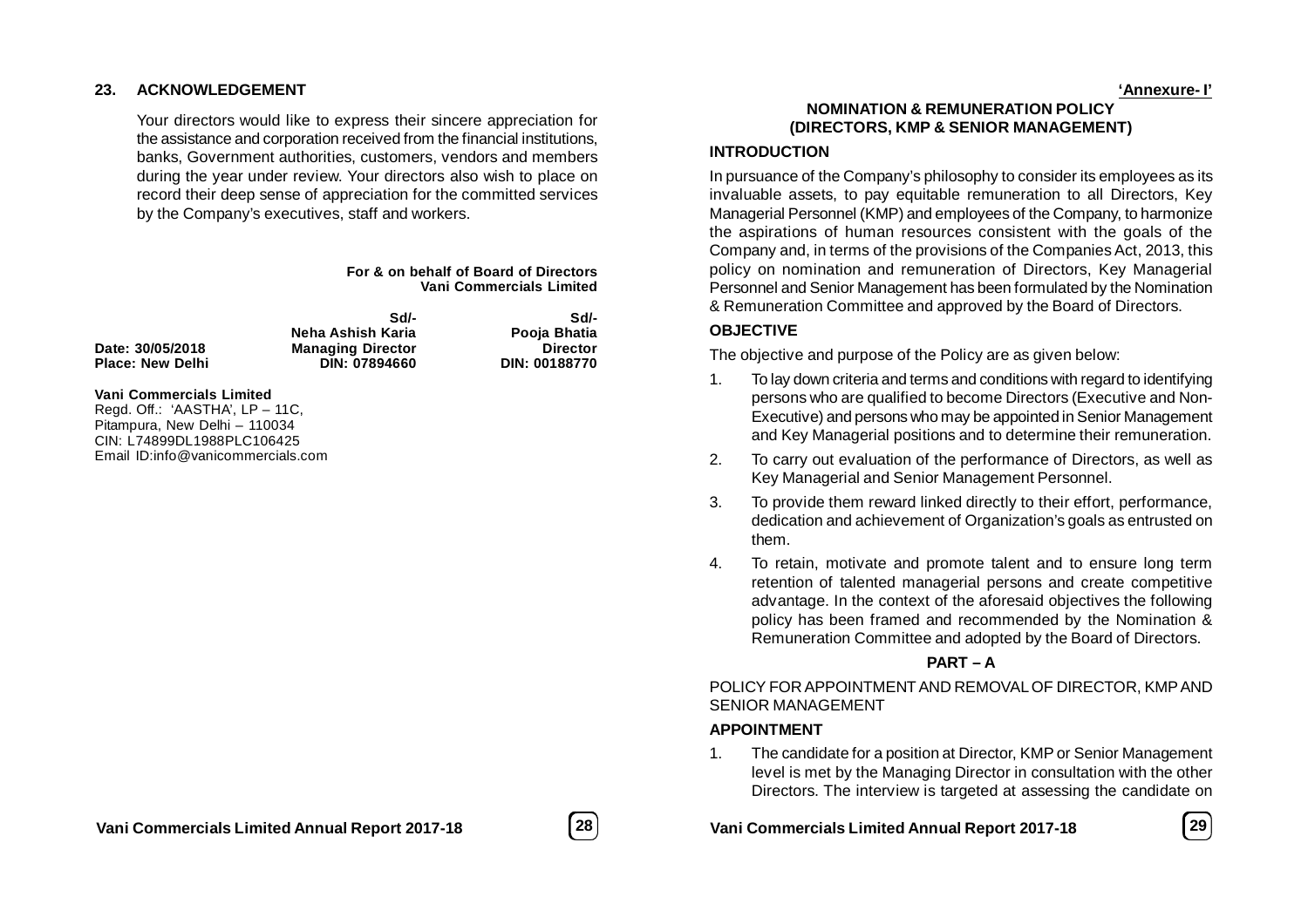his/ her functional & leadership capabilities and cultural fitment to the organization.

- 2. The MD assesses the shortlisted candidates.
- 3. The selected candidate's details and the proposed compensation is shared with the Nomination & Remuneration Committee for their review and suggestions. The same is shared with the Board at the next board meeting.

### **TERM/ TENURE**

The tenure for Directors shall be governed by the terms defined in the Companies Act, 2013. However, the tenure for other KMP and Senior Management Personnel will be governed by Terms of Appointment in accordance with the Recruitment Policy of the Company.

### **EVALUATION**

The performance of the KMP and Senior Management Personnel is evaluated at regular intervals (half yearly/ yearly) by the Managing Director. The performance evaluation of Independent Directors shall be done by the Board, excluding the Director being evaluated, basis the contributions made to the Board deliberations on various matters including business strategy, financial strategy, operations, cost and risk management, etc., and suggestions given in this regard.

### **REMOVAL**

Due to reasons for any disqualification mentioned in the Companies Act, 2013, rules made thereunder or under any other applicable Act, rules and regulations, the Managing Director may recommend, to the Committee and the Board with reasons recorded in writing, removal of a Director, subject to the provisions and compliance of the said Act, rules and regulations.

For other KMP or Senior Management Personnel, the removal will be governed by the Terms of Appointment in accordance with the Recruitment Policy of the Company and the subsequent approval of the Managing Director.

### **RETIREMENT**

The Director, KMP and Senior Management Personnel shall retire as per the applicable provisions of the Companies Act, 2013 and the prevailing policy of the Company. The Managing Director will have the discretion to



retain the Director, KMP, Senior Management Personnel in the same position / remuneration or otherwise even after attaining the retirement age, for the benefit of the Company.

### **PART – B**

POLICY RELATING TO EVALUATION AND REMUNERATION OF THE KMP AND SENIOR MANAGEMENT PERSONNEL

### **EVALUATION PROCESS:**

The three Point Rating scale for performance review of Executive Director, KMP, and Senior Management is to be followed:

- 1. Rating on Basic Job Responsibilities: indicating whether the basic job responsibilities have been met during the year.
- 2. Rating on Goals: Annual rating on each goal on a five-point scale. Weighted average of the ratings is calculated to arrive at a 'Weighted Goal Score'.
- 3. Rating on Capabilities Factors: The qualitative aspects of the performance are assessed using the Capabilities Factors by the supervisor on a five-point scale.

Based on a holistic view of the Three Point Rating, the supervisor provides an overall Rating. This rating is reviewed by the Managing Director along with the immediate reporting officer, who a Qualitative reviews of the performance based on the efforts put in by the employee, results achieved and impact of the external and internal factors, to arrive at a 'Final Annual Rating'.

The revision in the total remuneration is directly linked to the 'Final Annual Rating' for all employees.

- 1. The remuneration/ compensation/ commission etc. to the KMP and Senior Management Personnel will be determined by the Managing Director in consultation with other Directors (except the Independent Directors) in accordance with the Recruitment Policy of the Company, which is based upon the Final Annual Rating, employee potential and market benchmark compensation. The revised remuneration is shared with the Nomination & Remuneration Committee for review.
- 2. The remuneration/ compensation/ commission etc. shall be subject to the prior/ post approval of the shareholders of the Company and Central Government, wherever required.

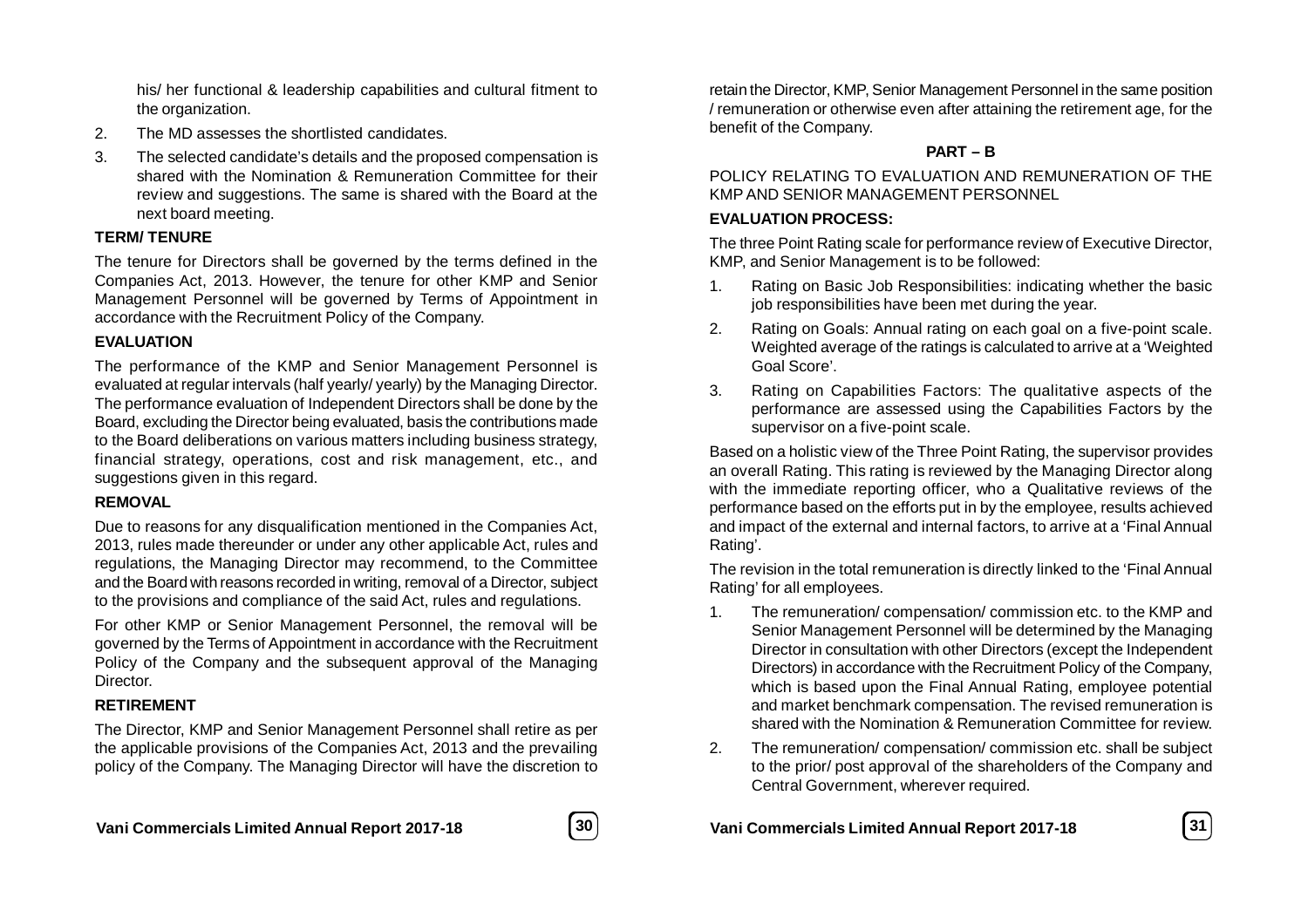**'Annexure-II'**

|      | party and         | arrangements/ | arrangements / | arrangements                                                                          |         | such contracts                | approval        | advances, if         | passed in general      |
|------|-------------------|---------------|----------------|---------------------------------------------------------------------------------------|---------|-------------------------------|-----------------|----------------------|------------------------|
|      | nature of         | transactions  | transactions   | or transactions                                                                       |         | or arrange-                   | by the<br>Board | any                  | meeting as required    |
|      | relationship      |               |                | including the                                                                         |         | ments or                      |                 |                      | under first proviso to |
|      |                   |               |                | value, if any                                                                         |         | transactions                  |                 |                      | Section 188            |
|      |                   |               |                |                                                                                       | NOT ANY |                               |                 |                      |                        |
|      |                   |               |                | 2. Details of material contracts or arrangement or transactions at arm's length basis |         |                               |                 |                      |                        |
| SNo. | Name(s) of the    |               | Nature of      | Duration of the                                                                       |         | Salient terms of the          |                 | Date(s) of approval  | Amount paid as         |
|      | related party and |               | contracts/     | contracts /                                                                           |         | contracts or arrangements     |                 | by the Board, if any | advances, if any       |
|      | nature of         |               | arrange-       | arrangements /                                                                        |         | or transactions including the |                 |                      |                        |
|      | relationship      |               | ments/         | transactions                                                                          |         | value, if any                 |                 |                      |                        |
|      |                   |               | ransactions    |                                                                                       |         |                               |                 |                      |                        |
|      | Mr. Mukesh        |               | Rent           | 36 Months                                                                             |         | An amount of 1,50,000.00      |                 | 21-Mar-2015          | ≶                      |
|      | Kumar Sukhija     |               |                |                                                                                       |         | has been given as rent to     |                 |                      |                        |
|      | (Promoter)        |               |                |                                                                                       |         | Mr. Mukesh Kumar Sukhija      |                 |                      |                        |
|      |                   |               |                |                                                                                       |         |                               |                 |                      |                        |

Pitampura, New Delhi – 110034 CIN: L74899DL1988PLC106425 Email ID:info@vanicommercials.com **Managing Director Director DIN: 07894660 DIN: 00188770**

**Date: 30/05/2018 Place: New Delhi**

**For & on behalf of Board of Directors Vani Commercials Limited**

 **Sd/- Sd/- Neha Ashish Karia Pooja Bhatia**

**Vani Commercials Limited** Regd. Off.: 'AASTHA', LP – 11C,

**Form No. MGT-9 EXTRACT OF ANNUAL RETURN As on the financial year ended on 31/03/2018 [Pursuant to Section 92(3) of the Companies Act, 2013 and rule 12(1) of the Companies (Management and Administration) Rules, 2014] I. REGISTRATION AND OTHER DETAILS :** i) CIN 174899DI 1988PI C106425 ii) Registration Date 24/02/1988 iii) Name of the Company variable van COMMERCIALS LIMITED iv) Category / Sub-Category of the Company Public Company, Limited by shares, NBFC & Company having Share Capital v) Address of the Registered office and contact details AASTHA, LP - 11C, PITAMPURA, NEW DELHI – 110034 Telephone : 011-27324080 Email : info@vanicommercials.com vi) Whether listed company Ves vii)Name and Address of Registrar & Transfer Agents ( RTA ) Name of Registrar & Transfer Agents Skyline Financial Services Private Limited Address (a) Address D-153 A, 1st Floor, Okhla Industrial Area, Phase-I<br>Town / City Town / City<br>State State Delhi Pin Code 110020 Telephone +91-(0)11-6473 2681/ 6473 2682<br>Fax Number +91-(0)11-2681 2682  $+91-(0)11-26812$ Email Address admin@skylinerta .com **II. PRINCIPAL BUSINESS ACTIVITIES OF THE COMPANY : EXAMPLE 12 A SUBARU A CONTRACTOR ANNUAL RETURN IN CONTRACTOR ANNUAL RETURN IN CONTRACTOR ANNUAL RETURN IN CONTRACTOR ANNUAL RETURN IN CONTRACTOR ANNUAL RETURN IN CONTRACTOR ANNUAL RETURN IN CONTRACTOR ANNUAL RETURN IN CO** 

All the business activities contributing 10 % or more of the total turnover of the company shall be stated:-

| SΝ | Name and Description of  | NIC Code of the         | % to total turnover |
|----|--------------------------|-------------------------|---------------------|
|    | main products / services | <b>Product/ service</b> | of the company      |
|    | Other credit granting    | 64920                   | 85.99               |

#### **III. PARTICULARS OF HOLDING, SUBSIDIARY AND ASSOCIATE COMPANIES :**

| SNo. | Name and Address of the Company | CIN/GLN | Holding/<br>Subsidiary/<br><b>Associates</b> | % of shares held | <b>Applicable Section</b> |
|------|---------------------------------|---------|----------------------------------------------|------------------|---------------------------|
|      |                                 |         | Not Any                                      |                  |                           |

**'Annexure-III'**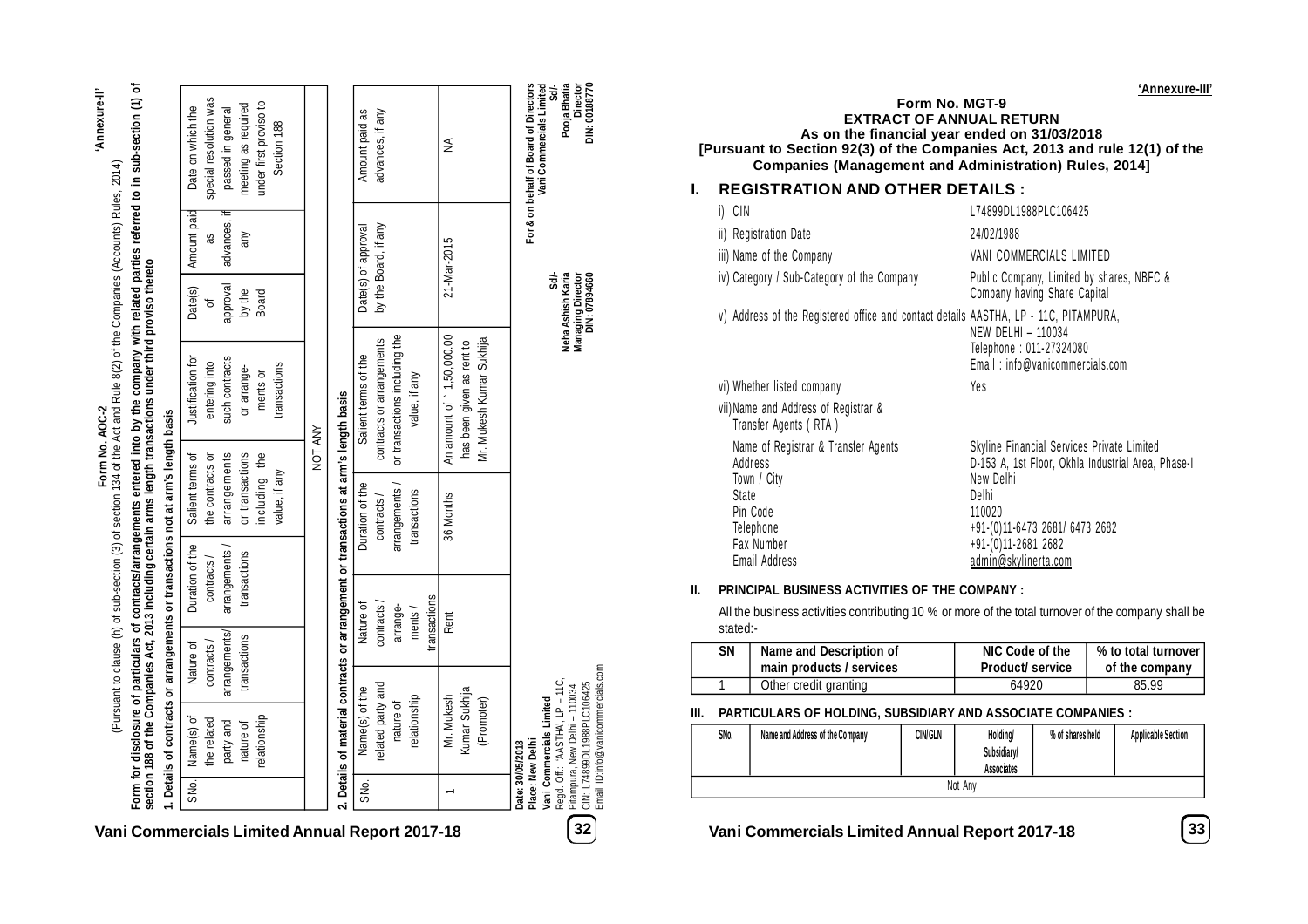### **IV. SHARE HOLDING PATTERN (Equity Share Capital Breakup as percentage of Total Equity):**

### **A. Category-wise Share Holding**

| Category of Shareholders<br>$%$ of<br>Demat<br>Physical<br>Total<br>% of<br>Demat<br>Physical<br>Total<br>% Change<br><b>Total Shares</b><br><b>Total Shares</b><br>during the year<br>A. Promoters<br>$(1)$ Indian<br>a) Individual/HUF<br>0<br>244600<br>5.94<br>235100<br>235100<br>5.70<br>(0.23)<br>244600<br>$\theta$<br>b) Central Govt<br>$\overline{0}$<br>0<br>0<br>0<br>0<br>0<br>0<br>0<br>$\theta$<br>c) State Govt (s)<br>$\overline{0}$<br>$\overline{0}$<br>0<br>0<br>0<br>0<br>0<br>$\overline{0}$<br>$\overline{0}$<br>$\overline{0}$<br>$\overline{0}$<br>$\overline{0}$<br>$\overline{0}$<br>$\overline{0}$<br>$\overline{0}$<br>$\overline{0}$<br>d) Bodies Corp.<br>$\overline{0}$<br>$\overline{0}$<br>e) Banks / Fl<br>$\overline{0}$<br>$\overline{0}$<br>$\overline{0}$<br>$\overline{0}$<br>$\overline{0}$<br>$\overline{0}$<br>$\overline{0}$<br>$\overline{0}$<br>$\overline{0}$<br>f) Any Other<br>0<br>0<br>0<br>0<br>0<br>0<br>0<br>0<br>$\overline{0}$<br>Sub-total $(A)$ $(1)$ :-<br>244600<br>$\overline{0}$<br>5.94<br>235100<br>$\overline{\mathbf{0}}$<br>235100<br>(0.23)<br>244600<br>5.70<br>(2) Foreign<br>a) NRIs - Individuals<br>$\overline{0}$<br>0<br>$\overline{0}$<br>$\overline{0}$<br>$\overline{0}$<br>$\overline{0}$<br>$\overline{0}$<br>$\overline{0}$<br>$\overline{0}$<br>b) Other - Individuals<br>$\overline{0}$<br>$\overline{0}$<br>$\overline{0}$<br>$\overline{0}$<br>$\overline{0}$<br>$\overline{0}$<br>$\overline{\mathbb{0}}$<br>$\overline{0}$<br>$\overline{0}$<br>0<br>$\overline{0}$<br>0<br>0<br>$\overline{0}$<br>0<br>0<br>Ō<br>c) Bodies Corp.<br>$\overline{0}$<br>d) Banks / FI<br>0<br>$\overline{0}$<br>$\overline{0}$<br>$\overline{0}$<br>0<br>$\overline{0}$<br>0<br>$\overline{0}$<br>$\overline{0}$<br>e) Any Other<br>$\overline{0}$<br>0<br>0<br>0<br>0<br>0<br>0<br>0<br>0<br>$\overline{0}$<br>$\overline{0}$<br>$\overline{0}$<br>$\overline{\mathbf{0}}$<br>$\overline{0}$<br>Sub-total $(A)$ $(2)$ :-<br>$\overline{\mathbf{0}}$<br>$\overline{\mathfrak{o}}$<br>$\overline{\mathbf{0}}$<br>$\overline{0}$<br><b>Total shareholding of Promoter</b><br>$(A) = (A)(1)+(A)(2)$<br>0<br>0<br>244600<br>244600<br>5.94<br>235100<br>235100<br>5.70<br>(0.23)<br><b>B. Public Shareholding</b><br>1. Institutions<br>a) Mutual Funds<br>$\overline{0}$<br>$\overline{0}$<br>$\overline{0}$<br>$\overline{0}$<br>$\overline{0}$<br>$\overline{0}$<br>$\overline{0}$<br>0<br>0<br>b) Banks / FI<br>$\overline{0}$<br>$\overline{0}$<br>$\overline{0}$<br>$\overline{0}$<br>0<br>0<br>0<br>$\overline{0}$<br>0<br>c) Central Govt<br>0<br>$\overline{0}$<br>$\overline{0}$<br>0<br>0<br>$\overline{0}$<br>0<br>0<br>$\overline{0}$<br>$\overline{0}$<br>d) State Govt (s)<br>$\overline{0}$<br>$\overline{0}$<br>$\overline{0}$<br>$\overline{0}$<br>$\overline{0}$<br>$\overline{0}$<br>$\overline{0}$<br>$\overline{0}$<br>$\overline{0}$<br>e) Venture Capital Funds<br>0<br>0<br>0<br>0<br>$\overline{0}$<br>0<br>0<br>$\overline{0}$<br>$\overline{0}$<br>$\overline{0}$<br>f) Insurance Companies<br>$\overline{0}$<br>$\overline{0}$<br>$\overline{0}$<br>$\overline{0}$<br>$\overline{0}$<br>$\overline{0}$<br>0<br>$\overline{0}$<br>$\overline{0}$<br>$\overline{0}$<br>$\overline{0}$<br>$q$ ) Flls<br>0<br>0<br>0<br>0<br>0<br>$\overline{0}$<br>h) Foreign Venture Capital Funds<br>0<br>$\overline{0}$<br>0<br>0<br>$\overline{0}$<br>$\overline{0}$<br>$\overline{0}$<br>0<br>$\overline{0}$<br>$\overline{0}$<br>$\overline{0}$<br>$\overline{0}$<br>$\overline{0}$<br>i) Others (specify)<br>$\overline{0}$<br>$\overline{0}$<br>$\overline{0}$<br>$\overline{0}$<br>$\overline{0}$<br>$\overline{0}$<br>Sub-total (B)(1):-<br>Ō<br>$\overline{\mathbf{0}}$<br>Ō<br>$\overline{\mathbf{0}}$<br>$\overline{\mathbf{0}}$<br>$\overline{\mathbf{0}}$<br>0<br>2. Non-Institutions<br>a) Bodies Corp.<br>67430<br>1100252<br>i) Indian<br>1020000<br>1087430<br>26.40<br>1032822<br>67430<br>26.71<br>0.31<br>$\overline{0}$<br>ii) Overseas<br>$\overline{0}$<br>$\overline{0}$<br>$\overline{0}$<br>$\overline{0}$<br>$\overline{0}$<br>$\overline{0}$<br>$\overline{0}$<br>b) Individuals<br>i) Individual shareholders holding<br>nominal share capital upto Rs. 1 lakh<br>59000<br>424070<br>483070<br>11.73<br>267917<br>424070<br>691987<br>16.80<br>5.07<br>ii) Individual shareholders holding<br>nominal share capital in excess of<br>Rs 1 lakh *<br>1049200<br>1005500<br>2054700<br>49.87<br>969821<br>928700<br>1898521<br>(3.79)<br>46.08<br>250000<br>250000<br>193940<br>193940<br>c) Others (specify)<br>$\overline{0}$<br>6.07<br>$\overline{0}$<br>4.71<br>(1.36)<br>2378200<br>1497000<br>Sub-total $(B)(2)$ :-<br>3875200<br>94.06<br>2464500<br>1420200<br>3884700<br>94.29<br>0.23<br><b>Total Public Shareholding</b><br>2378200<br>1497000<br>0.23<br>$(B)=(B)(1)+(B)(2)$<br>3875200<br>94.06<br>2464500<br>1420200<br>3884700<br>94.29<br>C. Shares held by Custodian<br>0<br>for GDRs & ADRs<br>0<br>0<br>0<br>0.00<br>0<br>0<br>0.00<br>0<br>2622800<br>1497000<br>4119800<br>2699600<br>1420200<br>4119800<br>0.00<br>Grand Total (A+B+C)<br>100.00<br>100.00 |  |  | No. of Shares held at the beginning of the year No. of Shares held at the end of the year |  |  |  |
|--------------------------------------------------------------------------------------------------------------------------------------------------------------------------------------------------------------------------------------------------------------------------------------------------------------------------------------------------------------------------------------------------------------------------------------------------------------------------------------------------------------------------------------------------------------------------------------------------------------------------------------------------------------------------------------------------------------------------------------------------------------------------------------------------------------------------------------------------------------------------------------------------------------------------------------------------------------------------------------------------------------------------------------------------------------------------------------------------------------------------------------------------------------------------------------------------------------------------------------------------------------------------------------------------------------------------------------------------------------------------------------------------------------------------------------------------------------------------------------------------------------------------------------------------------------------------------------------------------------------------------------------------------------------------------------------------------------------------------------------------------------------------------------------------------------------------------------------------------------------------------------------------------------------------------------------------------------------------------------------------------------------------------------------------------------------------------------------------------------------------------------------------------------------------------------------------------------------------------------------------------------------------------------------------------------------------------------------------------------------------------------------------------------------------------------------------------------------------------------------------------------------------------------------------------------------------------------------------------------------------------------------------------------------------------------------------------------------------------------------------------------------------------------------------------------------------------------------------------------------------------------------------------------------------------------------------------------------------------------------------------------------------------------------------------------------------------------------------------------------------------------------------------------------------------------------------------------------------------------------------------------------------------------------------------------------------------------------------------------------------------------------------------------------------------------------------------------------------------------------------------------------------------------------------------------------------------------------------------------------------------------------------------------------------------------------------------------------------------------------------------------------------------------------------------------------------------------------------------------------------------------------------------------------------------------------------------------------------------------------------------------------------------------------------------------------------------------------------------------------------------------------------------------------------------------------------------------------------------------------------------------------------------------------------------------------------------------------------------------------------------------------------------------------------------------------------------------------------------------------------------------------------------------------------------------------------------------------------------------------------------------------------------------------------------------------------------------------------------------------------------------------------------------------------------------------------------------------------------------------------------------------------------------------------------------------------------------------------------------------------------------------------------------------------------------------------------------------------------------------------------------------------------------------------------------------|--|--|-------------------------------------------------------------------------------------------|--|--|--|
|                                                                                                                                                                                                                                                                                                                                                                                                                                                                                                                                                                                                                                                                                                                                                                                                                                                                                                                                                                                                                                                                                                                                                                                                                                                                                                                                                                                                                                                                                                                                                                                                                                                                                                                                                                                                                                                                                                                                                                                                                                                                                                                                                                                                                                                                                                                                                                                                                                                                                                                                                                                                                                                                                                                                                                                                                                                                                                                                                                                                                                                                                                                                                                                                                                                                                                                                                                                                                                                                                                                                                                                                                                                                                                                                                                                                                                                                                                                                                                                                                                                                                                                                                                                                                                                                                                                                                                                                                                                                                                                                                                                                                                                                                                                                                                                                                                                                                                                                                                                                                                                                                                                                                                                            |  |  |                                                                                           |  |  |  |
|                                                                                                                                                                                                                                                                                                                                                                                                                                                                                                                                                                                                                                                                                                                                                                                                                                                                                                                                                                                                                                                                                                                                                                                                                                                                                                                                                                                                                                                                                                                                                                                                                                                                                                                                                                                                                                                                                                                                                                                                                                                                                                                                                                                                                                                                                                                                                                                                                                                                                                                                                                                                                                                                                                                                                                                                                                                                                                                                                                                                                                                                                                                                                                                                                                                                                                                                                                                                                                                                                                                                                                                                                                                                                                                                                                                                                                                                                                                                                                                                                                                                                                                                                                                                                                                                                                                                                                                                                                                                                                                                                                                                                                                                                                                                                                                                                                                                                                                                                                                                                                                                                                                                                                                            |  |  |                                                                                           |  |  |  |
|                                                                                                                                                                                                                                                                                                                                                                                                                                                                                                                                                                                                                                                                                                                                                                                                                                                                                                                                                                                                                                                                                                                                                                                                                                                                                                                                                                                                                                                                                                                                                                                                                                                                                                                                                                                                                                                                                                                                                                                                                                                                                                                                                                                                                                                                                                                                                                                                                                                                                                                                                                                                                                                                                                                                                                                                                                                                                                                                                                                                                                                                                                                                                                                                                                                                                                                                                                                                                                                                                                                                                                                                                                                                                                                                                                                                                                                                                                                                                                                                                                                                                                                                                                                                                                                                                                                                                                                                                                                                                                                                                                                                                                                                                                                                                                                                                                                                                                                                                                                                                                                                                                                                                                                            |  |  |                                                                                           |  |  |  |
|                                                                                                                                                                                                                                                                                                                                                                                                                                                                                                                                                                                                                                                                                                                                                                                                                                                                                                                                                                                                                                                                                                                                                                                                                                                                                                                                                                                                                                                                                                                                                                                                                                                                                                                                                                                                                                                                                                                                                                                                                                                                                                                                                                                                                                                                                                                                                                                                                                                                                                                                                                                                                                                                                                                                                                                                                                                                                                                                                                                                                                                                                                                                                                                                                                                                                                                                                                                                                                                                                                                                                                                                                                                                                                                                                                                                                                                                                                                                                                                                                                                                                                                                                                                                                                                                                                                                                                                                                                                                                                                                                                                                                                                                                                                                                                                                                                                                                                                                                                                                                                                                                                                                                                                            |  |  |                                                                                           |  |  |  |
|                                                                                                                                                                                                                                                                                                                                                                                                                                                                                                                                                                                                                                                                                                                                                                                                                                                                                                                                                                                                                                                                                                                                                                                                                                                                                                                                                                                                                                                                                                                                                                                                                                                                                                                                                                                                                                                                                                                                                                                                                                                                                                                                                                                                                                                                                                                                                                                                                                                                                                                                                                                                                                                                                                                                                                                                                                                                                                                                                                                                                                                                                                                                                                                                                                                                                                                                                                                                                                                                                                                                                                                                                                                                                                                                                                                                                                                                                                                                                                                                                                                                                                                                                                                                                                                                                                                                                                                                                                                                                                                                                                                                                                                                                                                                                                                                                                                                                                                                                                                                                                                                                                                                                                                            |  |  |                                                                                           |  |  |  |
|                                                                                                                                                                                                                                                                                                                                                                                                                                                                                                                                                                                                                                                                                                                                                                                                                                                                                                                                                                                                                                                                                                                                                                                                                                                                                                                                                                                                                                                                                                                                                                                                                                                                                                                                                                                                                                                                                                                                                                                                                                                                                                                                                                                                                                                                                                                                                                                                                                                                                                                                                                                                                                                                                                                                                                                                                                                                                                                                                                                                                                                                                                                                                                                                                                                                                                                                                                                                                                                                                                                                                                                                                                                                                                                                                                                                                                                                                                                                                                                                                                                                                                                                                                                                                                                                                                                                                                                                                                                                                                                                                                                                                                                                                                                                                                                                                                                                                                                                                                                                                                                                                                                                                                                            |  |  |                                                                                           |  |  |  |
|                                                                                                                                                                                                                                                                                                                                                                                                                                                                                                                                                                                                                                                                                                                                                                                                                                                                                                                                                                                                                                                                                                                                                                                                                                                                                                                                                                                                                                                                                                                                                                                                                                                                                                                                                                                                                                                                                                                                                                                                                                                                                                                                                                                                                                                                                                                                                                                                                                                                                                                                                                                                                                                                                                                                                                                                                                                                                                                                                                                                                                                                                                                                                                                                                                                                                                                                                                                                                                                                                                                                                                                                                                                                                                                                                                                                                                                                                                                                                                                                                                                                                                                                                                                                                                                                                                                                                                                                                                                                                                                                                                                                                                                                                                                                                                                                                                                                                                                                                                                                                                                                                                                                                                                            |  |  |                                                                                           |  |  |  |
|                                                                                                                                                                                                                                                                                                                                                                                                                                                                                                                                                                                                                                                                                                                                                                                                                                                                                                                                                                                                                                                                                                                                                                                                                                                                                                                                                                                                                                                                                                                                                                                                                                                                                                                                                                                                                                                                                                                                                                                                                                                                                                                                                                                                                                                                                                                                                                                                                                                                                                                                                                                                                                                                                                                                                                                                                                                                                                                                                                                                                                                                                                                                                                                                                                                                                                                                                                                                                                                                                                                                                                                                                                                                                                                                                                                                                                                                                                                                                                                                                                                                                                                                                                                                                                                                                                                                                                                                                                                                                                                                                                                                                                                                                                                                                                                                                                                                                                                                                                                                                                                                                                                                                                                            |  |  |                                                                                           |  |  |  |
|                                                                                                                                                                                                                                                                                                                                                                                                                                                                                                                                                                                                                                                                                                                                                                                                                                                                                                                                                                                                                                                                                                                                                                                                                                                                                                                                                                                                                                                                                                                                                                                                                                                                                                                                                                                                                                                                                                                                                                                                                                                                                                                                                                                                                                                                                                                                                                                                                                                                                                                                                                                                                                                                                                                                                                                                                                                                                                                                                                                                                                                                                                                                                                                                                                                                                                                                                                                                                                                                                                                                                                                                                                                                                                                                                                                                                                                                                                                                                                                                                                                                                                                                                                                                                                                                                                                                                                                                                                                                                                                                                                                                                                                                                                                                                                                                                                                                                                                                                                                                                                                                                                                                                                                            |  |  |                                                                                           |  |  |  |
|                                                                                                                                                                                                                                                                                                                                                                                                                                                                                                                                                                                                                                                                                                                                                                                                                                                                                                                                                                                                                                                                                                                                                                                                                                                                                                                                                                                                                                                                                                                                                                                                                                                                                                                                                                                                                                                                                                                                                                                                                                                                                                                                                                                                                                                                                                                                                                                                                                                                                                                                                                                                                                                                                                                                                                                                                                                                                                                                                                                                                                                                                                                                                                                                                                                                                                                                                                                                                                                                                                                                                                                                                                                                                                                                                                                                                                                                                                                                                                                                                                                                                                                                                                                                                                                                                                                                                                                                                                                                                                                                                                                                                                                                                                                                                                                                                                                                                                                                                                                                                                                                                                                                                                                            |  |  |                                                                                           |  |  |  |
|                                                                                                                                                                                                                                                                                                                                                                                                                                                                                                                                                                                                                                                                                                                                                                                                                                                                                                                                                                                                                                                                                                                                                                                                                                                                                                                                                                                                                                                                                                                                                                                                                                                                                                                                                                                                                                                                                                                                                                                                                                                                                                                                                                                                                                                                                                                                                                                                                                                                                                                                                                                                                                                                                                                                                                                                                                                                                                                                                                                                                                                                                                                                                                                                                                                                                                                                                                                                                                                                                                                                                                                                                                                                                                                                                                                                                                                                                                                                                                                                                                                                                                                                                                                                                                                                                                                                                                                                                                                                                                                                                                                                                                                                                                                                                                                                                                                                                                                                                                                                                                                                                                                                                                                            |  |  |                                                                                           |  |  |  |
|                                                                                                                                                                                                                                                                                                                                                                                                                                                                                                                                                                                                                                                                                                                                                                                                                                                                                                                                                                                                                                                                                                                                                                                                                                                                                                                                                                                                                                                                                                                                                                                                                                                                                                                                                                                                                                                                                                                                                                                                                                                                                                                                                                                                                                                                                                                                                                                                                                                                                                                                                                                                                                                                                                                                                                                                                                                                                                                                                                                                                                                                                                                                                                                                                                                                                                                                                                                                                                                                                                                                                                                                                                                                                                                                                                                                                                                                                                                                                                                                                                                                                                                                                                                                                                                                                                                                                                                                                                                                                                                                                                                                                                                                                                                                                                                                                                                                                                                                                                                                                                                                                                                                                                                            |  |  |                                                                                           |  |  |  |
|                                                                                                                                                                                                                                                                                                                                                                                                                                                                                                                                                                                                                                                                                                                                                                                                                                                                                                                                                                                                                                                                                                                                                                                                                                                                                                                                                                                                                                                                                                                                                                                                                                                                                                                                                                                                                                                                                                                                                                                                                                                                                                                                                                                                                                                                                                                                                                                                                                                                                                                                                                                                                                                                                                                                                                                                                                                                                                                                                                                                                                                                                                                                                                                                                                                                                                                                                                                                                                                                                                                                                                                                                                                                                                                                                                                                                                                                                                                                                                                                                                                                                                                                                                                                                                                                                                                                                                                                                                                                                                                                                                                                                                                                                                                                                                                                                                                                                                                                                                                                                                                                                                                                                                                            |  |  |                                                                                           |  |  |  |
|                                                                                                                                                                                                                                                                                                                                                                                                                                                                                                                                                                                                                                                                                                                                                                                                                                                                                                                                                                                                                                                                                                                                                                                                                                                                                                                                                                                                                                                                                                                                                                                                                                                                                                                                                                                                                                                                                                                                                                                                                                                                                                                                                                                                                                                                                                                                                                                                                                                                                                                                                                                                                                                                                                                                                                                                                                                                                                                                                                                                                                                                                                                                                                                                                                                                                                                                                                                                                                                                                                                                                                                                                                                                                                                                                                                                                                                                                                                                                                                                                                                                                                                                                                                                                                                                                                                                                                                                                                                                                                                                                                                                                                                                                                                                                                                                                                                                                                                                                                                                                                                                                                                                                                                            |  |  |                                                                                           |  |  |  |
|                                                                                                                                                                                                                                                                                                                                                                                                                                                                                                                                                                                                                                                                                                                                                                                                                                                                                                                                                                                                                                                                                                                                                                                                                                                                                                                                                                                                                                                                                                                                                                                                                                                                                                                                                                                                                                                                                                                                                                                                                                                                                                                                                                                                                                                                                                                                                                                                                                                                                                                                                                                                                                                                                                                                                                                                                                                                                                                                                                                                                                                                                                                                                                                                                                                                                                                                                                                                                                                                                                                                                                                                                                                                                                                                                                                                                                                                                                                                                                                                                                                                                                                                                                                                                                                                                                                                                                                                                                                                                                                                                                                                                                                                                                                                                                                                                                                                                                                                                                                                                                                                                                                                                                                            |  |  |                                                                                           |  |  |  |
|                                                                                                                                                                                                                                                                                                                                                                                                                                                                                                                                                                                                                                                                                                                                                                                                                                                                                                                                                                                                                                                                                                                                                                                                                                                                                                                                                                                                                                                                                                                                                                                                                                                                                                                                                                                                                                                                                                                                                                                                                                                                                                                                                                                                                                                                                                                                                                                                                                                                                                                                                                                                                                                                                                                                                                                                                                                                                                                                                                                                                                                                                                                                                                                                                                                                                                                                                                                                                                                                                                                                                                                                                                                                                                                                                                                                                                                                                                                                                                                                                                                                                                                                                                                                                                                                                                                                                                                                                                                                                                                                                                                                                                                                                                                                                                                                                                                                                                                                                                                                                                                                                                                                                                                            |  |  |                                                                                           |  |  |  |
|                                                                                                                                                                                                                                                                                                                                                                                                                                                                                                                                                                                                                                                                                                                                                                                                                                                                                                                                                                                                                                                                                                                                                                                                                                                                                                                                                                                                                                                                                                                                                                                                                                                                                                                                                                                                                                                                                                                                                                                                                                                                                                                                                                                                                                                                                                                                                                                                                                                                                                                                                                                                                                                                                                                                                                                                                                                                                                                                                                                                                                                                                                                                                                                                                                                                                                                                                                                                                                                                                                                                                                                                                                                                                                                                                                                                                                                                                                                                                                                                                                                                                                                                                                                                                                                                                                                                                                                                                                                                                                                                                                                                                                                                                                                                                                                                                                                                                                                                                                                                                                                                                                                                                                                            |  |  |                                                                                           |  |  |  |
|                                                                                                                                                                                                                                                                                                                                                                                                                                                                                                                                                                                                                                                                                                                                                                                                                                                                                                                                                                                                                                                                                                                                                                                                                                                                                                                                                                                                                                                                                                                                                                                                                                                                                                                                                                                                                                                                                                                                                                                                                                                                                                                                                                                                                                                                                                                                                                                                                                                                                                                                                                                                                                                                                                                                                                                                                                                                                                                                                                                                                                                                                                                                                                                                                                                                                                                                                                                                                                                                                                                                                                                                                                                                                                                                                                                                                                                                                                                                                                                                                                                                                                                                                                                                                                                                                                                                                                                                                                                                                                                                                                                                                                                                                                                                                                                                                                                                                                                                                                                                                                                                                                                                                                                            |  |  |                                                                                           |  |  |  |
|                                                                                                                                                                                                                                                                                                                                                                                                                                                                                                                                                                                                                                                                                                                                                                                                                                                                                                                                                                                                                                                                                                                                                                                                                                                                                                                                                                                                                                                                                                                                                                                                                                                                                                                                                                                                                                                                                                                                                                                                                                                                                                                                                                                                                                                                                                                                                                                                                                                                                                                                                                                                                                                                                                                                                                                                                                                                                                                                                                                                                                                                                                                                                                                                                                                                                                                                                                                                                                                                                                                                                                                                                                                                                                                                                                                                                                                                                                                                                                                                                                                                                                                                                                                                                                                                                                                                                                                                                                                                                                                                                                                                                                                                                                                                                                                                                                                                                                                                                                                                                                                                                                                                                                                            |  |  |                                                                                           |  |  |  |
|                                                                                                                                                                                                                                                                                                                                                                                                                                                                                                                                                                                                                                                                                                                                                                                                                                                                                                                                                                                                                                                                                                                                                                                                                                                                                                                                                                                                                                                                                                                                                                                                                                                                                                                                                                                                                                                                                                                                                                                                                                                                                                                                                                                                                                                                                                                                                                                                                                                                                                                                                                                                                                                                                                                                                                                                                                                                                                                                                                                                                                                                                                                                                                                                                                                                                                                                                                                                                                                                                                                                                                                                                                                                                                                                                                                                                                                                                                                                                                                                                                                                                                                                                                                                                                                                                                                                                                                                                                                                                                                                                                                                                                                                                                                                                                                                                                                                                                                                                                                                                                                                                                                                                                                            |  |  |                                                                                           |  |  |  |
|                                                                                                                                                                                                                                                                                                                                                                                                                                                                                                                                                                                                                                                                                                                                                                                                                                                                                                                                                                                                                                                                                                                                                                                                                                                                                                                                                                                                                                                                                                                                                                                                                                                                                                                                                                                                                                                                                                                                                                                                                                                                                                                                                                                                                                                                                                                                                                                                                                                                                                                                                                                                                                                                                                                                                                                                                                                                                                                                                                                                                                                                                                                                                                                                                                                                                                                                                                                                                                                                                                                                                                                                                                                                                                                                                                                                                                                                                                                                                                                                                                                                                                                                                                                                                                                                                                                                                                                                                                                                                                                                                                                                                                                                                                                                                                                                                                                                                                                                                                                                                                                                                                                                                                                            |  |  |                                                                                           |  |  |  |
|                                                                                                                                                                                                                                                                                                                                                                                                                                                                                                                                                                                                                                                                                                                                                                                                                                                                                                                                                                                                                                                                                                                                                                                                                                                                                                                                                                                                                                                                                                                                                                                                                                                                                                                                                                                                                                                                                                                                                                                                                                                                                                                                                                                                                                                                                                                                                                                                                                                                                                                                                                                                                                                                                                                                                                                                                                                                                                                                                                                                                                                                                                                                                                                                                                                                                                                                                                                                                                                                                                                                                                                                                                                                                                                                                                                                                                                                                                                                                                                                                                                                                                                                                                                                                                                                                                                                                                                                                                                                                                                                                                                                                                                                                                                                                                                                                                                                                                                                                                                                                                                                                                                                                                                            |  |  |                                                                                           |  |  |  |
|                                                                                                                                                                                                                                                                                                                                                                                                                                                                                                                                                                                                                                                                                                                                                                                                                                                                                                                                                                                                                                                                                                                                                                                                                                                                                                                                                                                                                                                                                                                                                                                                                                                                                                                                                                                                                                                                                                                                                                                                                                                                                                                                                                                                                                                                                                                                                                                                                                                                                                                                                                                                                                                                                                                                                                                                                                                                                                                                                                                                                                                                                                                                                                                                                                                                                                                                                                                                                                                                                                                                                                                                                                                                                                                                                                                                                                                                                                                                                                                                                                                                                                                                                                                                                                                                                                                                                                                                                                                                                                                                                                                                                                                                                                                                                                                                                                                                                                                                                                                                                                                                                                                                                                                            |  |  |                                                                                           |  |  |  |
|                                                                                                                                                                                                                                                                                                                                                                                                                                                                                                                                                                                                                                                                                                                                                                                                                                                                                                                                                                                                                                                                                                                                                                                                                                                                                                                                                                                                                                                                                                                                                                                                                                                                                                                                                                                                                                                                                                                                                                                                                                                                                                                                                                                                                                                                                                                                                                                                                                                                                                                                                                                                                                                                                                                                                                                                                                                                                                                                                                                                                                                                                                                                                                                                                                                                                                                                                                                                                                                                                                                                                                                                                                                                                                                                                                                                                                                                                                                                                                                                                                                                                                                                                                                                                                                                                                                                                                                                                                                                                                                                                                                                                                                                                                                                                                                                                                                                                                                                                                                                                                                                                                                                                                                            |  |  |                                                                                           |  |  |  |
|                                                                                                                                                                                                                                                                                                                                                                                                                                                                                                                                                                                                                                                                                                                                                                                                                                                                                                                                                                                                                                                                                                                                                                                                                                                                                                                                                                                                                                                                                                                                                                                                                                                                                                                                                                                                                                                                                                                                                                                                                                                                                                                                                                                                                                                                                                                                                                                                                                                                                                                                                                                                                                                                                                                                                                                                                                                                                                                                                                                                                                                                                                                                                                                                                                                                                                                                                                                                                                                                                                                                                                                                                                                                                                                                                                                                                                                                                                                                                                                                                                                                                                                                                                                                                                                                                                                                                                                                                                                                                                                                                                                                                                                                                                                                                                                                                                                                                                                                                                                                                                                                                                                                                                                            |  |  |                                                                                           |  |  |  |
|                                                                                                                                                                                                                                                                                                                                                                                                                                                                                                                                                                                                                                                                                                                                                                                                                                                                                                                                                                                                                                                                                                                                                                                                                                                                                                                                                                                                                                                                                                                                                                                                                                                                                                                                                                                                                                                                                                                                                                                                                                                                                                                                                                                                                                                                                                                                                                                                                                                                                                                                                                                                                                                                                                                                                                                                                                                                                                                                                                                                                                                                                                                                                                                                                                                                                                                                                                                                                                                                                                                                                                                                                                                                                                                                                                                                                                                                                                                                                                                                                                                                                                                                                                                                                                                                                                                                                                                                                                                                                                                                                                                                                                                                                                                                                                                                                                                                                                                                                                                                                                                                                                                                                                                            |  |  |                                                                                           |  |  |  |
|                                                                                                                                                                                                                                                                                                                                                                                                                                                                                                                                                                                                                                                                                                                                                                                                                                                                                                                                                                                                                                                                                                                                                                                                                                                                                                                                                                                                                                                                                                                                                                                                                                                                                                                                                                                                                                                                                                                                                                                                                                                                                                                                                                                                                                                                                                                                                                                                                                                                                                                                                                                                                                                                                                                                                                                                                                                                                                                                                                                                                                                                                                                                                                                                                                                                                                                                                                                                                                                                                                                                                                                                                                                                                                                                                                                                                                                                                                                                                                                                                                                                                                                                                                                                                                                                                                                                                                                                                                                                                                                                                                                                                                                                                                                                                                                                                                                                                                                                                                                                                                                                                                                                                                                            |  |  |                                                                                           |  |  |  |
|                                                                                                                                                                                                                                                                                                                                                                                                                                                                                                                                                                                                                                                                                                                                                                                                                                                                                                                                                                                                                                                                                                                                                                                                                                                                                                                                                                                                                                                                                                                                                                                                                                                                                                                                                                                                                                                                                                                                                                                                                                                                                                                                                                                                                                                                                                                                                                                                                                                                                                                                                                                                                                                                                                                                                                                                                                                                                                                                                                                                                                                                                                                                                                                                                                                                                                                                                                                                                                                                                                                                                                                                                                                                                                                                                                                                                                                                                                                                                                                                                                                                                                                                                                                                                                                                                                                                                                                                                                                                                                                                                                                                                                                                                                                                                                                                                                                                                                                                                                                                                                                                                                                                                                                            |  |  |                                                                                           |  |  |  |
|                                                                                                                                                                                                                                                                                                                                                                                                                                                                                                                                                                                                                                                                                                                                                                                                                                                                                                                                                                                                                                                                                                                                                                                                                                                                                                                                                                                                                                                                                                                                                                                                                                                                                                                                                                                                                                                                                                                                                                                                                                                                                                                                                                                                                                                                                                                                                                                                                                                                                                                                                                                                                                                                                                                                                                                                                                                                                                                                                                                                                                                                                                                                                                                                                                                                                                                                                                                                                                                                                                                                                                                                                                                                                                                                                                                                                                                                                                                                                                                                                                                                                                                                                                                                                                                                                                                                                                                                                                                                                                                                                                                                                                                                                                                                                                                                                                                                                                                                                                                                                                                                                                                                                                                            |  |  |                                                                                           |  |  |  |
|                                                                                                                                                                                                                                                                                                                                                                                                                                                                                                                                                                                                                                                                                                                                                                                                                                                                                                                                                                                                                                                                                                                                                                                                                                                                                                                                                                                                                                                                                                                                                                                                                                                                                                                                                                                                                                                                                                                                                                                                                                                                                                                                                                                                                                                                                                                                                                                                                                                                                                                                                                                                                                                                                                                                                                                                                                                                                                                                                                                                                                                                                                                                                                                                                                                                                                                                                                                                                                                                                                                                                                                                                                                                                                                                                                                                                                                                                                                                                                                                                                                                                                                                                                                                                                                                                                                                                                                                                                                                                                                                                                                                                                                                                                                                                                                                                                                                                                                                                                                                                                                                                                                                                                                            |  |  |                                                                                           |  |  |  |
|                                                                                                                                                                                                                                                                                                                                                                                                                                                                                                                                                                                                                                                                                                                                                                                                                                                                                                                                                                                                                                                                                                                                                                                                                                                                                                                                                                                                                                                                                                                                                                                                                                                                                                                                                                                                                                                                                                                                                                                                                                                                                                                                                                                                                                                                                                                                                                                                                                                                                                                                                                                                                                                                                                                                                                                                                                                                                                                                                                                                                                                                                                                                                                                                                                                                                                                                                                                                                                                                                                                                                                                                                                                                                                                                                                                                                                                                                                                                                                                                                                                                                                                                                                                                                                                                                                                                                                                                                                                                                                                                                                                                                                                                                                                                                                                                                                                                                                                                                                                                                                                                                                                                                                                            |  |  |                                                                                           |  |  |  |
|                                                                                                                                                                                                                                                                                                                                                                                                                                                                                                                                                                                                                                                                                                                                                                                                                                                                                                                                                                                                                                                                                                                                                                                                                                                                                                                                                                                                                                                                                                                                                                                                                                                                                                                                                                                                                                                                                                                                                                                                                                                                                                                                                                                                                                                                                                                                                                                                                                                                                                                                                                                                                                                                                                                                                                                                                                                                                                                                                                                                                                                                                                                                                                                                                                                                                                                                                                                                                                                                                                                                                                                                                                                                                                                                                                                                                                                                                                                                                                                                                                                                                                                                                                                                                                                                                                                                                                                                                                                                                                                                                                                                                                                                                                                                                                                                                                                                                                                                                                                                                                                                                                                                                                                            |  |  |                                                                                           |  |  |  |
|                                                                                                                                                                                                                                                                                                                                                                                                                                                                                                                                                                                                                                                                                                                                                                                                                                                                                                                                                                                                                                                                                                                                                                                                                                                                                                                                                                                                                                                                                                                                                                                                                                                                                                                                                                                                                                                                                                                                                                                                                                                                                                                                                                                                                                                                                                                                                                                                                                                                                                                                                                                                                                                                                                                                                                                                                                                                                                                                                                                                                                                                                                                                                                                                                                                                                                                                                                                                                                                                                                                                                                                                                                                                                                                                                                                                                                                                                                                                                                                                                                                                                                                                                                                                                                                                                                                                                                                                                                                                                                                                                                                                                                                                                                                                                                                                                                                                                                                                                                                                                                                                                                                                                                                            |  |  |                                                                                           |  |  |  |
|                                                                                                                                                                                                                                                                                                                                                                                                                                                                                                                                                                                                                                                                                                                                                                                                                                                                                                                                                                                                                                                                                                                                                                                                                                                                                                                                                                                                                                                                                                                                                                                                                                                                                                                                                                                                                                                                                                                                                                                                                                                                                                                                                                                                                                                                                                                                                                                                                                                                                                                                                                                                                                                                                                                                                                                                                                                                                                                                                                                                                                                                                                                                                                                                                                                                                                                                                                                                                                                                                                                                                                                                                                                                                                                                                                                                                                                                                                                                                                                                                                                                                                                                                                                                                                                                                                                                                                                                                                                                                                                                                                                                                                                                                                                                                                                                                                                                                                                                                                                                                                                                                                                                                                                            |  |  |                                                                                           |  |  |  |
|                                                                                                                                                                                                                                                                                                                                                                                                                                                                                                                                                                                                                                                                                                                                                                                                                                                                                                                                                                                                                                                                                                                                                                                                                                                                                                                                                                                                                                                                                                                                                                                                                                                                                                                                                                                                                                                                                                                                                                                                                                                                                                                                                                                                                                                                                                                                                                                                                                                                                                                                                                                                                                                                                                                                                                                                                                                                                                                                                                                                                                                                                                                                                                                                                                                                                                                                                                                                                                                                                                                                                                                                                                                                                                                                                                                                                                                                                                                                                                                                                                                                                                                                                                                                                                                                                                                                                                                                                                                                                                                                                                                                                                                                                                                                                                                                                                                                                                                                                                                                                                                                                                                                                                                            |  |  |                                                                                           |  |  |  |
|                                                                                                                                                                                                                                                                                                                                                                                                                                                                                                                                                                                                                                                                                                                                                                                                                                                                                                                                                                                                                                                                                                                                                                                                                                                                                                                                                                                                                                                                                                                                                                                                                                                                                                                                                                                                                                                                                                                                                                                                                                                                                                                                                                                                                                                                                                                                                                                                                                                                                                                                                                                                                                                                                                                                                                                                                                                                                                                                                                                                                                                                                                                                                                                                                                                                                                                                                                                                                                                                                                                                                                                                                                                                                                                                                                                                                                                                                                                                                                                                                                                                                                                                                                                                                                                                                                                                                                                                                                                                                                                                                                                                                                                                                                                                                                                                                                                                                                                                                                                                                                                                                                                                                                                            |  |  |                                                                                           |  |  |  |
|                                                                                                                                                                                                                                                                                                                                                                                                                                                                                                                                                                                                                                                                                                                                                                                                                                                                                                                                                                                                                                                                                                                                                                                                                                                                                                                                                                                                                                                                                                                                                                                                                                                                                                                                                                                                                                                                                                                                                                                                                                                                                                                                                                                                                                                                                                                                                                                                                                                                                                                                                                                                                                                                                                                                                                                                                                                                                                                                                                                                                                                                                                                                                                                                                                                                                                                                                                                                                                                                                                                                                                                                                                                                                                                                                                                                                                                                                                                                                                                                                                                                                                                                                                                                                                                                                                                                                                                                                                                                                                                                                                                                                                                                                                                                                                                                                                                                                                                                                                                                                                                                                                                                                                                            |  |  |                                                                                           |  |  |  |
|                                                                                                                                                                                                                                                                                                                                                                                                                                                                                                                                                                                                                                                                                                                                                                                                                                                                                                                                                                                                                                                                                                                                                                                                                                                                                                                                                                                                                                                                                                                                                                                                                                                                                                                                                                                                                                                                                                                                                                                                                                                                                                                                                                                                                                                                                                                                                                                                                                                                                                                                                                                                                                                                                                                                                                                                                                                                                                                                                                                                                                                                                                                                                                                                                                                                                                                                                                                                                                                                                                                                                                                                                                                                                                                                                                                                                                                                                                                                                                                                                                                                                                                                                                                                                                                                                                                                                                                                                                                                                                                                                                                                                                                                                                                                                                                                                                                                                                                                                                                                                                                                                                                                                                                            |  |  |                                                                                           |  |  |  |
|                                                                                                                                                                                                                                                                                                                                                                                                                                                                                                                                                                                                                                                                                                                                                                                                                                                                                                                                                                                                                                                                                                                                                                                                                                                                                                                                                                                                                                                                                                                                                                                                                                                                                                                                                                                                                                                                                                                                                                                                                                                                                                                                                                                                                                                                                                                                                                                                                                                                                                                                                                                                                                                                                                                                                                                                                                                                                                                                                                                                                                                                                                                                                                                                                                                                                                                                                                                                                                                                                                                                                                                                                                                                                                                                                                                                                                                                                                                                                                                                                                                                                                                                                                                                                                                                                                                                                                                                                                                                                                                                                                                                                                                                                                                                                                                                                                                                                                                                                                                                                                                                                                                                                                                            |  |  |                                                                                           |  |  |  |
|                                                                                                                                                                                                                                                                                                                                                                                                                                                                                                                                                                                                                                                                                                                                                                                                                                                                                                                                                                                                                                                                                                                                                                                                                                                                                                                                                                                                                                                                                                                                                                                                                                                                                                                                                                                                                                                                                                                                                                                                                                                                                                                                                                                                                                                                                                                                                                                                                                                                                                                                                                                                                                                                                                                                                                                                                                                                                                                                                                                                                                                                                                                                                                                                                                                                                                                                                                                                                                                                                                                                                                                                                                                                                                                                                                                                                                                                                                                                                                                                                                                                                                                                                                                                                                                                                                                                                                                                                                                                                                                                                                                                                                                                                                                                                                                                                                                                                                                                                                                                                                                                                                                                                                                            |  |  |                                                                                           |  |  |  |
|                                                                                                                                                                                                                                                                                                                                                                                                                                                                                                                                                                                                                                                                                                                                                                                                                                                                                                                                                                                                                                                                                                                                                                                                                                                                                                                                                                                                                                                                                                                                                                                                                                                                                                                                                                                                                                                                                                                                                                                                                                                                                                                                                                                                                                                                                                                                                                                                                                                                                                                                                                                                                                                                                                                                                                                                                                                                                                                                                                                                                                                                                                                                                                                                                                                                                                                                                                                                                                                                                                                                                                                                                                                                                                                                                                                                                                                                                                                                                                                                                                                                                                                                                                                                                                                                                                                                                                                                                                                                                                                                                                                                                                                                                                                                                                                                                                                                                                                                                                                                                                                                                                                                                                                            |  |  |                                                                                           |  |  |  |
|                                                                                                                                                                                                                                                                                                                                                                                                                                                                                                                                                                                                                                                                                                                                                                                                                                                                                                                                                                                                                                                                                                                                                                                                                                                                                                                                                                                                                                                                                                                                                                                                                                                                                                                                                                                                                                                                                                                                                                                                                                                                                                                                                                                                                                                                                                                                                                                                                                                                                                                                                                                                                                                                                                                                                                                                                                                                                                                                                                                                                                                                                                                                                                                                                                                                                                                                                                                                                                                                                                                                                                                                                                                                                                                                                                                                                                                                                                                                                                                                                                                                                                                                                                                                                                                                                                                                                                                                                                                                                                                                                                                                                                                                                                                                                                                                                                                                                                                                                                                                                                                                                                                                                                                            |  |  |                                                                                           |  |  |  |
|                                                                                                                                                                                                                                                                                                                                                                                                                                                                                                                                                                                                                                                                                                                                                                                                                                                                                                                                                                                                                                                                                                                                                                                                                                                                                                                                                                                                                                                                                                                                                                                                                                                                                                                                                                                                                                                                                                                                                                                                                                                                                                                                                                                                                                                                                                                                                                                                                                                                                                                                                                                                                                                                                                                                                                                                                                                                                                                                                                                                                                                                                                                                                                                                                                                                                                                                                                                                                                                                                                                                                                                                                                                                                                                                                                                                                                                                                                                                                                                                                                                                                                                                                                                                                                                                                                                                                                                                                                                                                                                                                                                                                                                                                                                                                                                                                                                                                                                                                                                                                                                                                                                                                                                            |  |  |                                                                                           |  |  |  |
|                                                                                                                                                                                                                                                                                                                                                                                                                                                                                                                                                                                                                                                                                                                                                                                                                                                                                                                                                                                                                                                                                                                                                                                                                                                                                                                                                                                                                                                                                                                                                                                                                                                                                                                                                                                                                                                                                                                                                                                                                                                                                                                                                                                                                                                                                                                                                                                                                                                                                                                                                                                                                                                                                                                                                                                                                                                                                                                                                                                                                                                                                                                                                                                                                                                                                                                                                                                                                                                                                                                                                                                                                                                                                                                                                                                                                                                                                                                                                                                                                                                                                                                                                                                                                                                                                                                                                                                                                                                                                                                                                                                                                                                                                                                                                                                                                                                                                                                                                                                                                                                                                                                                                                                            |  |  |                                                                                           |  |  |  |
|                                                                                                                                                                                                                                                                                                                                                                                                                                                                                                                                                                                                                                                                                                                                                                                                                                                                                                                                                                                                                                                                                                                                                                                                                                                                                                                                                                                                                                                                                                                                                                                                                                                                                                                                                                                                                                                                                                                                                                                                                                                                                                                                                                                                                                                                                                                                                                                                                                                                                                                                                                                                                                                                                                                                                                                                                                                                                                                                                                                                                                                                                                                                                                                                                                                                                                                                                                                                                                                                                                                                                                                                                                                                                                                                                                                                                                                                                                                                                                                                                                                                                                                                                                                                                                                                                                                                                                                                                                                                                                                                                                                                                                                                                                                                                                                                                                                                                                                                                                                                                                                                                                                                                                                            |  |  |                                                                                           |  |  |  |
|                                                                                                                                                                                                                                                                                                                                                                                                                                                                                                                                                                                                                                                                                                                                                                                                                                                                                                                                                                                                                                                                                                                                                                                                                                                                                                                                                                                                                                                                                                                                                                                                                                                                                                                                                                                                                                                                                                                                                                                                                                                                                                                                                                                                                                                                                                                                                                                                                                                                                                                                                                                                                                                                                                                                                                                                                                                                                                                                                                                                                                                                                                                                                                                                                                                                                                                                                                                                                                                                                                                                                                                                                                                                                                                                                                                                                                                                                                                                                                                                                                                                                                                                                                                                                                                                                                                                                                                                                                                                                                                                                                                                                                                                                                                                                                                                                                                                                                                                                                                                                                                                                                                                                                                            |  |  |                                                                                           |  |  |  |
|                                                                                                                                                                                                                                                                                                                                                                                                                                                                                                                                                                                                                                                                                                                                                                                                                                                                                                                                                                                                                                                                                                                                                                                                                                                                                                                                                                                                                                                                                                                                                                                                                                                                                                                                                                                                                                                                                                                                                                                                                                                                                                                                                                                                                                                                                                                                                                                                                                                                                                                                                                                                                                                                                                                                                                                                                                                                                                                                                                                                                                                                                                                                                                                                                                                                                                                                                                                                                                                                                                                                                                                                                                                                                                                                                                                                                                                                                                                                                                                                                                                                                                                                                                                                                                                                                                                                                                                                                                                                                                                                                                                                                                                                                                                                                                                                                                                                                                                                                                                                                                                                                                                                                                                            |  |  |                                                                                           |  |  |  |
|                                                                                                                                                                                                                                                                                                                                                                                                                                                                                                                                                                                                                                                                                                                                                                                                                                                                                                                                                                                                                                                                                                                                                                                                                                                                                                                                                                                                                                                                                                                                                                                                                                                                                                                                                                                                                                                                                                                                                                                                                                                                                                                                                                                                                                                                                                                                                                                                                                                                                                                                                                                                                                                                                                                                                                                                                                                                                                                                                                                                                                                                                                                                                                                                                                                                                                                                                                                                                                                                                                                                                                                                                                                                                                                                                                                                                                                                                                                                                                                                                                                                                                                                                                                                                                                                                                                                                                                                                                                                                                                                                                                                                                                                                                                                                                                                                                                                                                                                                                                                                                                                                                                                                                                            |  |  |                                                                                           |  |  |  |

#### **B. Shareholding of Promoters**

|                |                        | Shareholding at the beginning of the year |               |             |               | Shareholding at the end of the year |             |            |
|----------------|------------------------|-------------------------------------------|---------------|-------------|---------------|-------------------------------------|-------------|------------|
| S.             | Shareholder's Name     | No. of                                    | % of          | % of shares | No. of        | % of                                | % of shares | % change   |
| No.            |                        | <b>Shares</b>                             | total         | pledged/    | <b>Shares</b> | total                               | pledged/    | in share   |
|                |                        |                                           | <b>Shares</b> | encum-      |               | shares of                           | encum-      | hold-      |
|                |                        |                                           | of the        | bered to    |               | the                                 | bered to    | ing during |
|                |                        |                                           | company       | totalshares |               | company                             | totalshares | the year   |
| 1              | MR. GAURAV SUKHIJA     | 59000                                     | 1.43          | 0.00        | 59000         | 1.43                                | 0.00        | 0.00       |
| $\overline{2}$ | MR. GAURAV BHATIA      | 9200                                      | 0.22          | 0.00        | 9200          | 0.22                                | 0.00        | 0.00       |
| 3              | MRS. RASHMI SUKHIJA    | 29000                                     | 0.70          | 0.00        | 29000         | 0.70                                | 0.00        | 0.00       |
| 4              | MR. O.P SUKHIJA        | 59400                                     | 1.44          | 0.00        | 59400         | 1.44                                | 0.00        | 0.00       |
| 5              | MRS. RAJ KANTA SUKHIJA | 59200                                     | 1.44          | 0.00        | 59200         | 1.44                                | 0.00        | 0.00       |
| 6              | MRS. KOMAL SUKHIJA     | 9500                                      | 0.23          | 0.00        | 9500          | 0.23                                | 0.00        | 0.00       |
| $\overline{7}$ | MS. NEELAM BHATIA      | 9800                                      | 0.24          | 0.00        | 9800          | 0.24                                | 0.00        | 0.00       |
| 8              | MRS. SHILPA BHATIA     | 9500                                      | 0.23          | 0.00        | $\Omega$      | 0.00                                | 0.00        | (0.23)     |
|                |                        |                                           |               |             |               |                                     |             |            |

#### **C. Change in Promoters' Shareholding**

|     |                                |                    | Shareholding at the beginning of the year |               |               | Shareholding at the end of the year |  |  |  |  |
|-----|--------------------------------|--------------------|-------------------------------------------|---------------|---------------|-------------------------------------|--|--|--|--|
| S.  | Name                           | <b>Particulars</b> | No. of                                    | $%$ of        | No. of        | $%$ of                              |  |  |  |  |
| No. |                                |                    | <b>Shares</b>                             | total         | <b>Shares</b> | total                               |  |  |  |  |
|     |                                |                    |                                           | <b>Shares</b> |               | shares of                           |  |  |  |  |
|     |                                |                    |                                           | of the        |               | the                                 |  |  |  |  |
|     |                                |                    |                                           | company       |               | company                             |  |  |  |  |
|     | Same as mentioned in 'B' above |                    |                                           |               |               |                                     |  |  |  |  |

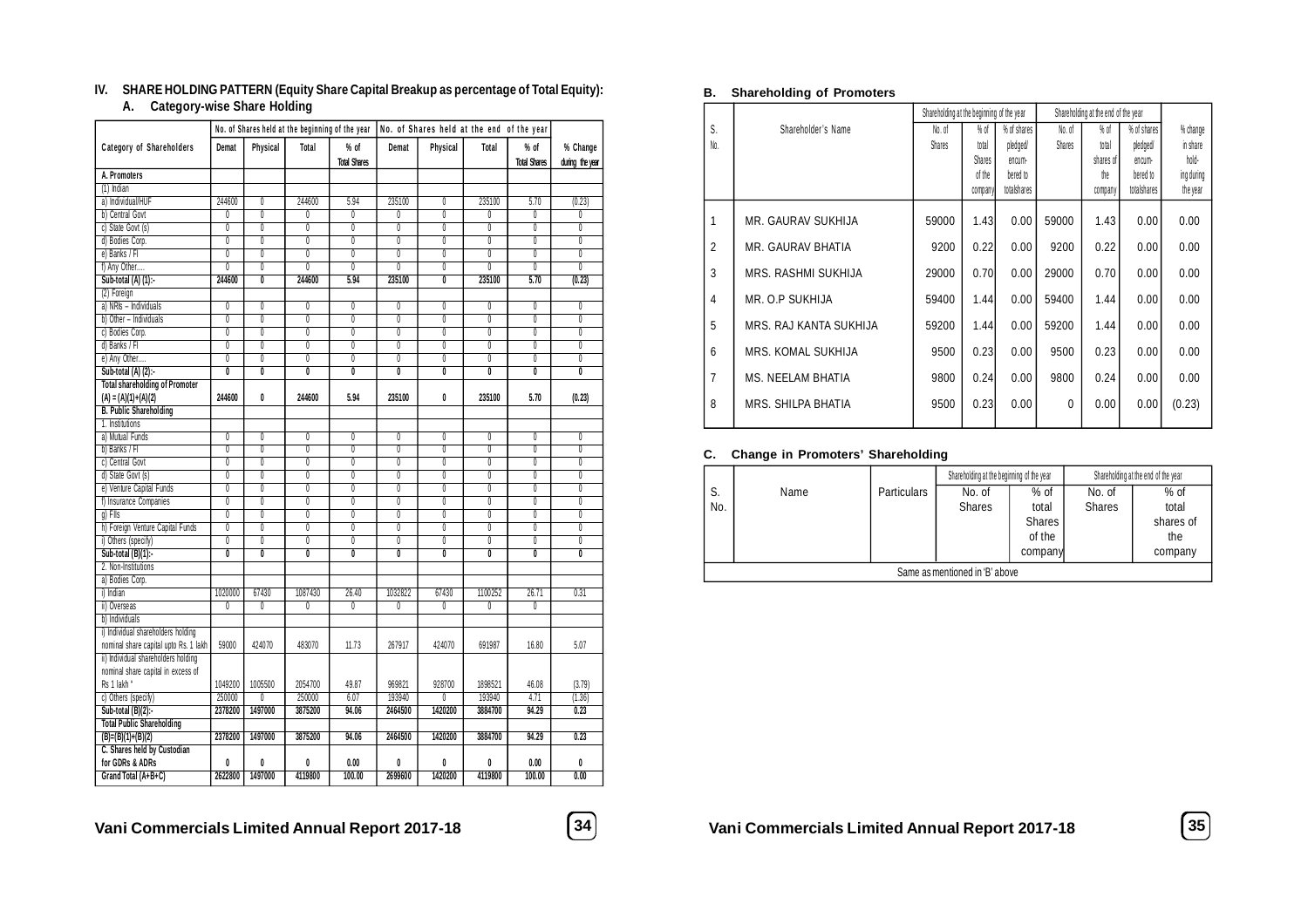| D. |  |  | Shareholding Pattern of top ten Shareholders (other than Directors, Promoters and Holders of GDRs and ADRs) |  |
|----|--|--|-------------------------------------------------------------------------------------------------------------|--|
|    |  |  |                                                                                                             |  |

|                |                            |                    | Shareholding at the beginning of the year |               |               | Cumulative Shareholding during the year |
|----------------|----------------------------|--------------------|-------------------------------------------|---------------|---------------|-----------------------------------------|
| S.             | Name                       | <b>Particulars</b> | No. of                                    | $%$ of        | No. of        | $%$ of                                  |
| No.            |                            |                    | <b>Shares</b>                             | total         | <b>Shares</b> | total                                   |
|                |                            |                    |                                           | <b>Shares</b> |               | shares of                               |
|                |                            |                    |                                           | of the        |               | the                                     |
|                |                            |                    |                                           | company       |               | company                                 |
|                | NAU NIDH FINANCE LIMITED   | <b>BODY</b>        | 1000000                                   | 24.27         | 1000000       | 24.27                                   |
|                |                            | CORPORATE          |                                           |               |               |                                         |
| $\overline{2}$ | <b>TARSEM SINGH</b>        | <b>INDIVIDUAL</b>  | 110000                                    | 2.67          | 110000        | 2.67                                    |
| 3              | JITENDER KUMAR             | <b>INDIVIDUAL</b>  | 110000                                    | 2.67          | 110000        | 2.67                                    |
| 4              | SUKHDEV SINGH DHILLON      | INDIVIDUAL         | 110000                                    | 2.67          | 110000        | 2.67                                    |
| 5              | PRADEEP KUMAR              | <b>INDIVIDUAL</b>  | 110000                                    | 2.67          | 110000        | 2.67                                    |
| 6              | <b>SANJEEV KUMAR</b>       | <b>INDIVIDUAL</b>  | 110000                                    | 2.67          | 110000        | 2.67                                    |
|                | <b>VIJAY KUMAR</b>         | <b>INDIVIDUAL</b>  | 100000                                    | 2.43          | 100000        | 2.43                                    |
| 8              | <b>HARDEEP SINGH WAHLA</b> | <b>INDIVIDUAL</b>  | 100000                                    | 2.43          | 100000        | 2.43                                    |
| 9              | SURJEET SINGH              | <b>INDIVIDUAL</b>  | 100000                                    | 2.43          | 100000        | 2.43                                    |
| 10             | <b>BOHAR SINGH</b>         | <b>INDIVIDUAL</b>  | 100000                                    | 2.43          | 100000        | 2.43                                    |
| 11             | <b>BALJINDER KAUR</b>      | INDIVIDUAL         | 100000                                    | 2.43          | 100000        | 2.43                                    |

#### **E. Shareholding of Directors and Key Managerial Personnel**

|           |         |                    |                                                                     | Shareholding at the beginning of the year | Cumulative Shareholding during the year |                                          |  |  |  |
|-----------|---------|--------------------|---------------------------------------------------------------------|-------------------------------------------|-----------------------------------------|------------------------------------------|--|--|--|
| J.<br>No. | Name    | <b>Particulars</b> | $%$ of<br>No. of<br>total Shares<br><b>Shares</b><br>of the company |                                           | No. of<br><b>Shares</b>                 | $%$ of<br>total shares<br>of the company |  |  |  |
|           | Not Any |                    |                                                                     |                                           |                                         |                                          |  |  |  |

#### **V. INDEBTEDNESS:**

| Particulars                                         | Secured Loans<br>excluding deposits | Unsecured<br>Loans | Deposits | Total<br>Indebtedness |
|-----------------------------------------------------|-------------------------------------|--------------------|----------|-----------------------|
| Indebtedness at the beginning of the financial year |                                     |                    |          |                       |
| Principal Amount<br>i)                              | 0.00                                | 0.00               | 0.00     | 0.00                  |
| Interest due but not paid<br>ii)                    | 0.00                                | 0.00               | 0.00     | 0.00                  |
| Interest accrued but not due<br>iii)                | 0.00                                | 0.00               | 0.00     | 0.00                  |
| Total (i+ii+iii)                                    | 0.00                                | 0.00               | 0.00     | 0.00                  |
| Change in Indebtedness during the financial year    |                                     |                    |          |                       |
| Addition                                            | 0.00                                | 0.00               | 0.00     | 0.00                  |
| Reduction                                           | 0.00                                | 0.00               | 0.00     | 0.00                  |
| Net Change                                          | 0.00                                | 0.00               | 0.00     | 0.00                  |
| Indebtedness at the end of the financial year       |                                     |                    |          |                       |
| Principal Amount                                    | 0.00                                | 0.00               | 0.00     | 0.00                  |
| Interest due but not paid<br>ii)                    | 0.00                                | 0.00               | 0.00     | 0.00                  |
| iii) Interest accrued but not due                   | 0.00                                | 0.00               | 0.00     | 0.00                  |
| Total (i+ii+iii)                                    | 0.00                                | 0.00               | 0.00     | 0.00                  |
|                                                     |                                     |                    |          |                       |

**Vani Commercials Limited Annual Report 2017-18 36 Vani Commercials Limited Annual Report 2017-18 37**

#### **VI. REMUNERATION OF DIRECTORS AND KEY MANAGERIAL PERSONNEL :**

#### **A. Remuneration to Managing Director, Whole-time Directors and/or Manager**

|                  |                               |                                                                                                         | <b>Gross Salary</b>                                                   |                                                                                             |                        |                 | Commission     |        |        |       |                              |
|------------------|-------------------------------|---------------------------------------------------------------------------------------------------------|-----------------------------------------------------------------------|---------------------------------------------------------------------------------------------|------------------------|-----------------|----------------|--------|--------|-------|------------------------------|
| S.<br>No.        | Name of<br>MD/WTD/<br>Manager | (a) Salary as<br>per provisions<br>contained<br>in section<br>$17(1)$ of the<br>Income-tax<br>Act, 1961 | (b) Value of<br>perquisites<br>$u/s$ 17(2)<br>Income-tax<br>Act, 1961 | (c) Profits<br>in lieu of<br>salary<br>under<br>section<br>17(3)<br>Income-tax<br>Act, 1961 | <b>Stock</b><br>Option | Sweat<br>Equity | As %<br>profit | Others | Others | Total | Ceiling<br>as per<br>the Act |
| $\overline{1}$ . | Ms. Neha Ashish<br>Karia      | Nil                                                                                                     | Nil                                                                   | Nil                                                                                         | Nil                    | Nil             | Nil            | Nil    | Nil    | Nil   |                              |

#### **B. Remuneration to other directors**

|           |                                           |                                                         | <b>Independent Directors</b> |        |         |                                                                       | Other Non-Executive Director |        |              |                  |                                                     |                                              |
|-----------|-------------------------------------------|---------------------------------------------------------|------------------------------|--------|---------|-----------------------------------------------------------------------|------------------------------|--------|--------------|------------------|-----------------------------------------------------|----------------------------------------------|
| S.<br>No. | Name of<br>Director                       | Fee for<br>attending<br>board/<br>committee<br>meetings | Commission                   | Others | Total 1 | Fee for<br>attend-<br>ing<br>board<br>commi-<br>ttee<br>meet-<br>ings | Comm-<br>ission              | Others | Total<br>(2) | Total<br>$(1+2)$ | Total<br>Mana-I<br>qerial<br>Remu-<br>nerat-<br>ion | Over-<br>all<br>Ceiling<br>as per<br>the Act |
| ι.        | Pravinbhai<br>Parsotambhai<br>Shankhavara | Nil                                                     | Nil                          | Nil    | Nil     | Nil                                                                   | Nil                          | Nil    | Nil          | Nil              | Nil                                                 | Nil                                          |
| 7.        | Viralbhai<br>Vijaybhai<br>Dodiya          | Nil                                                     | Nil                          | Nil    | Nil     | Nil                                                                   | Nil                          | Nil    | Ni           | Nil              | Nil                                                 | Nil                                          |
| 3.        | Pooja<br><b>Bhatia</b>                    | NA                                                      | NA                           | NA     | Nil     | Nil                                                                   | Nil                          | Nil    | Nil          | Nil              | Nil                                                 | Nil                                          |

#### **c. Remuneration to Key Managerial Personnel Other than MD/Manager/WTD**

|           |                                         |                                                                                                                                                                                                                                                                                   |  |                                        |                        |                 | Commission     |        |        |             |
|-----------|-----------------------------------------|-----------------------------------------------------------------------------------------------------------------------------------------------------------------------------------------------------------------------------------------------------------------------------------|--|----------------------------------------|------------------------|-----------------|----------------|--------|--------|-------------|
| S.<br>No. | Name of Key<br>Managerial<br>Personnel  | Gross Salary<br>(b) Value of<br>(a) Salary as<br>in lieu of<br>perquisites<br>per provision<br>$u/s$ 17(2)<br>salary<br>contained<br>under<br>Income-tax<br>in section<br>$17(1)$ of the<br>Act, 1961<br>section<br>17(3)<br>Income-tax<br>Act, 1961<br>Nil<br>Nil<br>3,00,000.00 |  | (c) Profits<br>Income-tax<br>Act, 1961 | <b>Stock</b><br>Option | Sweat<br>Equity | As %<br>profit | Others | Others | Total       |
| ٠.        | Praveen Kumar<br>(Company<br>Secretary) |                                                                                                                                                                                                                                                                                   |  |                                        | Nil                    | Nil             | Nil            | Nil    | Nil    | 3,00,000.00 |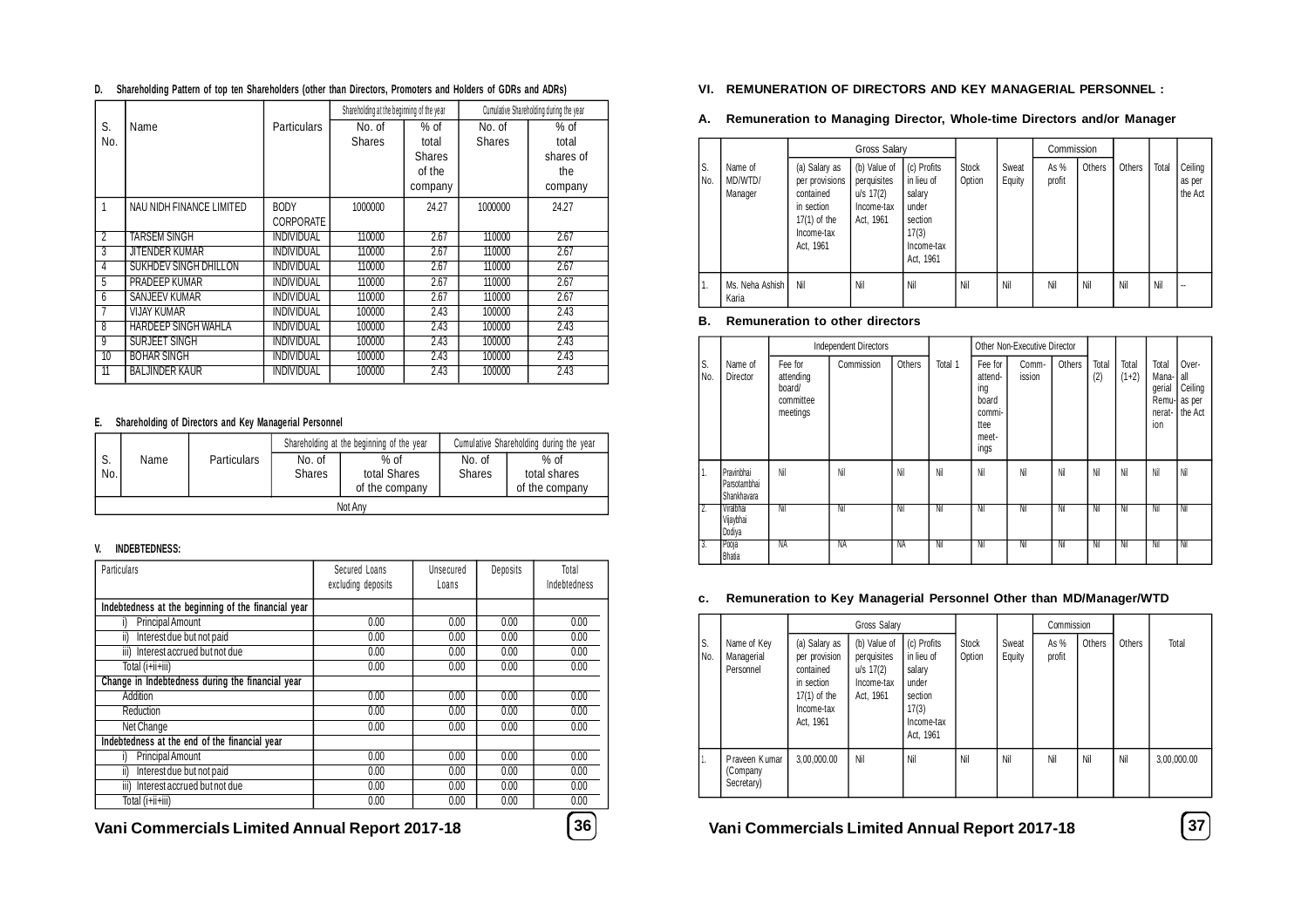#### **VII. PENALTIES / PUNISHMENT/ COMPOUNDING OF OFFENCES :**

| Type                | Section of the<br>excluding deposits | <b>Brief</b><br>Description | Detail of<br>Penalty /Punishment/<br>Compounding<br>fees imposed | Authority [RD/NCLT]<br>Court | Appeal made, if any<br>(give Details) |  |
|---------------------|--------------------------------------|-----------------------------|------------------------------------------------------------------|------------------------------|---------------------------------------|--|
| A. COMPANY          |                                      |                             |                                                                  |                              |                                       |  |
| Penalty             |                                      |                             |                                                                  |                              |                                       |  |
| Punishment          |                                      |                             | <b>NOT ANY</b>                                                   |                              |                                       |  |
| Compounding         |                                      |                             |                                                                  |                              |                                       |  |
| <b>B. DIRECTORS</b> |                                      |                             |                                                                  |                              |                                       |  |
| Penalty             |                                      |                             |                                                                  |                              |                                       |  |
| Punishment          |                                      |                             | <b>NOT ANY</b>                                                   |                              |                                       |  |
| Compounding         |                                      |                             |                                                                  |                              |                                       |  |
|                     | <b>C. OTHER OFFICERS IN DEFAULT</b>  |                             |                                                                  |                              |                                       |  |
| Penalty             |                                      |                             |                                                                  |                              |                                       |  |
| Punishment          |                                      |                             | <b>NOT ANY</b>                                                   |                              |                                       |  |
| Compounding         |                                      |                             |                                                                  |                              |                                       |  |

**For & on behalf of Board of Directors Vani Commercials Limited**

|                         | Sd/-                     | Sd/-            |
|-------------------------|--------------------------|-----------------|
|                         | Neha Ashish Karia        | Pooja Bhatia    |
| Date: 30/05/2018        | <b>Managing Director</b> | <b>Director</b> |
| <b>Place: New Delhi</b> | DIN: 07894660            | DIN: 00188770   |

#### **Vani Commercials Limited**

Regd. Off.: 'AASTHA', LP – 11C, Pitampura, New Delhi – 110034 CIN: L74899DL1988PLC106425 Email ID:info@vanicommercials.com

#### **SECRETARIAL AUDIT REPORT**

#### **FOR THE FINANCIAL YEAR ENDED 31ST MARCH, 2018**

**[Pursuant to Section 204(1) of the Companies Act, 2013 and Rule No.9 of the Companies (Appointment and Remuneration Personnel) Rules, 2014]**

To,

The Members, Vani Commercials Limited 'AASTHA', LP - 11C Pitampura New Delhi North West DL 110034

We have conducted the secretarial audit of the compliance of applicable statutory provisions and the adherence to good corporate practices by **Vani Commercials Limited (CIN**: **L74899DL1988PLC106425)** (hereinafter called "the company"). Secretarial Audit was conducted in a manner that provided us a reasonable basis for evaluating the corporate conducts/statutory compliances and expressing our opinion thereon.

Based on our verification of **Vani Commercials Limited** books, papers, minute books, forms and returns filed and other records maintained by the company and also the information provided by the Company, its officers, agents and authorized representatives during the conduct of the Secretarial Audit, we hereby report that in our opinion, the Company has, during the audit period covering the financial year ended on March 31, 2018 complied with the statutory provisions listed hereunder and also that the Company has proper Board processes and compliance mechanism in place to the extent, in the manner and subject to the reporting made hereinafter:

**We have examined the books, papers, minute books, forms and returns filed and other records maintained by Vani Commercials Limited for the financial year ended on March 31, 2018 according to the provisions of:**

- 1. The Companies Act, 2013 (the Act) and the rules made thereunder;
- 2. The Securities Contracts (Regulation) Act, 1956 ('SCRA') and the rules made thereunder;
- 3. The Depositories Act, 1996 and the Regulations and Bye-laws framed thereunder;
- 4. Foreign Exchange Management Act, 1999 and the rules and regulations made thereunder to the extent of Foreign Direct Investment, Overseas Direct



**Annexure IV**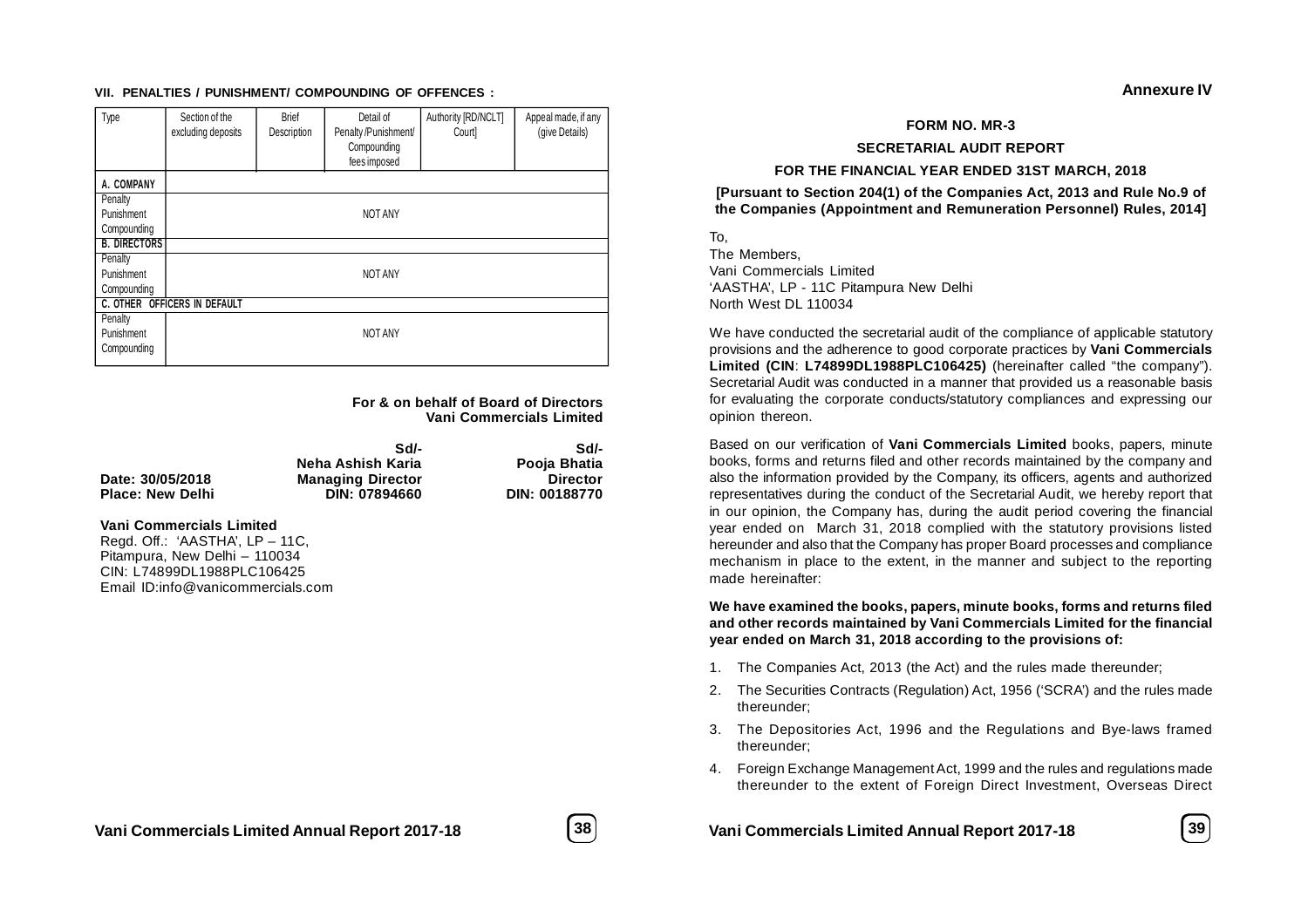Investment and External Commercial Borrowings;

- 5. The Securities and Exchange Board of India (Substantial Acquisition of Shares and Takeovers) Regulations, 2011;
- 6. The Securities and Exchange Board of India (Prohibition of Insider Trading) Regulations, 2015;
- 7. The Securities and Exchange Board of India (Issue of Capital and Disclosure Requirements) Regulations, 2009;
- 8. The Securities and Exchange Board of India (Employee Stock Option Scheme and Employee Stock Purchase Scheme) Guidelines, 1999; **(During the period under review, the Company has not entered into any transaction requiring compliances with the Securities and Exchange Board of India (Employee Stock Option Scheme and Employee Stock Purchase Scheme) Guidelines, 1999)**
- 9. The Securities and Exchange Board of India (Issue and Listing of Debt Securities) Regulations, 2008; **(During the period under review, the Company has not entered into any transaction requiring compliances with the Securities and Exchange Board of India (Issue and Listing of Debt Securities) Regulations, 2008)**
- 10. The Securities and Exchange Board of India (Registrars to an Issue and Share Transfer Agents) Regulations, 1993 regarding the Companies Act and dealing with client;
- 11. The Securities and Exchange Board of India (Delisting of Equity Shares) Regulations, 2009; and **(During the period under review, the Company has not entered into any transaction requiring compliances with the Securities and Exchange Board of India (Delisting of Equity Shares) Regulations, 2009)**
- 12. The Securities and Exchange Board of India (Buyback of Securities) Regulations, 1998; **(During the period under review, the Company has not entered into any transaction requiring compliances with the Securities and Exchange Board of India (Buyback of Securities) Regulations, 1998)**

We have also examined compliance with the applicable clauses of the following:

- (i) Secretarial Standards issued by The Institute of Company Secretaries of India.
- (ii) The SEBI (Listing Obligations and Disclosure Requirements) Regulations, 2015 / the Listing Agreements entered into by the Company with BSE Limited

During the period under review the Company has complied with the provisions of the Act, Rules, Regulations, Guidelines, Standards, etc. mentioned above.

**Vani Commercials Limited Annual Report 2017-18 40 Vani Commercials Limited Annual Report 2017-18 41**



#### **OTHER APPLICABLE LAWS:**

With respect to the compliance system prevailing in the Company and on examination of the relevant documents and records in pursuance thereof, on test check basis, the Company has complied with the following laws applicable to the Company, except those stated below:

- 1. Income Tax Act, 1961 to the extent of Tax Deducted at Source under various Section and T.D.S. Returns filed.
- 2. Indirect Tax Laws relating to collections, deductions, wherever applicable, payments made and returns filed.
- 3. Prudential Norms and other rules, regulations, directions and circulars issued by Department of Non – Banking Supervision from time to time.

During the period under review the Company has complied with the provisions of the Act, Rules, Regulations, Guidelines, Standards, etc. mentioned above.

We further report that:

The Board of Directors of the Company is duly constituted with proper balance of Executive Directors, Non-Executive Directors and Independent Directors. The changes in the composition of the Board of

Directors that took place during the period under review were carried out in compliance with the provisions of the Act.

Adequate notice is given to all directors to schedule the Board Meetings, agenda and detailed notes on agenda were sent at least seven days in advance, and a system exists for seeking and obtaining further information and clarifications on the agenda items before the meeting and for meaningful participation at the meeting.

Majority decision is carried unanimously, however, the dissenting members' views, if any, are captured and recorded as part of the minutes.

We further report that there are adequate systems and processes in the company commensurate with the size and operations of the company to monitor and ensure compliance with applicable laws, rules, regulations and guidelines.

#### *Note: This report is to be read with our letter of even date, which annexed as Annexure A and forms an integral part of this report.*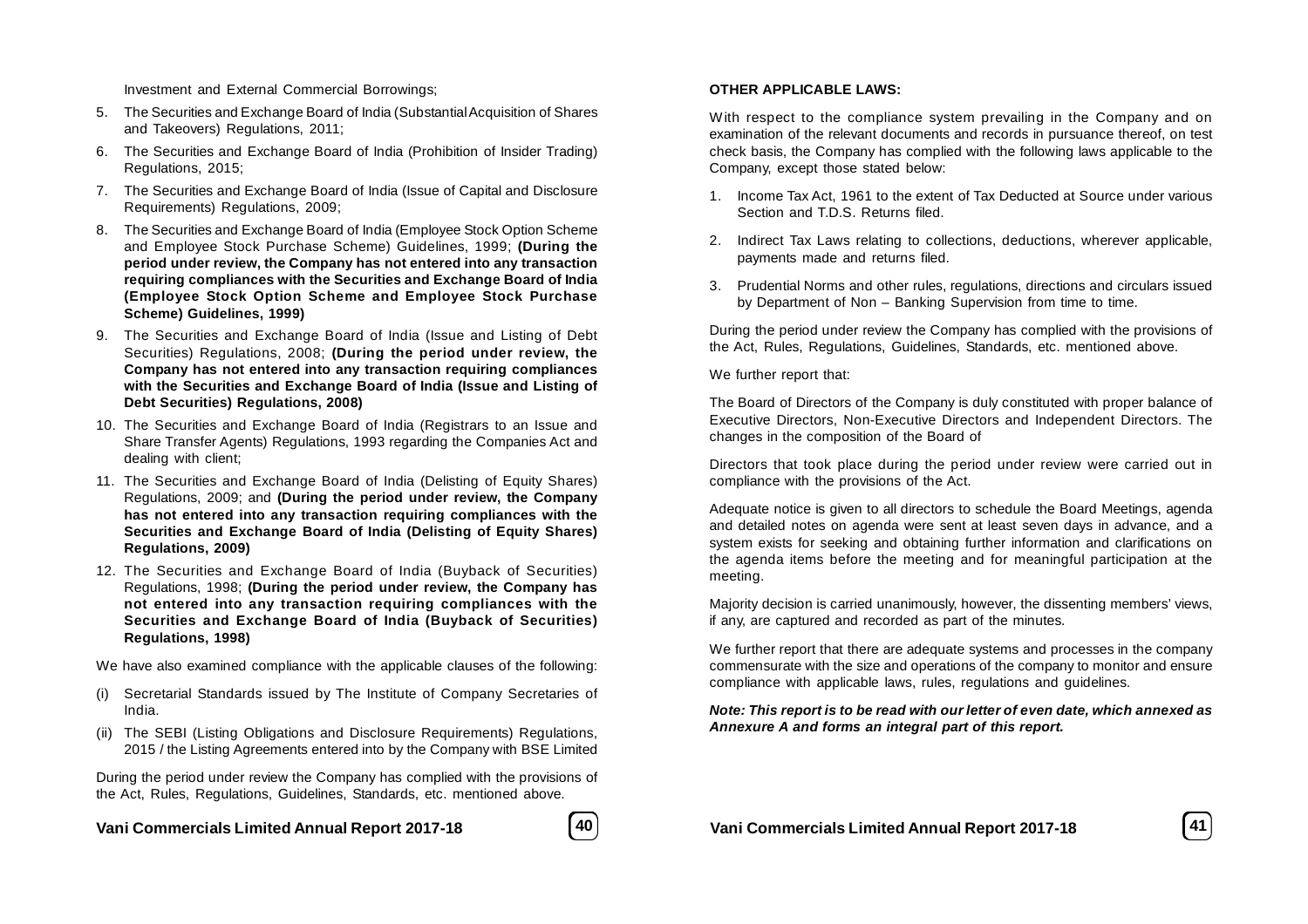#### **Annexure A to the Secretarial Audit Report**

The Members Vani Commercials Limited 'AASTHA', LP - 11C Pitampura New Delhi North West DL 110034

- 1. We have not verified the correctness and appropriateness of financial records and Books of Accounts of the Company.
- 2. Where ever required, we have obtained the Management representation about the compliance of laws, rules and regulations and happening of events etc.
- 3. The compliance of the provisions of Corporate and other applicable laws, rules, regulations, standards is the responsibility of management. Our examination was limited to the verification of procedures on the random test basis.
- 4. We have followed the audit practices and processes as were appropriate to obtain reasonable assurance about the correctness of the contents of the secretarial records. The verification was done on the random test basis to ensure that correct facts are reflected in secretarial records. We believe that the processes and practices, we followed provide a reasonable basis for our opinion.
- 5. The Secretarial Audit report is neither an assurance as to the future viability of the company nor of the efficacy or effectiveness with which the management has conducted the affairs of the Company.

#### **For Amit R. Dadheech & Associates**

**Sd/- Amit R. Dadheech** M. No.: 22889; C.P. No.: 8952 Mumbai, May 30, 2018

#### **MANAGEMENT DISCUSSION AND ANALYSIS REPORT**

The Company's main object is Non-banking Finance activities. The market for this activity offers high potential for growth. The Company is carried on business of NBFI and is operating from Delhi. There have been a number of causes behind growth of Indian economy in last couple of years. A number of market reforms have been instituted by Indian government and there has been significant amount of foreign direct investment made in India. Much of this amount has been invested into several businesses including knowledge process outsourcing industries. India's foreign exchange reserves have gone up in last few years. Real estate sector as well as information technology industries of India have taken off. Capital markets of India are doing pretty well too. All these factors have contributed to growth of Indian economy.

#### **BUSINESS SCENARIO**

Non-Banking Finance Companies (NBFCs) are an integral part of the country's financial system because of their complementary as well as competitive role. They act as a critical link in the overall financial system catering to a large market of niche customers. Inspite of strong competition faced by the NBFCs, the inner strength of NBFCs viz local knowledge, credit appraisal skill, well trained collection machinery, close monitoring of borrowers and personalized attention to each client, are catering to the needs of small and medium enterprises in the rural and semi urban area. However, as a result of consolidation and restructuring in the financial sector and liberalisation and globalisation of markets only few strong NBFCs now remain in business.

On the regulatory front, NBFCs are regulated by the Reserve Bank of India (RBI) almost at par with banks. All the prudential norms for asset classification, income recognition, provisioning etc., are applicable to NBFCs in India. Given the continuously high levels of inflation throughout the year, the Reserve Bank of India (RBI) has no option but tighten monetary policies. This has resulted in an increase in domestic interest rates. The environment of high interest rates has a negative impact on sentiments of industries. Measures of risk aversion have not risen, though equity markets in most regions have posted significant gains and financial stresses have been limited.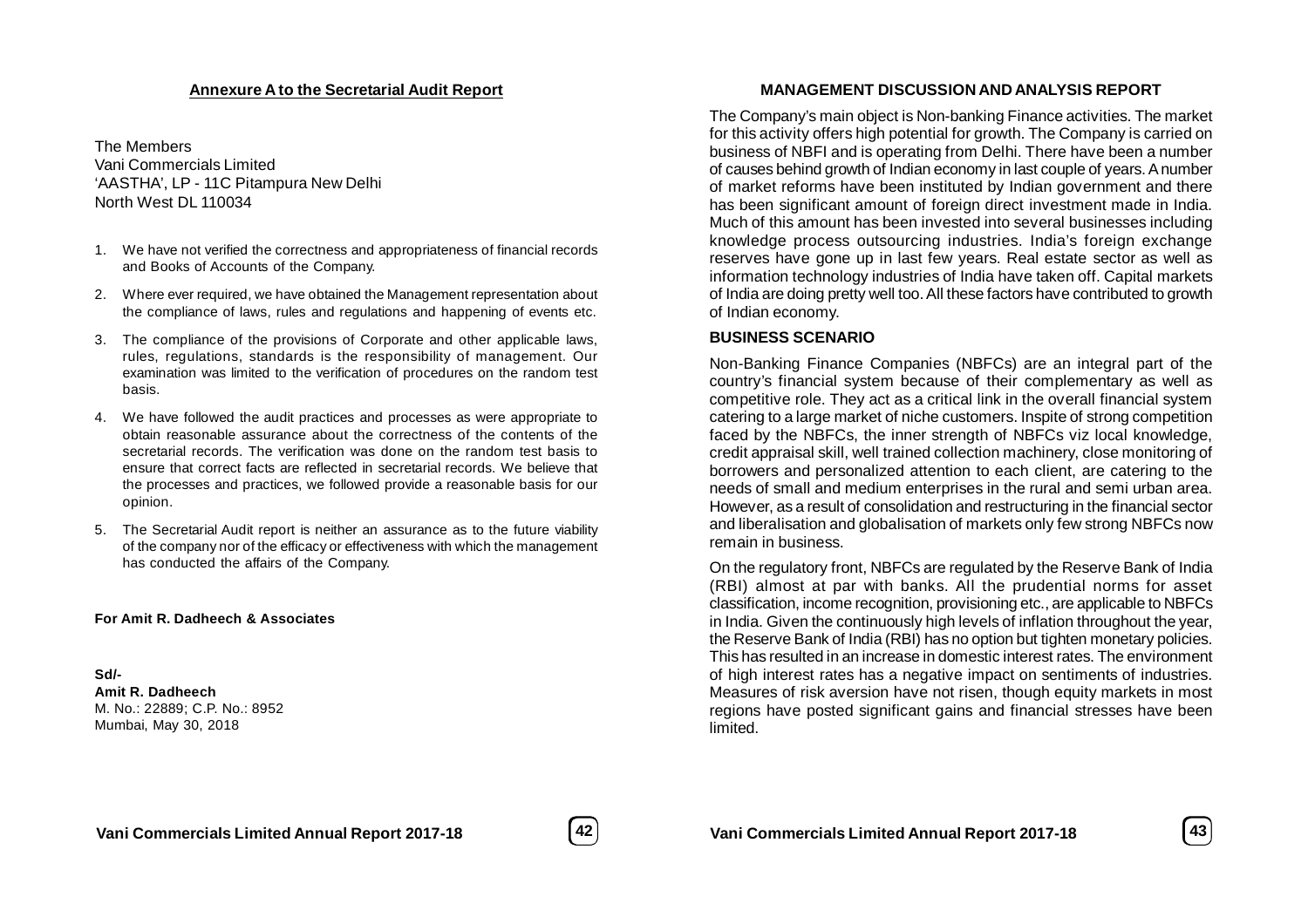#### **OPPORTUNITIES AND THREATS**

The performance of capital market in India has a direct correlation with the prospect of economic growth and political stability. In FY18, Indian GDP is expected to grow at 6.75% for as we continue to be the fastest growing amongst large economies in the world according to IMF. Amongst other macro-economic indicators, inflation (CPI) continued to glide lower for the entire FY18, and had averaged around 4.28% for the year FY18. The RBI has further set a target of 4.75% for the first half of FY19 due to an increase in the global oil price, over estimated Government Expenditure and devaluation of the rupee. Accommodative monetary policies in advanced economies, coupled with better growth prospects in Emerging Markets (EMs) including India, are expected to trigger large capital inflows in EMs which in turn could lead to inflationary pressures and asset price bubble. Our business performance may also be impacted by increased competition from local and global players operating in India, regulatory changes and attrition of employees. With growing presence of players offering advisory service coupled with provision of funds for the clients' needs, we would face competition of unequal proportion. We continuously tackle this situation by providing increasingly superior customized services.

In financial services business, effective risk management has become very crucial. As an NBFI, your Company is exposed to credit risk, liquidity risk and interest rate risks. Your company has in place suitable mechanisms to effectively reduce such risks. All these risks are continuously analysed and reviewed at various levels of management through an effective information system. The Company is having excellent Board of Directors who is Expert in financial sector, and is helping the Company in making good Investment. The company is also facing risk of heavy ups and down in stock market which have been minimized due to risk management system of our company.

#### **OUTLOOK AND FUTURE PROSPECTS**

Competition continues to be intense, as the Indian and foreign banks have entered the retail lending business in a big way, thereby exerting pressure on margins. The erstwhile providers of funds have now become competitors. NBFIs can sustain in this competitive environment only through optimization of funding costs, identification of potential business areas, widening geographical reach, and use of technology, cost efficiencies, strict credit monitoring and raising the level of customer service.

#### **RISKS & CONCERNS**

In today's complex business environment, almost every business decision requires executives and managers to balance risk and reward. Effective risk management is therefore critical to an organization's success. Globalization, with increasing integration of markets, newer and more complex products & transactions and an increasingly stringent regulatory framework has exposed organisations to newer risks. As a result, today's operating environment demands a rigorous and integrated approach to risk management. Timely and effective risk management is of prime importance to our continued success. Increased competition and market volatility has enhanced the importance of risk management. The sustainability of the business is derived from the following:

- $\cdot \cdot$  Identification of the diverse risks faced by the company.
- $\div$  The evolution of appropriate systems and processes to measure and monitor them.
- $\cdot \cdot$  Risk management through appropriate mitigation strategies within the policy framework.
- $\div$  Monitoring the progress of the implementation of such strategies and subjecting them to periodical audit and review.
- $\div$  Reporting these risk mitigation results to the appropriate managerial levels.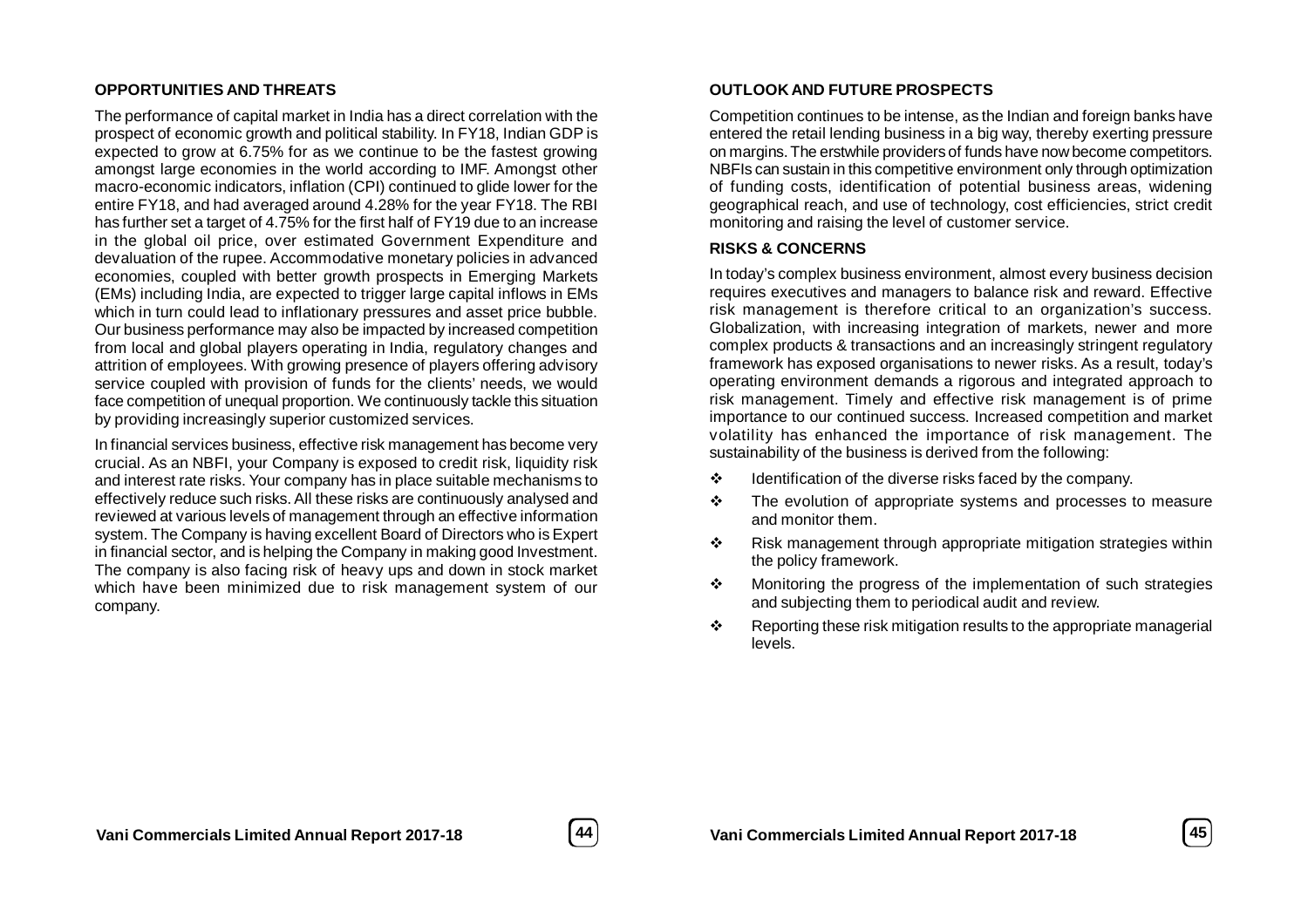#### **DISCUSSION ON FINANCIAL PERFORMANCE WITH RESPECT TO OPERATIONAL PERFORMANCE**

The brief on Financial Performance of the Company is already provided in the Boards' Report of the Company.

### **HUMAN RESOURCES**

The Company's relations with the employees continued to be cordial.

### **SEGMENT-WISE OR PRODUCT WISE PERFORMANCE**

The company operates in only single segment. Hence segment wise performance is not applicable.

### **INTERNAL CONTROL SYSTEMS AND THEIR ADEQUACY**

Your Company has an effective system of accounting and administrative controls supported by an internal audit system with proper and adequate system of internal check and controls to ensure safety and proper recording of all assets of the Company and their proper and authorised utilization.

As part of the effort to evaluate the effectiveness of the internal control systems, your Company's internal audit department reviews all the control measures on a periodic basis and recommends improvements, wherever appropriate. The internal audit department is manned by highly qualified and experienced personnel and reports directly to the Audit Committee of the Board. The Audit Committee regularly reviews the audit findings as well as the, an Information Security Assurance Service is also provided by independent external professionals. Based on their recommendations, the Company has implemented a number of control measures both in operational and accounting related areas, apart from security related measures.

### **CAUTIONARY STATEMENT**

This report describing the companies activities, projections about future estimates, assumptions with regard to global economic conditions, government policies, etc may contain "forward looking statements" based on the information available with the company. Forward-looking statements are based on certain assumptions and expectations of future events. These statements are subject to certain risks and uncertainties. The company cannot guarantee that these assumptions and expectations are accurate or will be realized. The actual results may be different from those expressed or implied since the company's operations are affected by the many external and internal factors, which are beyond the control of the management. Hence the company assumes no responsibility in respect of forward-looking statements that may be amended or modified in future on the basis of subsequent developments, information or events.

Company follows all Mandatory Accounting Standards.

**For & on behalf of Board of Directors Vani Commercials Limited**

**Sd/- Sd/- Neha Ashish Karia Pooja Bhatia Date: 30/05/2018 Managing Director Director Place: New Delhi DIN: 07894660 DIN: 00188770**

#### **Vani Commercials Limited**

Regd. Off.: 'AASTHA', LP – 11C, Pitampura, New Delhi – 110034 CIN: L74899DL1988PLC106425 Email ID:info@vanicommercials.com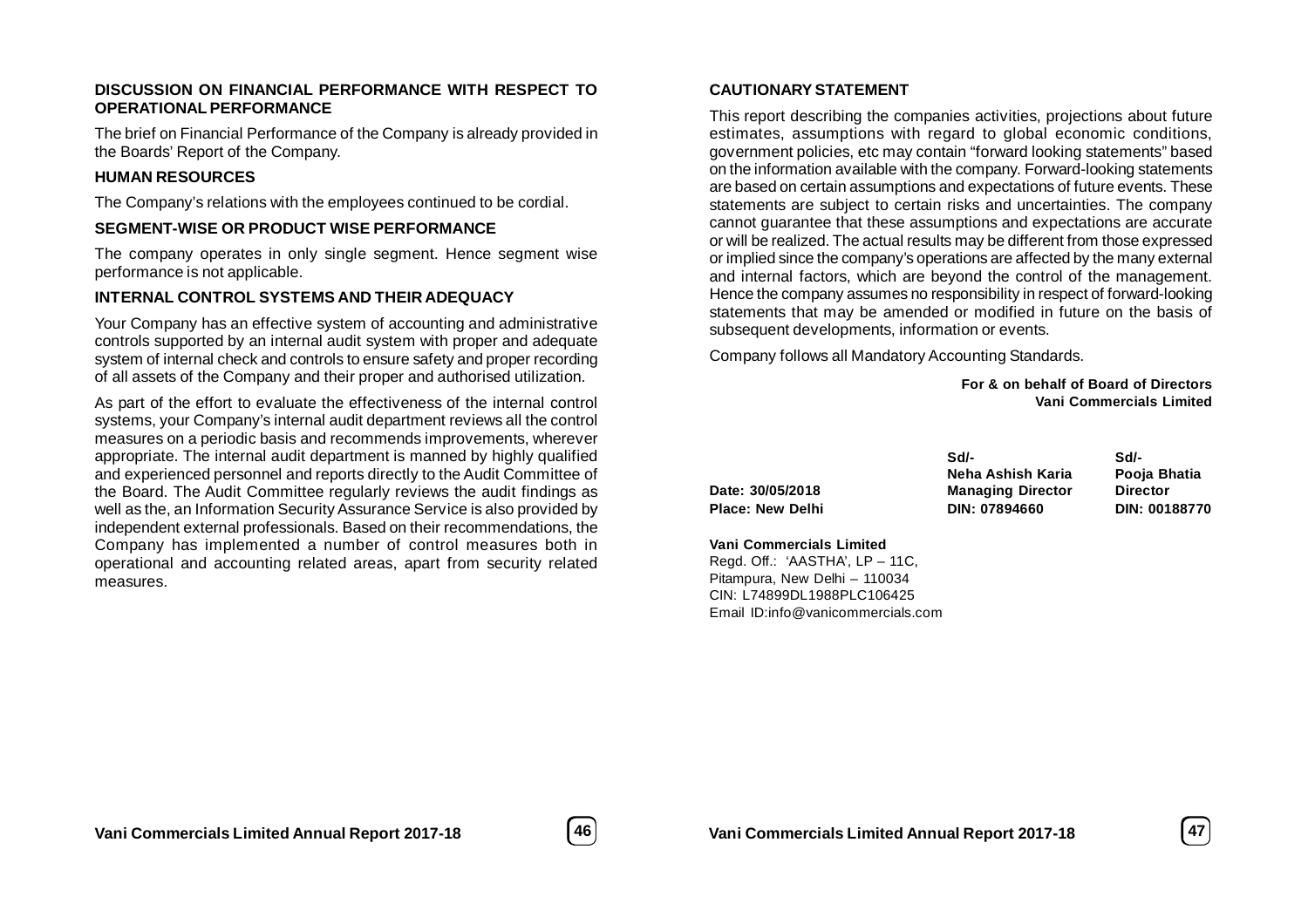### **INDEPENDENT AUDITORS' REPORT**

To the Members of Vani Commercials Limited

#### **Report on the Financial Statements**

We have audited the accompanying standalone financial statements of Vani Commercials Limited ("the Company"), which comprise the Balance Sheet as at March 31, 2018 the Statement of Profit and Loss and Cash Flow Statement for the year then ended, and a summary of significant accounting policies and other explanatory information.

#### **Management's Responsibility for the Financial Statements**

The Company's Board of Directors is responsible for the matters stated in Section 134(5) of the Companies Act, 2013 ("the Act") with respect to the preparation of these standalone financial statements that give a true and fair view of the financial position, financial performance and cash flows of the Company in accordance with accounting principles generally accepted in India, including the Accounting Standards specified under section 133 of the Act, read with Rule 7 of the Companies (Accounts) Rules, 2014 and the Companies (Accounting Standards) Amendment Rules, 2016. This responsibility includes maintenance of adequate accounting records in accordance with the provisions of the Act for safeguarding of the assets of the Company and for preventing and detecting frauds and other irregularities; selection and application of appropriate accounting policies; making judgments and estimates that are reasonable and prudent; and the design, implementation and maintenance of adequate internal financial control that were operating effectively for ensuring the accuracy and completeness of the accounting records, relevant to the preparation and presentation of the financial statements that give a true and fair view and are free from material misstatement, whether due to fraud or error.

#### **Auditor's Responsibility**

Our responsibility is to express an opinion on these standalone financial statements based on our audit. We have taken into account the provisions of the Act, the accounting and auditing standards and matters which are required to be included in the audit report under the provisions of the Act and the Rules made thereunder. We conducted our audit in accordance with the Standards on Auditing, issued by the Institute of Chartered Accountants of India, as specified under Section 143(10) of the Act. Those Standards require that we comply with ethical requirements and plan and perform the audit to obtain reasonable assurance about whether the financial statements are free from material misstatement.

An audit involves performing procedures to obtain audit evidence about the amounts and disclosures in the financial statements. The procedures selected depend on the auditor's judgement, including the assessment of the risks of material misstatement of the financial statements, whether due to fraud or error.

**Vani Commercials Limited Annual Report 2017-18 48 Vani Commercials Limited Annual Report 2017-18 49**



In making those risk assessments, the auditor considers internal financial control relevant to the Company's preparation of the financial statements that give a true and fair view in order to design audit procedures that are appropriate in the circumstances. An audit also includes evaluating the appropriateness of accounting policies used and the reasonableness of the accounting estimates made by the Company's Directors, as well as evaluating the overall presentation of the financial statements. We believe that the audit evidence we have obtained is sufficient and appropriate to provide a basis for our audit opinion on the standalone financial statements.

#### **Opinion**

In our opinion and to the best of our information and according to the explanations given to us, the standalone financial statements give the information required by the Act in the manner so required and give a true and fair view in conformity with the accounting principles generally accepted in India of the state of affairs of the Company as at 31st March 2018, its profit, and its cash flows for the year ended on that date.

#### **Report on Other Legal and Regulatory Requirements**

- 1. As required by the Companies (Auditor's Report) Order, 2016 ("the Order") issued by the Central Government of India in terms of sub-section (11) of Section 143 of the Act, we give in the Annexure 1 a statement on the matters specified in paragraphs 3 and 4 of the Order.
- 2. As required by Section 143(3) of the Act, we report that:
	- a) We have sought and obtained all the information and explanations which to the best of our knowledge and belief were necessary for the purpose of our audit;
	- b) In our opinion proper books of account as required by law have been kept by the Company so far as it appears from our examination of those books;
	- c) The Balance Sheet, Statement of Profit and Loss, and Cash Flow Statement dealt with by this Report are in agreement with the books of account;
	- d) In our opinion, the aforesaid standalone financial statements comply with the Accounting Standards specified under Section 133 of the Act, read with Rule 7 of the Companies (Accounts) Rules, 2014 and the Companies (Accounting Standards) Amendment Rules, 2016;
	- e) On the basis of written representations received from the directors as on 31st March 2018, and taken on record by the Board of Directors, none of the directors is disqualified as on 31st March 2018, from being appointed as a director in terms of Section 164(2) of the Act;

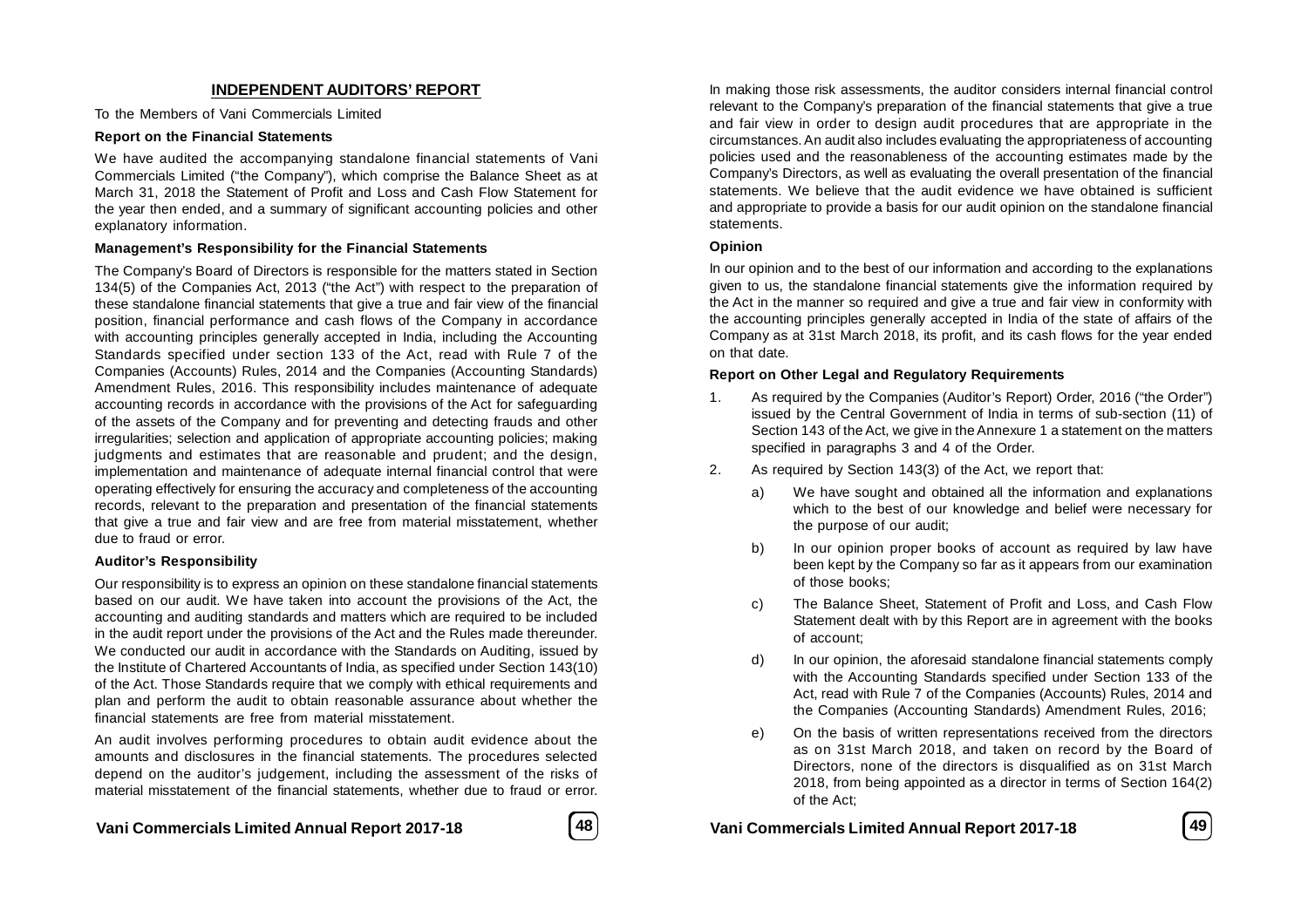- f) With respect to the adequacy of the internal financial controls over financial reporting of the Company and the operating effectiveness of such controls, refer to our separate Report in "Annexure 2" to this report;
- g) With respect to the other matters to be included in the Auditor's Report in accordance with Rule 11 of the Companies (Audit and Auditors) Rules, 2014, in our opinion and to the best of our information and according to the explanations given to us:
	- i. The Company does not have any pending litigations which would impact its financial position.
	- ii. The Company did not have any long-term contracts including derivative contracts for which there were any material foreseeable losses.
	- iii. There has not been an occasion, in which the company, during the year under report, to transfer any sum to the Investor Education and Protection Fund. Hence, the question of delay in transferring such sum does not arise.
	- iv. The disclosure regarding details of specified bank notes held and transacted during 8<sup>th</sup> November 2016 to 30<sup>th</sup> December 2016 has not been made since the requirement does not pertain to financial year ended 31<sup>st</sup> March 2018.

#### For **MKRJ & Co. Chartered Accountants**

#### **Sd/-**

**Mukesh Jain Partner Membership Number: 073972 FRN: 030311N**

**Place: Delhi Date: 30/05/2018**

#### **Annexure 1 referred to in paragraph 1 under the heading "Report on Other Legal and Regulatory Requirements" of our Report of even date**

- **(i) (a)** The Company has maintained proper records showing full particulars, including quantitative details and situation of fixed assets.
	- **(b)** All fixed assets have been physically verified by the management at regular intervals, as informed to us no material discrepancies were noticed on such verification.
	- **(c)** According to the information and explanations given by the management, the Company has not acquired any immovable property during the year under audit, no comments under the subclause are required.
- **(ii)** The Company's business does not involve inventories and, accordingly, the requirements under paragraph 3(ii) of the Order are not applicable to the Company.
- **(iii)** According to the information and explanation given to us, the Company has not granted any loans, secured or unsecured to or from companies, firms, Limited Liability Partnerships or other parties covered in the register maintained under Section 189 of the Act and hence clause 3(iii)(a), (b) and (c) of the Order are not applicable to the Company and hence not commented upon.
- **(iv)** In our opinion and according to the information and explanations given to us, there are no loans, investments, guarantees, and securities granted in respect of which provisions of Section 185 and 186 of the Act are applicable and hence not commented upon.
- **(v)** The Company has not accepted any deposits within the meaning of Sections 73 to 76 of the Act and the Companies (Acceptance of Deposits) Rules, 2014 (as amended). Accordingly, the provisions of clause 3(v) of the Order are not applicable.
- **(vi)** To the best of our knowledge and as explained, the Central Government has not specified the maintenance of cost records under Section 148(1) of the Act for the products/services of the Company.
- **(vii) (a)** According to the information and explanations given to us and based on the records of the company examined by us, the company is regular in depositing the undisputed statutory dues, including income-tax and other statutory dues, as applicable, with the appropriate authorities in India;



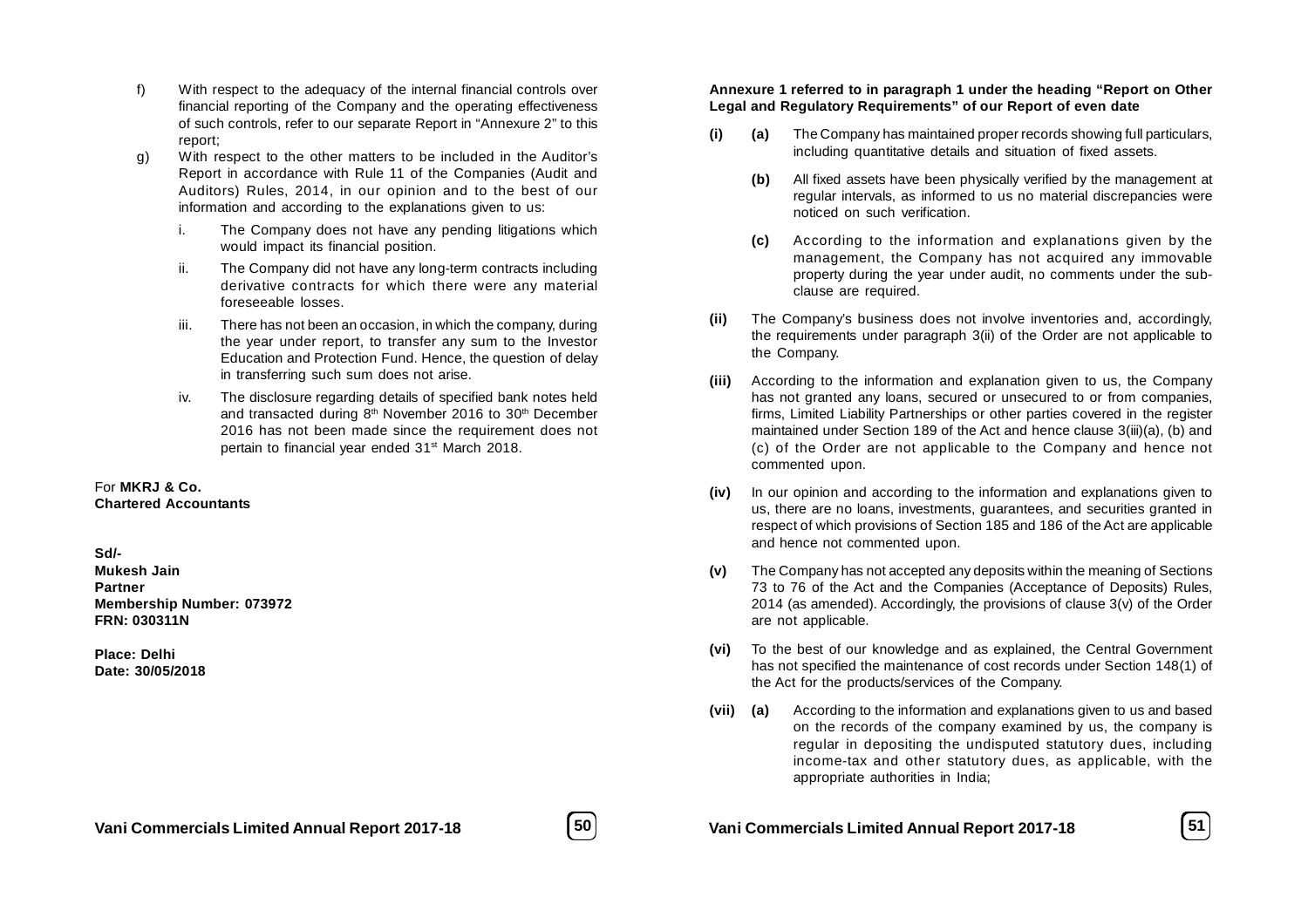- **(b)** According to the information and explanations given to us and based on the records of the company examined by us, there are no dues of Income tax which have not been deposited on account of any disputes. However the remaining taxes specified under the said subclause are not applicable to the company.
- **(viii)** In our opinion and according to the information and explanations given by the management, the Company has not availed of any loans from any financial institution, bank or government and not issued any debentures.
- **(ix)** In our opinion and according to the information and explanations given by the management, the Company has not raised any money by way of initial public offer or further public offer (including debt instruments) and the company has not raised/taken any term loan.
- **(x)** Based upon the audit procedures performed for the purpose of reporting the true and fair view of the financial statements and according to the information and explanations given by the management, we report that no fraud by the company or no fraud on the company by the officers and employees of the Company has been noticed or reported during the year.
- **(xi)** According to the information and explanations given by the management, the company has complied with the provisions of Section 197 read with Schedule V of the Companies Act, 2013.
- **(xii)** In our opinion, the Company is not a nidhi company. Therefore, the provisions of clause 3(xii) of the order are not applicable to the Company and hence not commented upon.
- **(xiii)** According to the information and explanations given by the management, transactions with the related parties are in compliance with Section 177 and 188 of Companies Act, 2013 where applicable and the details have been disclosed in the notes to the financial statements, as required by the applicable accounting standards.
- **(xiv)** According to the information and explanations given to us and on an overall examination of the Balance Sheet, the Company has not made any preferential allotment or private placement of shares or fully or partly convertible debentures during the year under review and hence, reporting requirements under clause 3(xiv) are not applicable to the Company and, not commented upon.
- **(xv)** According to the information and explanations given by the management, the Company has not entered into any non-cash transactions with the directors or persons connected with him as referred to in Section 192 of Companies Act, 2013.
- **(xvi)** According to the information and explanations given to us, the company is a Non Banking Finance Company duly registered with the Reserve Bank of India under Section 45-IA of the Act, 1934.

For **MKRJ & Co. Chartered Accountants**

**Sd/- Mukesh Jain Partner M.No.: 073972 FRN: 030311N**

**Place: Delhi Date: 30/05/2018**

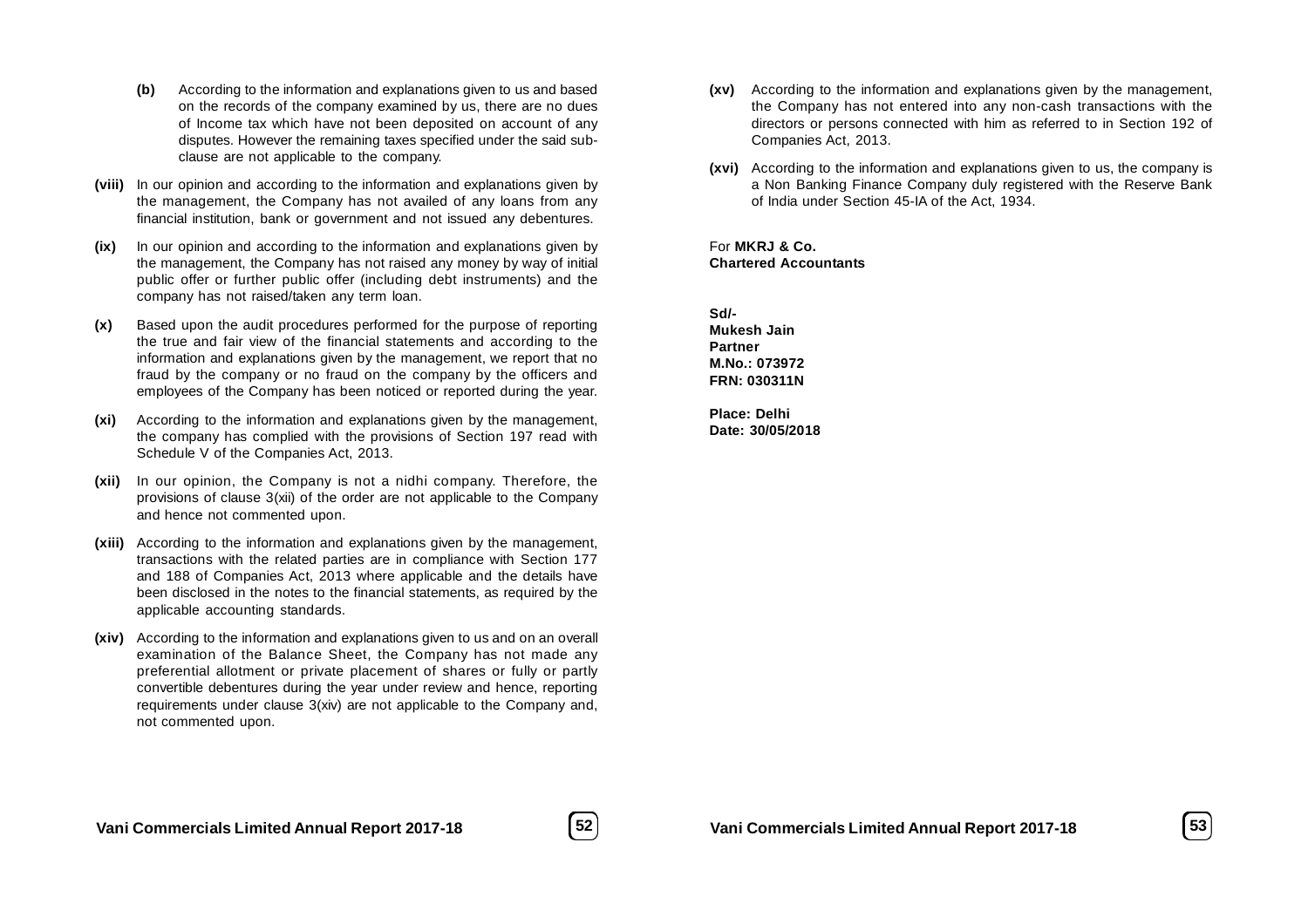#### **ANNEXURE 2 TO THE INDEPENDENT AUDITOR'S REPORT OF EVEN DATE ON THE STANDALONE FINANCIAL STATEMENTS OF VANI COMMERCIALS LIMITED**

**Report on the Internal Financial Controls under Clause (i) of Sub-section 3 of Section 143 of the Companies Act, 2013 ("the Act")**

To the Members of Vani Commercials Limited

We have audited the internal financial controls over financial reporting of Vani Commercials Limited ("the Company") as of 31st March 2018 in conjunction with our audit of the standalone financial statements of the Company for the year ended on that date.

#### **Management's Responsibility for Internal Financial Controls**

The Company's Management is responsible for establishing and maintaining internal financial controls based on the internal control over financial reporting criteria established by the Company considering the essential components of internal control stated in the Guidance Note on Audit of Internal Financial Controls Over Financial Reporting issued by the Institute of Chartered Accountants of India. These responsibilities include the design, implementation and maintenance of adequate internal financial controls that were operating effectively for ensuring the orderly and efficient conduct of its business, including adherence to the Company's policies, the safeguarding of its assets, the prevention and detection of frauds and errors, the accuracy and completeness of the accounting records, and the timely preparation of reliable financial information, as required under the Companies Act, 2013 ('the Act').

#### **Auditor's Responsibility**

Our responsibility is to express an opinion on the Company's internal financial controls over financial reporting based on our audit. We conducted our audit in accordance with the Guidance Note on Audit of Internal Financial Controls Over Financial Reporting (the "Guidance Note") and the Standards on Auditing as specified under section 143(10) of the Act, to the extent applicable to an audit of internal financial controls, both applicable to an audit of Internal Financial Controls and, both issued by the Institute of Chartered Accountants of India. Those Standards and the Guidance Note require that we comply with ethical requirements and plan and perform the audit to obtain reasonable assurance about whether adequate internal financial controls over financial reporting was established and maintained and if such controls operated effectively in all material respects.

Our audit involves performing procedures to obtain audit evidence about the adequacy of the internal financial controls system over financial reporting and their operating effectiveness. Our audit of internal financial controls over financial reporting included obtaining an understanding of internal financial controls over financial reporting, assessing the risk that a material weakness exists, and testing and evaluating the design and operating effectiveness of internal control based on the assessed risk. The procedures selected depend on the auditor's judgement, including the assessment of the risks of material misstatement of the financial statements, whether due to fraud or error.

We believe that the audit evidence we have obtained is sufficient and appropriate to provide a basis for our audit opinion on the internal financial controls system over financial reporting.

#### **Meaning of Internal Financial Controls Over Financial Reporting**

A company's internal financial control over financial reporting is a process designed to provide reasonable assurance regarding the reliability of financial reporting and the preparation of financial statements for external purposes in accordance with generally accepted accounting principles. A company's internal financial control over financial reporting includes those policies and procedures that (1) pertain to the maintenance of records that, in reasonable detail, accurately and fairly reflect the transactions and dispositions of the assets of the company; (2) provide reasonable assurance that transactions are recorded as necessary to permit preparation of financial statements in accordance with generally accepted accounting principles, and that receipts and expenditures of the company are being made only in accordance with authorisations of management and directors of the company; and (3) provide reasonable assurance regarding prevention or timely detection of unauthorised acquisition, use, or disposition of the company's assets that could have a material effect on the financial statements.

#### **Inherent Limitations of Internal Financial Controls Over Financial Reporting**

Because of the inherent limitations of internal financial controls over financial reporting, including the possibility of collusion or improper management override of controls, material misstatements due to error or fraud may occur and not be detected. Also, projections of any evaluation of the internal financial controls over financial reporting to future periods are subject to the risk that the internal financial control over financial reporting may become inadequate because of changes in conditions, or that the degree of compliance with the policies or procedures may deteriorate.

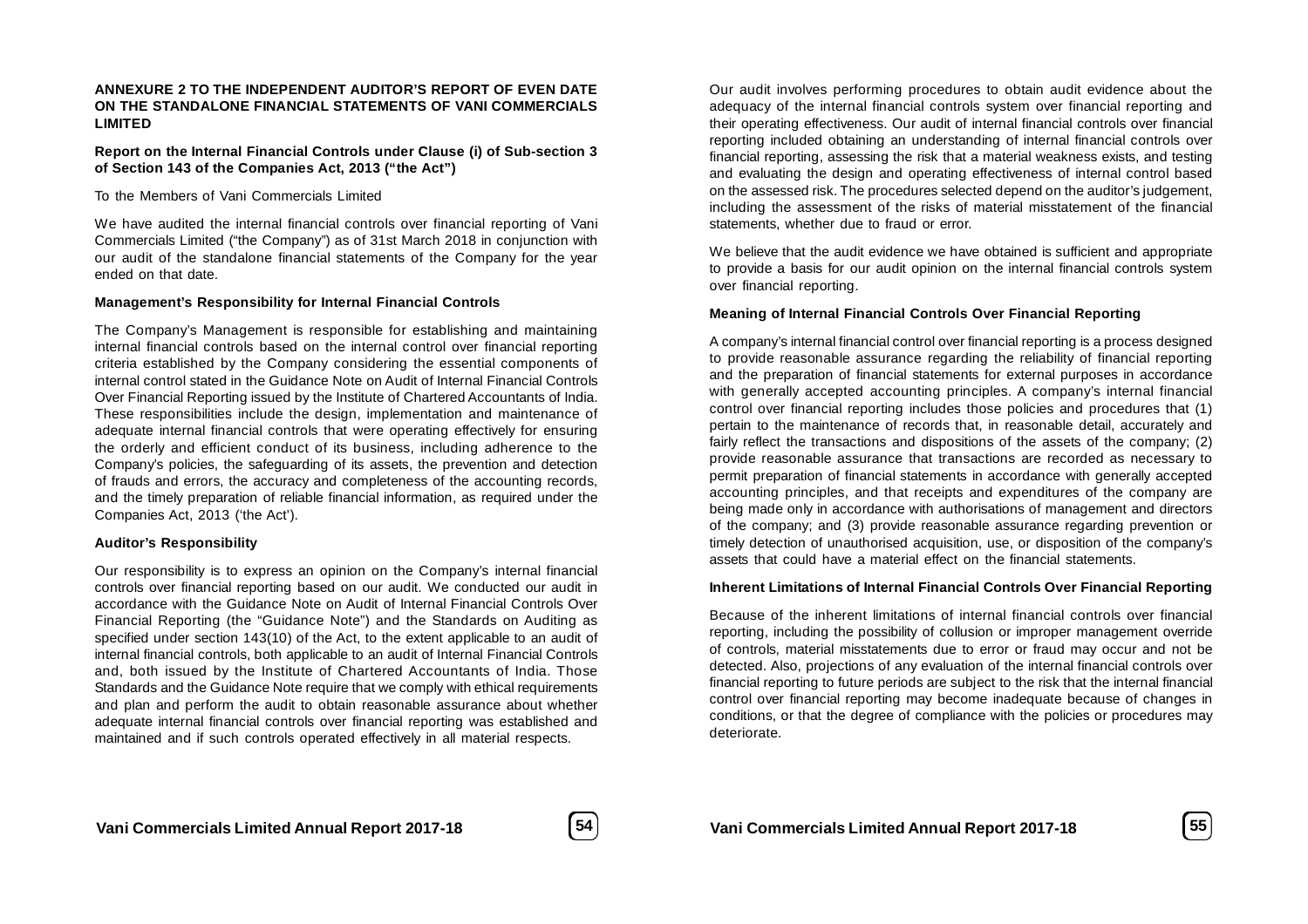#### **Opinion**

In our opinion, the Company has, in all material respects, an adequate internal financial controls system over financial reporting and such internal financial controls over financial reporting were operating effectively as at 31st March 2018, based on the internal control over financial reporting criteria established by the Company considering the essential components of internal control stated in the Guidance Note on Audit of Internal Financial Controls Over Financial Reporting issued by the Institute of Chartered Accountants of India.

For **MKRJ & Co. Chartered Accountants**

**Sd/-**

**Mukesh Jain Partner M.No.: 073972 FRN: 030311N**

**Place: Delhi Date: 30/05/2018**

#### **Auditor's Report on the Quarterly Financial Results and Year to Date Results of the Company Pursuant to the Regulation 33 of SEBI(Listing Obligations and Disclosure Requirements) Regulations 2015**

To

#### Board of Directors **Vani Commercials Limited**

We have audited the accompanying statements of the quarterly financial results of Vani Commercials Limited ('the Company') for the quarter ended 31st March 2018 and the financial year ended on 31st March 2018, attached herewith, being submitted by the Company pursuant to the requirement of Regulation 33 of the SEBI (Listing Obligations and Disclosure Requirements) Regulations, 2015 read with SEBI Circular No. CIR/CFD/FAC/62/2016 dated 5<sup>th</sup> July 2016. The quarterly financial results are the derived figure between the audited figures in respect of the year ended 31st March 2018 and published year to date figures upto  $31<sup>st</sup>$ December 2017 (i.e. upto the end of third quarter). These financial results for the quarter ended 31st March 2018 and the financial year ended on 31st March 2018 have been prepared on the basis of the interim financial statements, which are the responsibility of the company's management. Our responsibility is to express an opinion on these financial results based on our audit of such interim financial statements, which have been prepared in accordance with the recognition and measurement principles laid down in Accounting Standards for Interim Financial Reporting (AS 25), prescribed, under Section 133 of the Companies Act, 2013 read with relevant rules issued there under, as applicable and other accounting principles generally accepted in India.

We conducted our audit in accordance with the auditing standards generally accepted in India. Those standards require that we plan and perform the audit to obtain reasonable assurance about whether the financial results are free of material misstatement(s). An audit includes examining, on a test basis, evidence supporting the amounts disclosed as financial results. An audit also includes assessing the accounting principles used and significant estimates made by management. We believe that our audit provides a reasonable basis for our opinion.

In our opinion and to the best of our information and according to the explanations given to us these quarterly financial results as well as the year to date results:

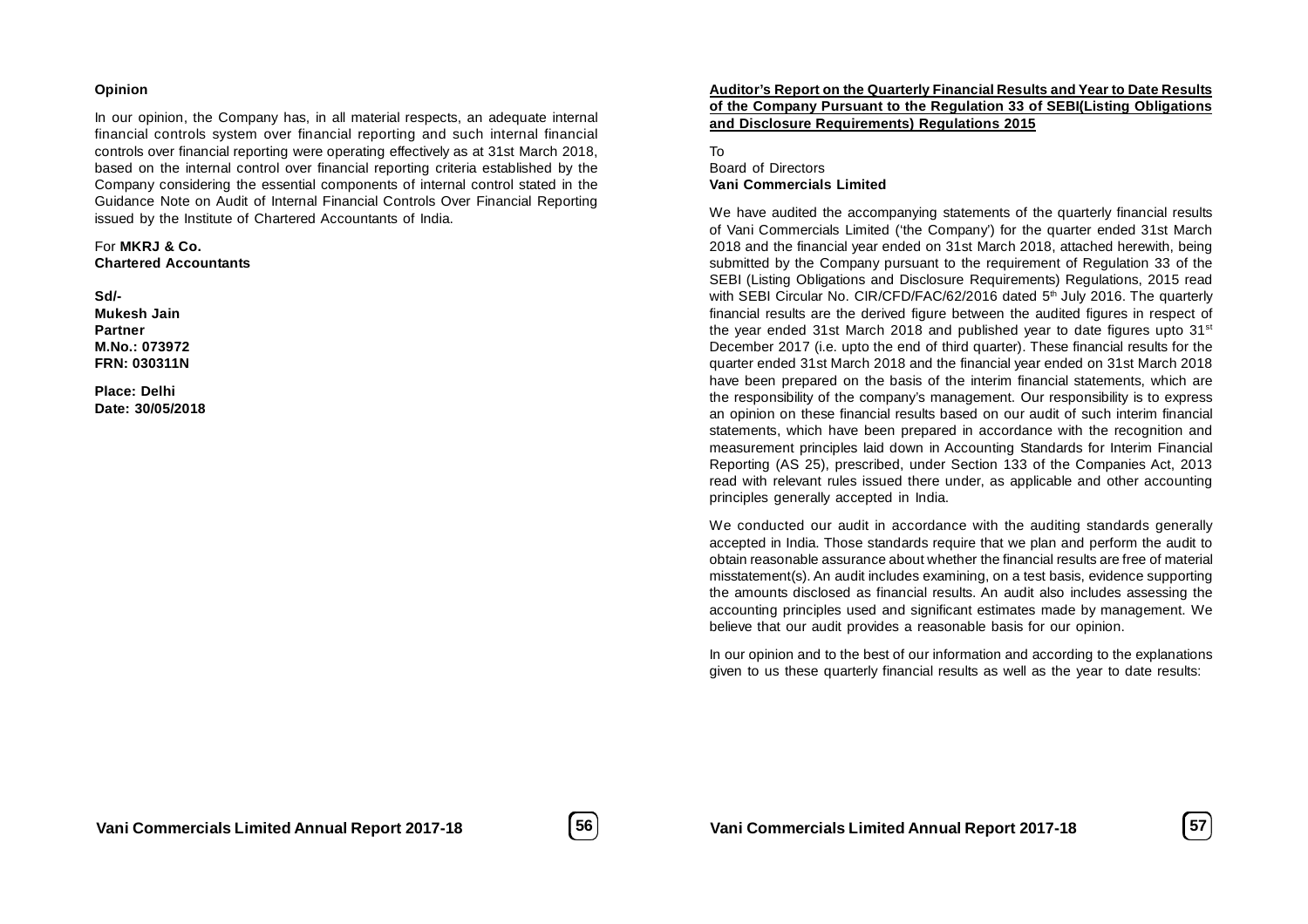- (i) are presented in accordance with the requirements of Regulation 33 of the SEBI (Listing Obligations and Disclosure Requirements) Regulations, 2015 read with SEBI Circular No. CIR/CFD/FAC/62/2016 dated 5<sup>th</sup> July 2016, in this regard; and
- (ii) give a true and fair view of net profit and other financial information for the year ended on 31st March 2018.

For **MKRJ & Co. Chartered Accountants**

Place: New Delhi **Place:** New Delhi **Place: New Delhi 1998**<br>Date:30/05/2018 **M.No.: 073972** Date:30/05/2018

**Sd/- Mukesh Jain FRN: 030311N**

#### **VANI COMMERCIALS LIMITED**

REGD. OFF.: "AASTHA" LP-11C, PITAMPURA, NEW DELHI-110034. CIN : L74899DL1988PLC106425 **BALANCE SHEET AS AT 31ST MARCH, 2018**

|              | <b>DALANGE SHEET AS AT SIT MARGH, 2018</b>                      |                     |               |                            |               | Amount in $\bar{z}$                 |
|--------------|-----------------------------------------------------------------|---------------------|---------------|----------------------------|---------------|-------------------------------------|
|              | <b>Particulars</b>                                              |                     | Notel         | As At                      | As At         |                                     |
|              |                                                                 | No.                 |               | 31.03.2018                 | 31.03.2017    |                                     |
| I.           | <b>EQUITY AND LIABILITIES</b>                                   |                     |               |                            |               |                                     |
| (1)          | Shareholder's Funds                                             |                     |               |                            |               |                                     |
|              | (a)<br>Share Capital                                            | $\sqrt{2}$          | 41,198,000.00 |                            | 41,198,000.00 |                                     |
|              | Reserves and Surplus<br>(b)                                     | $\overline{3}$      | 231,573.06    |                            | 157,052.56    |                                     |
|              | Money received against share warrants<br>(c)                    |                     |               | 41,429,573.06              |               | 41,355,052.56                       |
| (2)          | Shares pending allotment                                        |                     |               |                            |               |                                     |
| (3)          | <b>Non-Current Liabilities</b>                                  |                     |               |                            |               |                                     |
|              | Long-term borrowings<br>(a)                                     |                     |               |                            |               |                                     |
|              | Deferred tax liabilities (Net)<br>(b)                           |                     |               |                            |               |                                     |
|              | Other Long term liabilities<br>(c)                              |                     |               |                            |               |                                     |
|              | Long term provisions<br>(d)                                     | 4                   | 158,717.00    | 158,717.00                 | 98,686.00     | 98,686.00                           |
| (4)          | <b>Current Liabilities</b>                                      |                     |               |                            |               |                                     |
|              | Short-term borrowings<br>(a)                                    |                     |               |                            |               |                                     |
|              | Trade payables<br>(b)                                           | 5                   |               |                            |               |                                     |
|              | Other current liabilities<br>(c)                                | 6<br>$\overline{1}$ | 67,286.00     |                            | 196,132.00    |                                     |
| <b>Total</b> | Short-term provisions<br>(d)                                    |                     | 23,000.00     | 90,286.00<br>41,678,576.06 | 23,000.00     | 219,132.00<br>41,672,870.56         |
| II.          | <b>ASSETS</b>                                                   |                     |               |                            |               |                                     |
| (1)          | Non-current assets                                              |                     |               |                            |               |                                     |
|              | Fixed assets<br>(a)                                             | 8                   |               |                            |               |                                     |
|              | Tangible assets<br>(i)                                          |                     | 31.395.00     |                            | 61.968.00     |                                     |
|              | Intangible assets<br>(ii)                                       |                     |               |                            |               |                                     |
|              | Capital work-in-progress<br>(iii)                               |                     |               |                            |               |                                     |
|              | (iv) Intangible assets under development                        |                     |               |                            |               |                                     |
|              | Non-current investments<br>(b)                                  | 9                   | 19.568.500.00 |                            | 19.568.500.00 |                                     |
|              | (c)<br>Deferred tax assets (net)                                |                     | 5,730.00      |                            | 1,064.00      |                                     |
|              | (d)<br>Long term loans and advances                             | 10                  | 17,151,670.00 |                            | 13,486,956.00 |                                     |
|              | Other non-current assets<br>(e)                                 | 11                  | 148,360.00    | 36,905,655.00              | 148,360.00    | 33,266,848.00                       |
| (2)          | <b>Current assets</b>                                           |                     |               |                            |               |                                     |
|              | Current investments<br>(a)                                      |                     |               |                            |               |                                     |
|              | Inventories<br>(b)                                              | 12                  | 2,064,143.58  |                            | 1,192,511.39  |                                     |
|              | (c)<br>Trade receivables                                        |                     |               |                            |               |                                     |
|              | Cash and cash equivalents<br>(d)                                | 13                  | 2,587,599.48  |                            | 4,469,599.56  |                                     |
|              | Short-term loans and advances<br>(e)                            | 14                  |               |                            | 2,107,488.61  |                                     |
|              | Other current assets<br>(f)                                     | 15                  | 121,178.00    | 4,772,921.06               | 636,423.00    | 8,406,022.56                        |
| <b>Total</b> |                                                                 |                     |               | 41,678,576.06              |               | 41,672,870.56                       |
|              | <b>Significant Accounting Policies</b>                          |                     |               |                            |               |                                     |
|              | Note on financial Statements                                    | $1 - 31$            |               |                            |               |                                     |
|              | As per our Report of even date                                  |                     |               |                            |               |                                     |
|              | For MKRJ & Co.                                                  |                     |               |                            |               | <b>For Vani Commercials Limited</b> |
|              | <b>Chartered Accountants</b>                                    |                     |               |                            |               |                                     |
| Sd/-         | Sd/-                                                            |                     |               | Sd/-                       |               | Sd/-                                |
| Mukesh Jain  | Neha Ashish Karia                                               |                     |               | Pooja Bhatia               |               | Praveen Kumar                       |
| Partner      | <b>Managing Director &amp; CFO</b>                              |                     |               | <b>Director</b>            |               | Secretary                           |
| M.No. 073972 | DIN: 07894660                                                   |                     |               | DIN: 00188770              |               | PAN: BKOPK3850M                     |
|              | Place : New Delhi                                               |                     |               |                            |               |                                     |
|              | Dated: 30/05/2018                                               |                     |               |                            |               |                                     |
|              | Vani Commercials Limited                                        |                     |               |                            |               |                                     |
|              | Regd. Off.: 'AASTHA', LP - 11C,                                 |                     |               |                            |               |                                     |
|              | Pitampura, New Delhi - 110034                                   |                     |               |                            |               |                                     |
|              | CIN: L74899DL1988PLC106425<br>Email ID:info@vanicommercials.com |                     |               |                            |               |                                     |
|              |                                                                 |                     |               |                            |               |                                     |

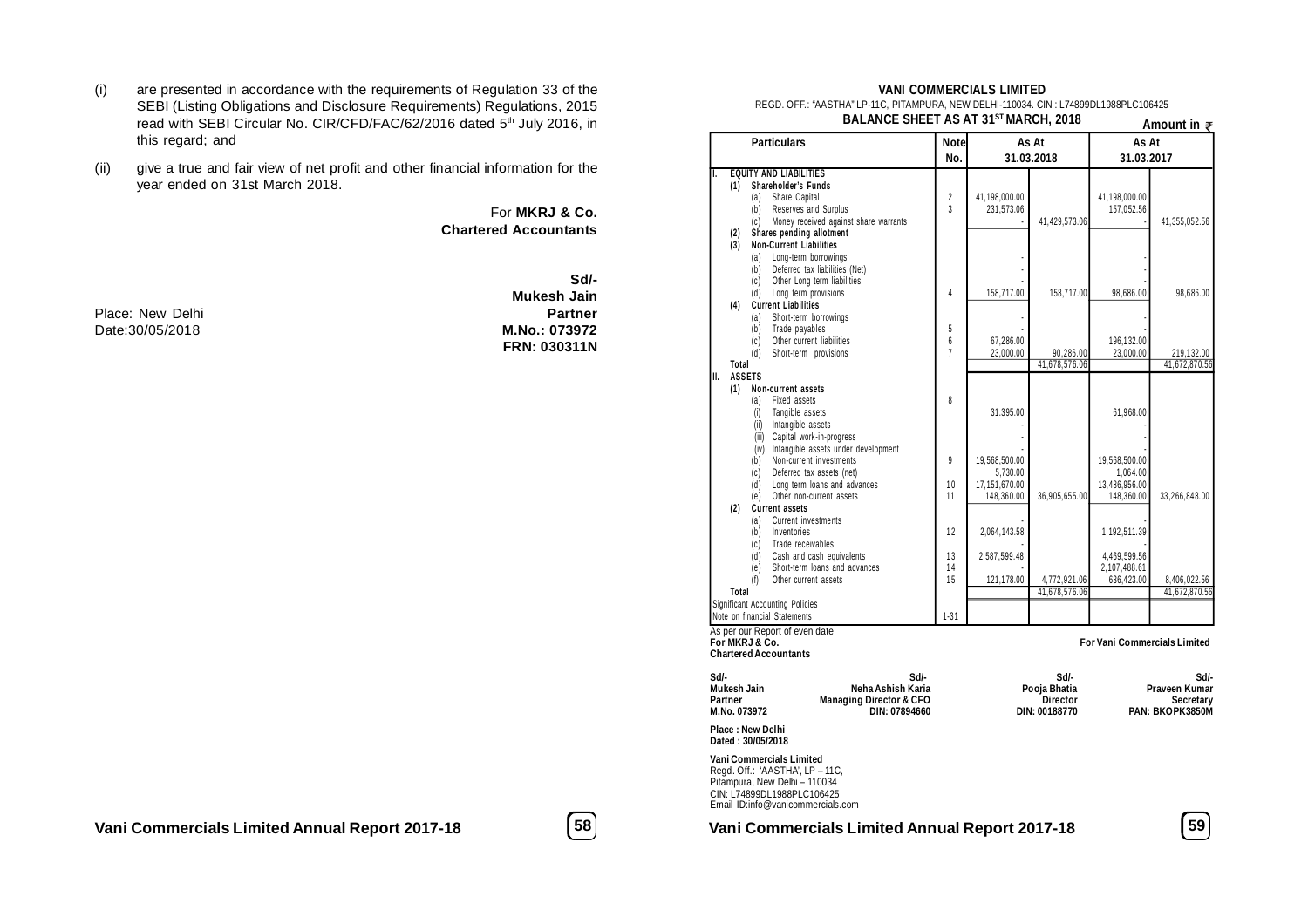#### **VANI COMMERCIALS LIMITED**

**STATEMENT OF PROFIT & LOSS FOR THE YEAR ENDED 31ST MARCH 2018**

|  |  |  | Amount in ह |  |
|--|--|--|-------------|--|
|  |  |  |             |  |

| <b>Particulars</b>                                           | <b>Note</b> | 31.3.2018      | 31.3.2017        |
|--------------------------------------------------------------|-------------|----------------|------------------|
|                                                              | No.         |                |                  |
| I. Revenue from operations                                   | 24          | 2,121,923.00   | 2,860,213.00     |
| II. Other Income                                             | 25          | 345,681.00     | 88,265.00        |
| <b>III. Total Revenue</b>                                    | $ +  $      | 2,467,604.00   | 2,948,478.00     |
| IV. Expenses:                                                |             |                |                  |
| Cost of materials consumed                                   |             |                |                  |
| Purchase of Stock-in-Trade                                   |             | 871,632.19     | 1,192,511.39     |
| Changes in inventories of finished goods, work-in-progress   |             |                |                  |
| and Stock-in-Trade                                           | 26          | (871, 632, 19) | (1, 192, 511.39) |
| Employee benefit expense                                     | 27          | 1.152.692.00   | 1,088,000.00     |
| Financial costs                                              | 28          | 1,172.50       | 230.00           |
| Depreciation and amortization expense                        | 29          | 30.573.00      | 48,367.00        |
| Other expenses                                               | 30          | 1,082,063.00   | 1,458,901.44     |
| <b>IV. Total Expenses</b>                                    |             | 2,266,500.50   | 2,595,498.44     |
| V. Profit before exceptional and extraordinary items and tax | $III - IV$  | 201,103.50     | 352,979.56       |
| VI. Exceptional Items                                        |             |                |                  |
| VII. Profit before extraordinary items and tax               | V-VI        | 201,103.50     | 352,979.56       |
| VIII. Extraordinary Items                                    |             |                |                  |
| IX. Profit before tax                                        | VII-VIII    | 201,103.50     | 352,979.56       |
| X. Tax expense:                                              |             |                |                  |
| (1) Current tax                                              |             | 54,786.00      | 111,231,00       |
| (2) Deferred tax                                             |             | (4,666.00)     | (2, 159.00)      |
| (3) Provision for standard assets of NBFCs                   |             | 60,031.00      | 47,204.00        |
| XI. Profit(Loss) from the perid from continuing operations   | $IX - X$    | 90,952.50      | 196,703.56       |
| XII. Profit/(Loss) from discontinuing operations             |             |                |                  |
| XIII. Tax expense of discounting operations                  |             |                |                  |
| XIV. Profit/(Loss) from Discontinuing operations             | XII-XIII    |                |                  |
| XV. Profit/(Loss) for the period                             | $XI+XIV$    | 90,952.50      | 196,703.56       |
| XVI. Earning per equity share:                               | 31          |                |                  |
| (1) Basic                                                    |             | 0.02           | 0.05             |
| (2) Diluted                                                  |             | 0.02           | 0.05             |

| As per our Report of even date<br>For MKRJ & Co.<br><b>Chartered Accountants</b>                                                                                       |                                                                                  |                                                          | <b>For Vani Commercials Limited</b>                          |
|------------------------------------------------------------------------------------------------------------------------------------------------------------------------|----------------------------------------------------------------------------------|----------------------------------------------------------|--------------------------------------------------------------|
| Sd/-<br><b>Mukesh Jain</b><br>Partner<br>M.No. 073972                                                                                                                  | Sd/-<br>Neha Ashish Karia<br><b>Managing Director &amp; CFO</b><br>DIN: 07894660 | Sd/-<br>Pooja Bhatia<br><b>Director</b><br>DIN: 00188770 | Sd/-<br><b>Praveen Kumar</b><br>Secretary<br>PAN: BKOPK3850M |
| <b>Place: New Delhi</b><br>Dated: 30/05/2018                                                                                                                           |                                                                                  |                                                          |                                                              |
| <b>Vani Commercials Limited</b><br>Regd. Off.: 'AASTHA', LP - 11C,<br>Pitampura, New Delhi - 110034<br>CIN: L74899DL1988PLC106425<br>Email ID:info@vanicommercials.com |                                                                                  |                                                          |                                                              |

|    | CASH FLOW STATEMENT FOR THE YEAR ENDED 31ST MARCH, 2018                             |               |                     |  |  |
|----|-------------------------------------------------------------------------------------|---------------|---------------------|--|--|
|    |                                                                                     |               | Amount in $\bar{z}$ |  |  |
|    | <b>Particulars</b>                                                                  | 2017-18       | 2016-17             |  |  |
|    |                                                                                     | (Rs.)         | (Rs.)               |  |  |
| A. | <b>Cash Flow from Operating Activities:</b>                                         |               |                     |  |  |
|    | Profit/(Loss) before Taxation                                                       | 201,104       | 352,980             |  |  |
|    | Adjustments for:                                                                    |               |                     |  |  |
|    | Depreciation                                                                        | 30.573        | 48,367              |  |  |
|    | Prelminary Exp                                                                      | 148.360       | 148.360             |  |  |
|    | Loss / (Profit) on Sale of assets<br>Finance cost                                   |               | 230                 |  |  |
|    | Interest Income                                                                     | 1,173         |                     |  |  |
|    | Operating Profit/(Loss) before Working Capital Changes                              | 381,209       | 549,937             |  |  |
|    | Adjustments for:                                                                    |               |                     |  |  |
|    | Trade and Other Receivables                                                         |               |                     |  |  |
|    | Inventories                                                                         | (871, 632)    | (1, 192, 511)       |  |  |
|    | Trade and Other Payables                                                            | (128, 846)    | (718, 336)          |  |  |
|    | Provisions                                                                          |               | (22, 166)           |  |  |
|    | Other current Assets                                                                | 366.885       | 704,353             |  |  |
|    | <b>Cash Generated from Operations</b>                                               | (252, 384)    | (678, 724)          |  |  |
|    | Direct Tax Paid                                                                     | (71, 218)     | (218, 306)          |  |  |
|    | Net Cash generated from Operating Activities                                        | (323, 602)    | (897, 030)          |  |  |
| В. | <b>Cash Flow from Investing Activities</b>                                          |               |                     |  |  |
|    | Purchase of Fixed Assets                                                            |               | (24, 500)           |  |  |
|    | Sale of assets                                                                      |               |                     |  |  |
|    | Loans and Advances                                                                  | (1, 557, 225) | 5,338,332           |  |  |
|    | Investments                                                                         |               |                     |  |  |
|    | Interest Income                                                                     |               |                     |  |  |
| C. | Net Cash used in Investing Activities<br><b>Cash Flow from Financing Activities</b> | (1, 557, 225) | 5,313,832           |  |  |
|    | Proceeds of Borrowings                                                              |               | (1,000,000)         |  |  |
|    | Proceeds of Issuance of share capital                                               |               |                     |  |  |
|    | Finance cost                                                                        | (1, 173)      | (230)               |  |  |
|    | Net Cash generated from in Financing Activities                                     | (1, 173)      | (1,000,230)         |  |  |
|    | Net Increase/(Decrease) in Cash and Cash Equivalents (A+B+C)                        | (1,882,000)   | 3,416,573           |  |  |
|    | Cash and Cash Equivalents: Opening                                                  | 4,469,600     | 1,053,027           |  |  |
|    | <b>Cash and Cash Equivalents: Closing</b>                                           | 2,587,599     | 4,469,600           |  |  |

#### **Notes:**

**Notes forming part of the financial statements 1-17**

1.The above Cash Flow Statement has been prepared under the indirect method as set out in the Accounting Standard on Cash Flow Statement (AS-3). 2. Figures in Brackets indicate Cash Outflow. 3.Previous Year's figures have been recast, regrouped and restated where ever necessary.

| As per our Report of even date<br>For MKRJ & Co.<br><b>Chartered Accountants</b>                                                                                       |                                                                                  |                                                          | <b>For Vani Commercials Limited</b>                          |
|------------------------------------------------------------------------------------------------------------------------------------------------------------------------|----------------------------------------------------------------------------------|----------------------------------------------------------|--------------------------------------------------------------|
| Sd/-<br><b>Mukesh Jain</b><br>Partner<br>M.No. 073972                                                                                                                  | Sd/-<br>Neha Ashish Karia<br><b>Managing Director &amp; CFO</b><br>DIN: 07894660 | Sd/-<br>Pooja Bhatia<br><b>Director</b><br>DIN: 00188770 | Sd/-<br><b>Praveen Kumar</b><br>Secretary<br>PAN: BKOPK3850M |
| <b>Place: New Delhi</b><br>Dated: 30/05/2018                                                                                                                           |                                                                                  |                                                          |                                                              |
| <b>Vani Commercials Limited</b><br>Regd. Off.: 'AASTHA', LP - 11C,<br>Pitampura, New Delhi - 110034<br>CIN: L74899DL1988PLC106425<br>Email ID:info@vanicommercials.com |                                                                                  |                                                          |                                                              |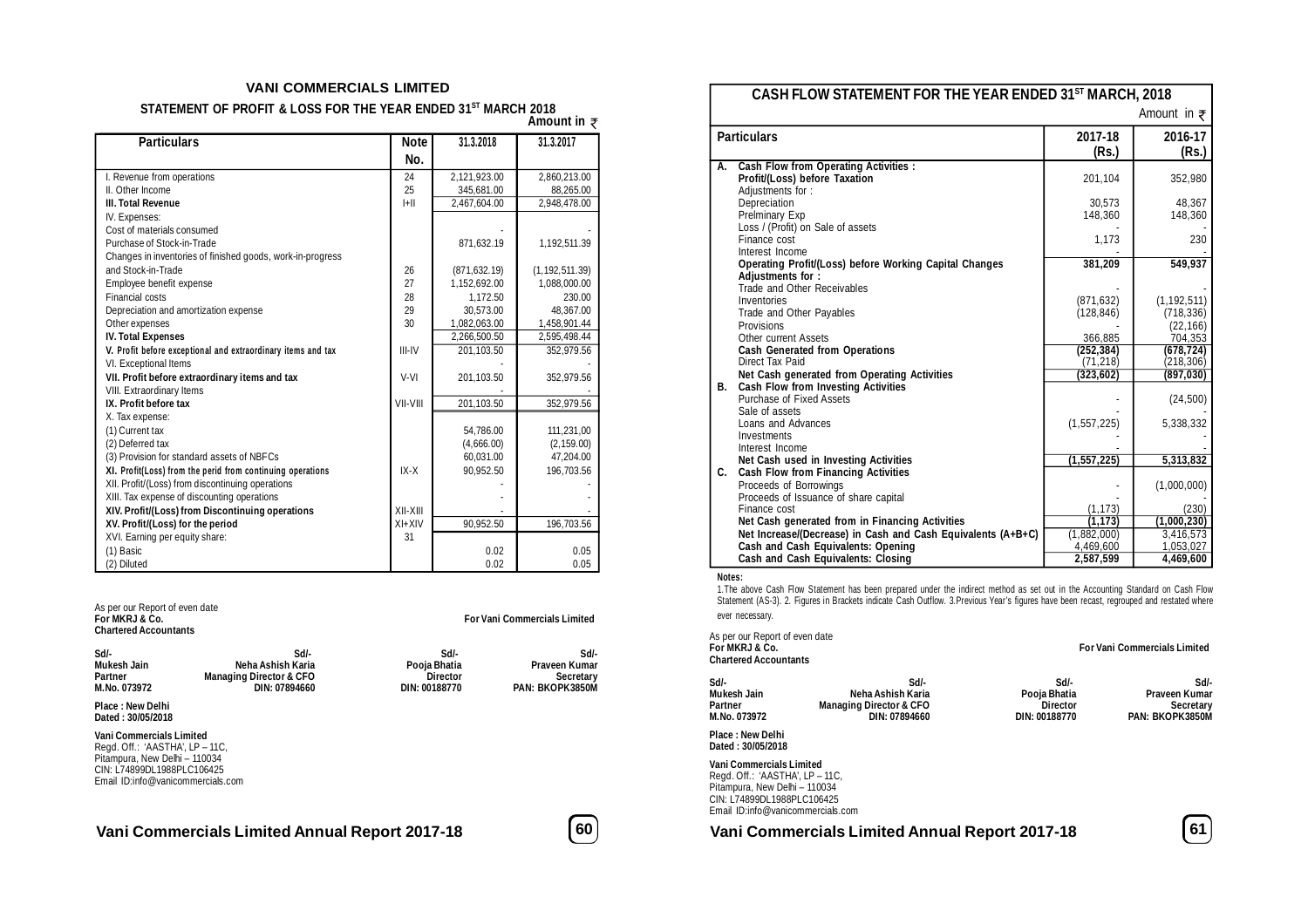### **Notes Forming Part of Financial Statements**

**NOTE: 1**

### **A. CORPORATE INFORMATION**

The company is a Non-banking Financial Company (NBFC) duly registered with Reserve Bank of India and is engaged in the business of NBFI.

### **B. SIGNIFICANT ACCOUNTING POLICIES :**

### **I. BASIS OF PREPARATION**

The accompanying financial statements have been prepared and presented as a going concern, under historical cost convention, on the accrual basis of accounting unless otherwise stated in accordance with the generally accepted accounting principles in India (Indian GAAP) and comply with the Accounting Standards specified under Section 133 of the Companies Act, 2013 (The Act), read together with paragraph 7 of the Companies (Accounts) Rules, 2014 and relevant provision of the Companies Act, 2013.

The accounting policies have been consistently applied by the Company and are consistent with those used in the previous year.

All assets and liabilities have been classified as current or noncurrent as per the Company's normal operating cycle, and other criteria set out in the Schedule III of the Companies Act, 2013. Based on the nature of products and the time between the acquisition of assets for processing and their realisation in cash and cash equivalents, the Company has ascertained its operating cycle as up to twelve months for the purpose of current/non-current classification of assets and liabilities.

### **II. USE OF ESTIMATES**

The preparation of financial statements in conformity with Indian

**Vani Commercials Limited Annual Report 2017-18 62 Vani Commercials Limited Annual Report 2017-18 63**



GAAP requires the management to make judgements, estimates and assumptions that affect the reported amounts of revenues, expenses, assets and liabilities, and disclosure of contingent liabilities, at the end of the reporting period. Although, these estimates are based on the management's best knowledge of current events and actions, uncertainty about these assumptions and estimates could result in the outcomes requiring a material adjustment to the carrying amounts of assets or liabilities in future periods.

Significant estimates used by the management in the preparation of these financial statements include the useful life of fixed assets and intangible assets and provisions for doubtful debts/advances. Difference, if any, between the actual results and estimates are recognized in the period in which the results are known/ materialized.

### **III. PROVISIONS FOR STANDARD/NON PERFORMING ASSETS**

The Company makes provision for Finance receivables based on the prudential norms issued by the RBI relating to income recognition, asset classification and non-performing assets as early implemented by the Company.

The Company makes a provision on all outstanding standard assets as per the prudential norms/guidelines issued by the RBI.

### **IV. FIXED ASSETS AND DEPRECIATION**

Fixed assets are recorded at cost of acquisition and installation including freight, duties, levies less accumulated depreciation. Cost of acquisition includes rates, taxes, and any other directly attributable cost for bringing the asset to its working condition for intended use.

Depreciation on Tangible Fixed Assets is provided on Written Down Value method using the rates arrived at based on the useful lives

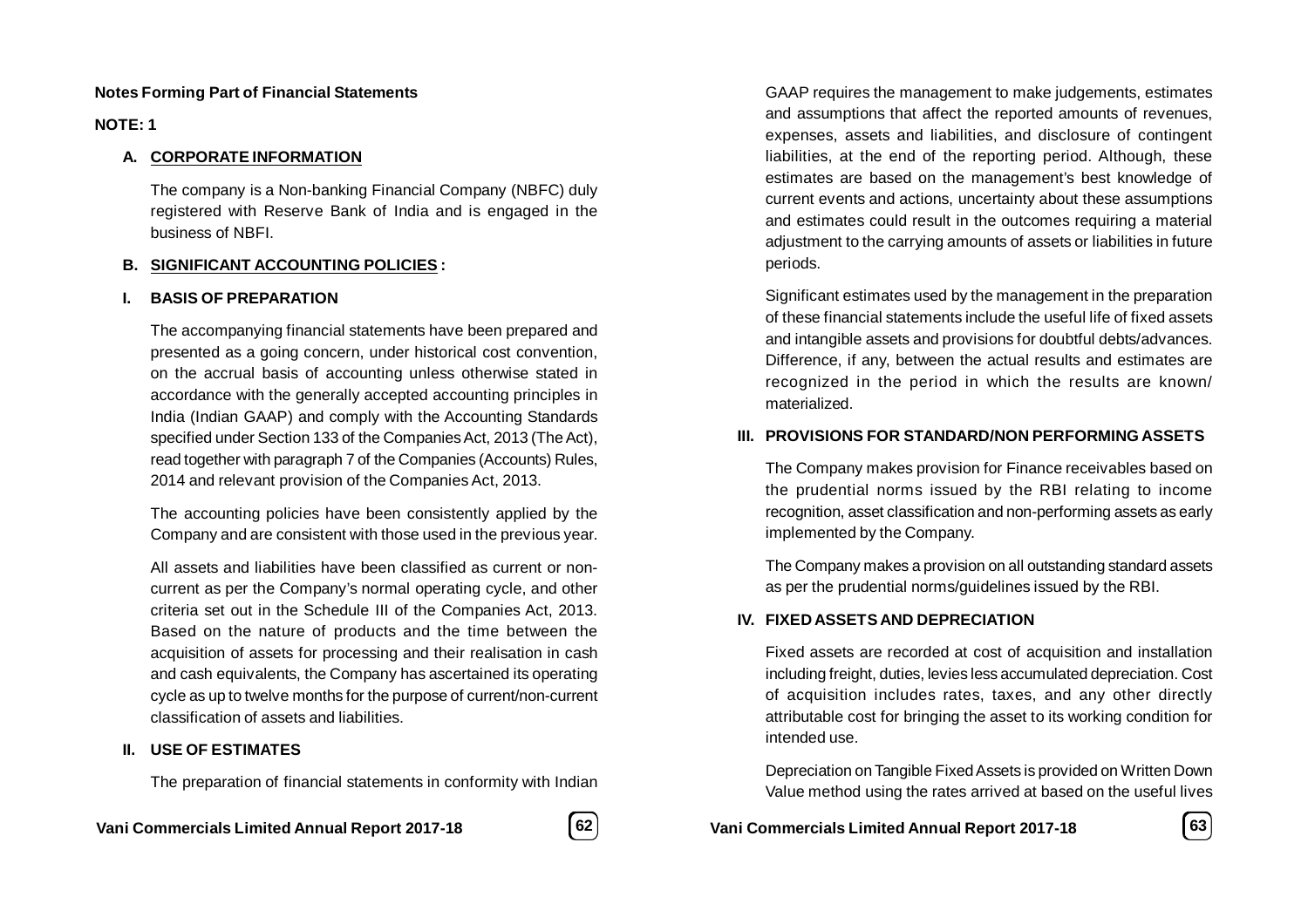as specified in the Schedule II of the Companies Act, 2013, or estimated by the management. The Company has used the following useful life to provide depreciation on its fixed assets.

### **(a) Assets where useful life is same as Schedule II**

| <b>Assets</b>                                                                                       | <b>Useful Life as Prescribed by</b><br><b>Schedule II of the Companies</b><br>Act, 2013 |
|-----------------------------------------------------------------------------------------------------|-----------------------------------------------------------------------------------------|
| <b>Factory Building</b>                                                                             | 30 years                                                                                |
| Plant & Machinery (other than<br>continuous process plant not covered<br>under specific industries) | 15 years                                                                                |
| Furniture & Fittings                                                                                | 10 years                                                                                |
| Motor Cycles, scooters and<br>other mopeds                                                          | 10 years                                                                                |
| Vehicles (Motor Cars)                                                                               | 8 years                                                                                 |
| <b>Office Equipments</b><br>Computer, printers & data                                               | 5 years                                                                                 |
| processing units                                                                                    | 3 years                                                                                 |
| Electrical Installations                                                                            | 10 years                                                                                |

### **(b) Assets where useful life differ from Schedule II**

Fixed Assets, individually costing less than Rupees five thousand, are fully depreciated in the year of purchase.

### **(c) Depreciation**

Depreciation on the Fixed Assets added/disposed off/discarded during the year is provided on pro-rata basis with reference to the date of addition/disposal/discarding and in the case of capitalisation

of any asset, depreciation is charged from the date the same is ready/put to use to the Statement of Profit and Loss.

### **V. INTANGIBLE ASSETS AND AMORTISATION**

Intangible Assets are stated at acquisition cost, net of accumulated amortisation and accumulated impairment losses, if any. Intangible assets are amortised on a straight-line basis over their estimated useful lives.

The Company amortises miscellaneous expenditure representing the Company's formation expenses over a period of 5 years. Further, the cost of Direct Listing of Equity Shares on BSE Limited has also been included in the same.

### **VI. BORROWING COSTS**

Borrowing Costs attributable to acquisition and construction of qualifying assets are capitalised as a part of the cost of such assets up to the date when such assets are ready for its intended use. Other borrowing costs are charged to the Statement of Profit and Loss in the period in which they are incurred.

### **VII. TRANSLATION OF FOREIGN CURRENCY ITEMS**

The Company has not dealt with any foreign currency transaction during the Financial Year.

### **VIII. INVESTMENTS**

Investments, which are readily realisable and intended to be held for not more than one year from the date on which such investments are made, are classified as current investments. All other investments are classified as long-term investments.

Investments are recorded at cost on the date of purchase, which include acquisition charges such as brokerage, stamp duty, taxes, etc. Current Investments are stated at lower of cost and net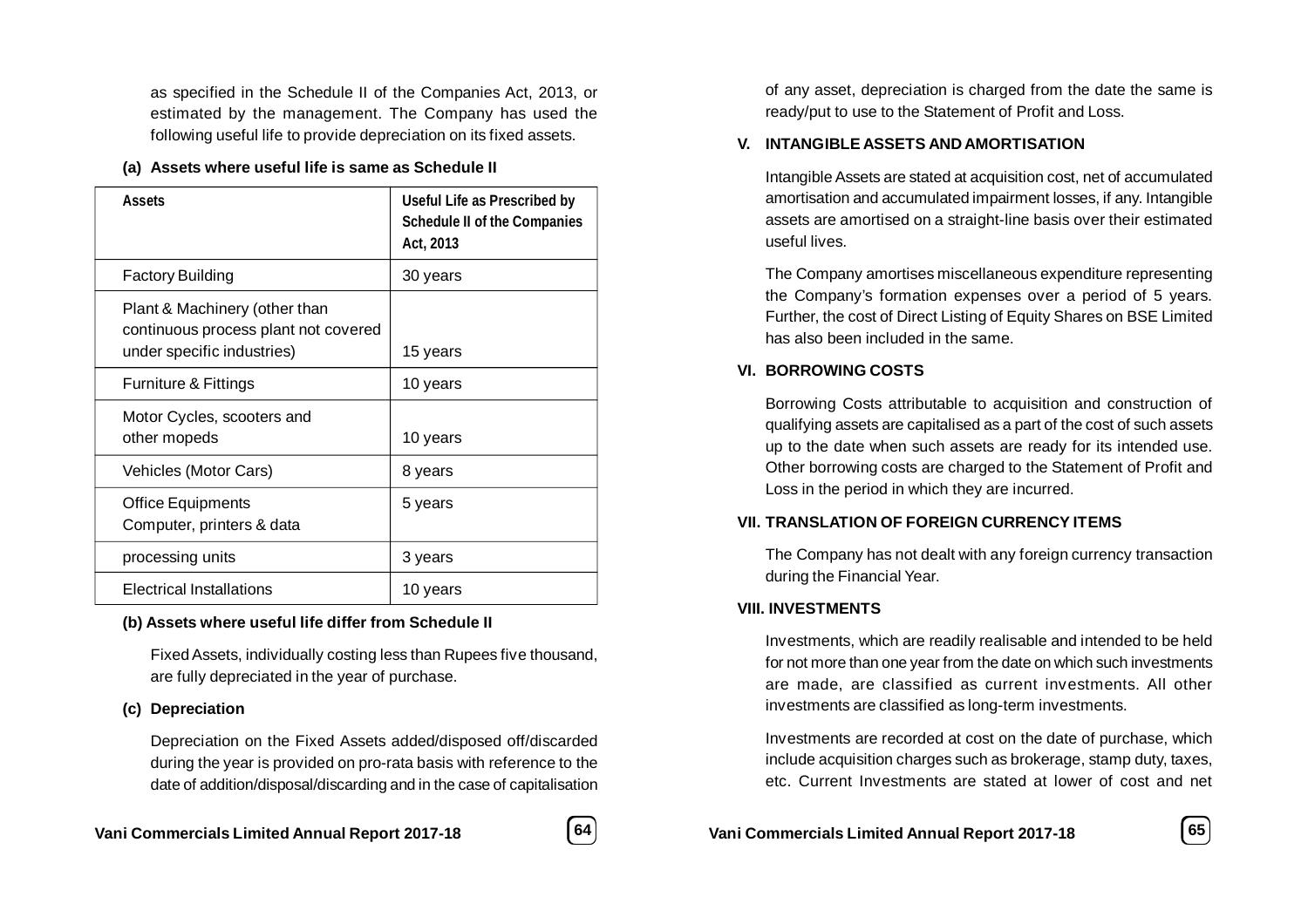realisable value. Long-term investments are stated at cost after deducting provisions made, if any, for other than temporary diminution in the value.

### **IX. REVENUE RECOGNITION**

Revenue is recognised to the extent that it is probable that the economic benefits will flow to the Company and can be reliably measured.

Interest income is recognized on a time proportion basis taking into account the amount outstanding and the rate applicable.

Dividend income on investments is accounted for on receipt of the same.

All expenses and income to the extent considered payable and receivable respectively unless specifically stated be otherwise, are accounted for on mercantile basis.

### **X. RETIREMENT AND OTHER EMPLOYEE BENEFITS**

### **(a) Provident Fund**

Provision of Provident Fund is not applicable to the Company.

### **(b) Gratuity**

No provision for gratuity has been made as there is no amount due towards Gratuity payable.

### **(c) Compensated Leaves**

Unutilized leave of staff lapses as at the year end and is not encashable. Accordingly, no provision is made for compensated Leaves.

### **XI. TAXATION**

Tax expense comprises of current and deferred tax.



Provision for current tax is made after taking into consideration benefits admissible under the provisions of the Income-tax Act, 1961. Minimum Alternative Tax (MAT) credit is recognized where there is convincing evidence that the same can be utilized in future.

Current tax assets and current tax liabilities are offset when there is a legally enforceable right to set off the recognized amounts and there is an intention to settle the asset and the liability on a net basis.

### **Deferred Tax**

The deferred tax for timing differences between the book and tax profits for the year is accounted for, using the tax rates and laws that have been substantively enacted as of the Balance Sheet date. Deferred tax assets arising from timing differences are recognised to the extent there is reasonable certainty that these would be realised in future.

The carrying amount of deferred tax assets are reviewed at each Balance Sheet date. The Company writes down the carrying amount of a deferred tax asset to the extent that it is no longer reasonably certain, that sufficient future taxable income will be available against which deferred tax asset can be realised. Any such write-down is reversed to the extent that it becomes reasonably certain, that sufficient future taxable income will be available.

In case of unabsorbed losses and unabsorbed depreciation, all deferred tax assets are recognised only if there is virtual certainty supported by convincing evidence that they can be realised against future taxable profit. At each Balance Sheet date, the Company reassesses the unrecognised deferred tax assets.

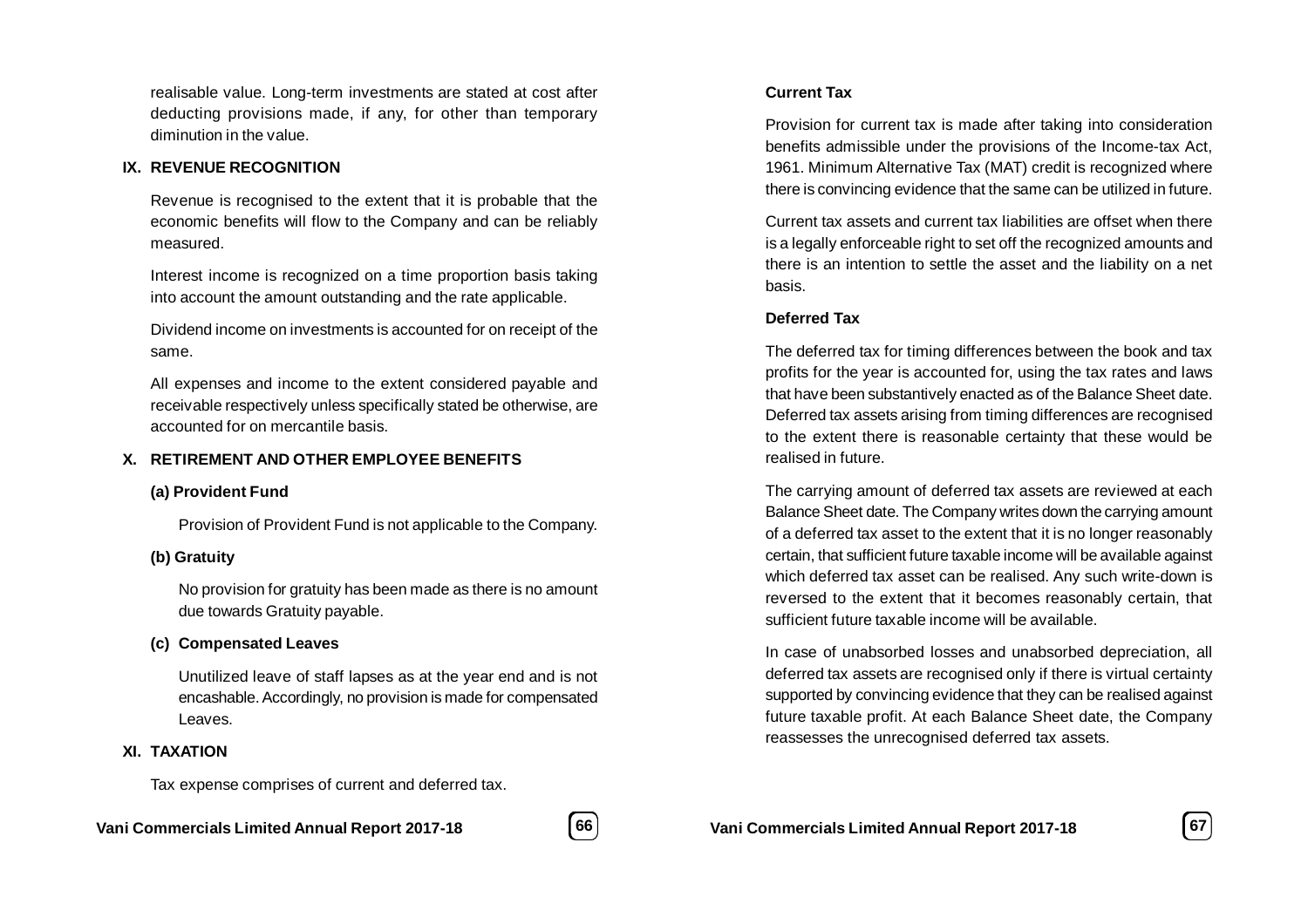#### **XII. CASH FLOW STATEMENT**

Cash flows are reported using the indirect method, whereby the net profit before tax is adjusted for the effects of transactions of a non-cash nature, any deferrals or accruals of past or future operating cash receipts or payments and item of income or expenses associated with investing or financing cash flows. The cash flows from operating, investing and financing activities of the Company are segregated.

### **XIII. EARNINGS PER SHARE**

Basic earnings per share are calculated by dividing the net profit for the year attributable to equity shareholders (after deducting preference dividends and attributable taxes, if any) by the weightedaverage number of equity shares outstanding during the period. The weighted-average number of equity shares outstanding during the period and for all periods presented is adjusted for events such as bonus issue; bonus element in a rights issue to existing shareholders; share split; and reverse share split (consolidation of shares) that have changed the number of equity shares outstanding, without a corresponding change in resources.

For the purpose of calculating diluted earnings per share, the net profit or loss for the year attributable to equity shareholders and the weighted-average number of shares outstanding during the period are adjusted for the effects of all dilutive potential equity shares.

#### **XIV.CONTINGENT LIABILITIES AND PROVISIONS**

Contingent Liabilities are possible but not probable obligations as on Balance Sheet date, based on the available evidence.

Provisions are recognised when there is a present obligation as a result of past events, and it is probable that an outflow of resources



will be required to settle the obligation, in respect of which a reliable estimate can be made.

Provisions are not discounted to its present value and are determined based on best estimate required to settle the obligation at the Balance Sheet date.

### **C. OTHER SIGNIFICANT NOTES :**

- 1. There are no dues to micro and small-scale enterprises as per The Micro, Small and Medium Enterprises Development Act, 2006 based on information available with the Company.
- 2. The management has confirmed that adequate provisions have been made for all the known and determined liabilities and the same is not in excess of the amounts reasonably required.
- 3. No expenses have been admitted other than those reflected in financial Statements.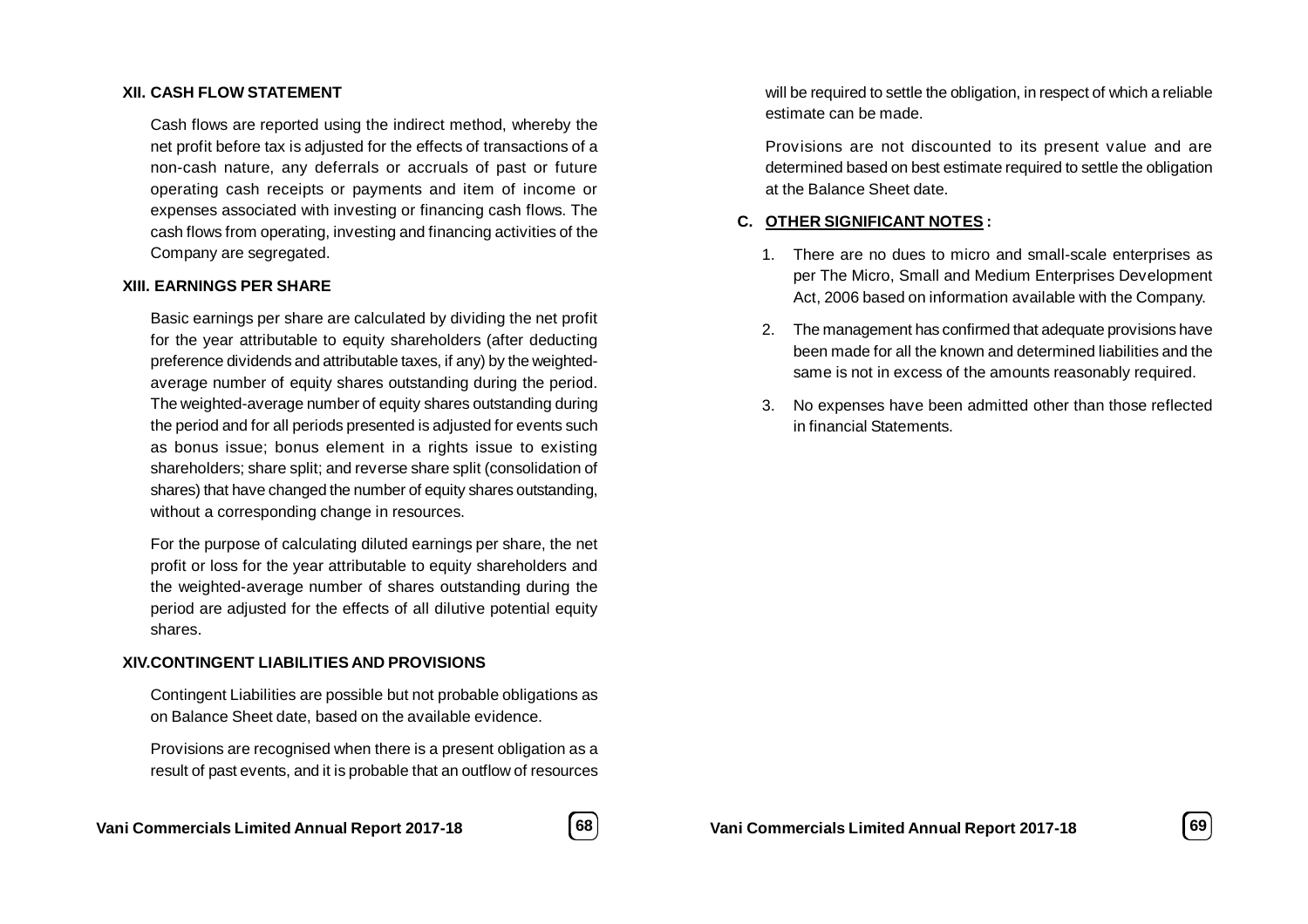#### **VANI COMMERCIALS LIMITED**

Regd. Off : 'AASTHA' LP-11C PITAMPURA, NEW DELHI-110034

#### **Notes on Finacial Statements for the Year ended 31st March 2018**

Previous year figures have been regrouped/re-calssified, wherever necessary to conform to current year presentation .

#### **2. SHARE CAPITAL**

| <b>Share Capital</b>                                                             |               | 31.03.2018    | 31.03.2017    |               |
|----------------------------------------------------------------------------------|---------------|---------------|---------------|---------------|
|                                                                                  | <b>Number</b> | Amount        | <b>Number</b> | Amount        |
| Authorised<br>Equity Shares of Rs.10/- each                                      | 5,050,000     | 50.500.000.00 | 5,050,000     | 50,500,000.00 |
|                                                                                  |               |               |               |               |
| <b>Issued</b>                                                                    |               |               |               |               |
| Equity Shares of Rs.10/- each                                                    | 4,119,800     | 41.198.000.00 | 4,119,800     | 41.198.000.00 |
| Subscribed & Paid up<br>Equity Shares of Rs.10/- each fully paid                 | 4,119,800     | 41.198.000.00 | 4,119,800     | 41.198.000.00 |
| Subscribed but not fully Paid up<br>Equity Shares of Rs.10/- each not fully paid | 0             | 0             | O             | $\theta$      |
| <b>Total</b>                                                                     | 4,119,800     | 41.198.000.00 | 4.119.800     | 41.198.000.00 |

#### 2.2. The reconciliation of the number of shares outstanding is set our below :-

| <b>Particulars</b>                              | <b>Equity Shares</b> |               |
|-------------------------------------------------|----------------------|---------------|
|                                                 | <b>Number</b>        | <b>Amount</b> |
| Shares outstanding at the beginning of the year |                      |               |
| Shares Issued during the year                   |                      |               |
| Shares bought back during the year              |                      |               |
| Shares outstanding at the end of the year       | ۰                    |               |

2.3. The detail of shareholders holding more than 5% shares :-

| <b>NAME OF SHARE HOLDER</b> | 31.03.2018         |                | 31.03.2017         |                |
|-----------------------------|--------------------|----------------|--------------------|----------------|
|                             | NO. OF             | % OF           | NO. OF             | % OF           |
|                             | <b>SHARES HELD</b> | <b>HOLDING</b> | <b>SHARES HELD</b> | <b>HOLDING</b> |
| NAU NIDH FINANCE LIMITED    | 1.000.000          | 24%            | 1.000.000          | 24%            |
| Total                       | 1.000.000          | 24%            | 1.000.000          | 24%            |

2.4 Change in capital for the period of 5 yrs immediately preceding the date as at which the Balance Sheet is prepared due to :-

| <b>Particulars</b>                                                                                       | Year (Aggregate No. of Shares) |         |         |          |          |  |
|----------------------------------------------------------------------------------------------------------|--------------------------------|---------|---------|----------|----------|--|
|                                                                                                          | 31.3.14                        | 31.3.15 | 31.3.16 | 31.03.17 | 31.03.18 |  |
| <b>Equity Shares:</b><br>Fully paid up pursuant to contract(s) without<br>payment being received in cash |                                |         |         |          |          |  |
| Fully paid up by way of bonus shares<br>Shares bought back                                               |                                |         |         |          |          |  |

2.5. Details of Unpaid calls : NIL (Prvs yr : NIL)

| Unpaid Calls        | <b>Amount</b> |
|---------------------|---------------|
| <b>By Directors</b> |               |
| By Officers         |               |

- 2.6. The company do not have any preference share capital
- 2.7. All equity shares of the company rank parri passu with regards to the rights, preferences & restrictions attaching them.
- 2.8. Forfeited shares (amount originally paid up) : NIL
- 2.9. The company does not have any holding company.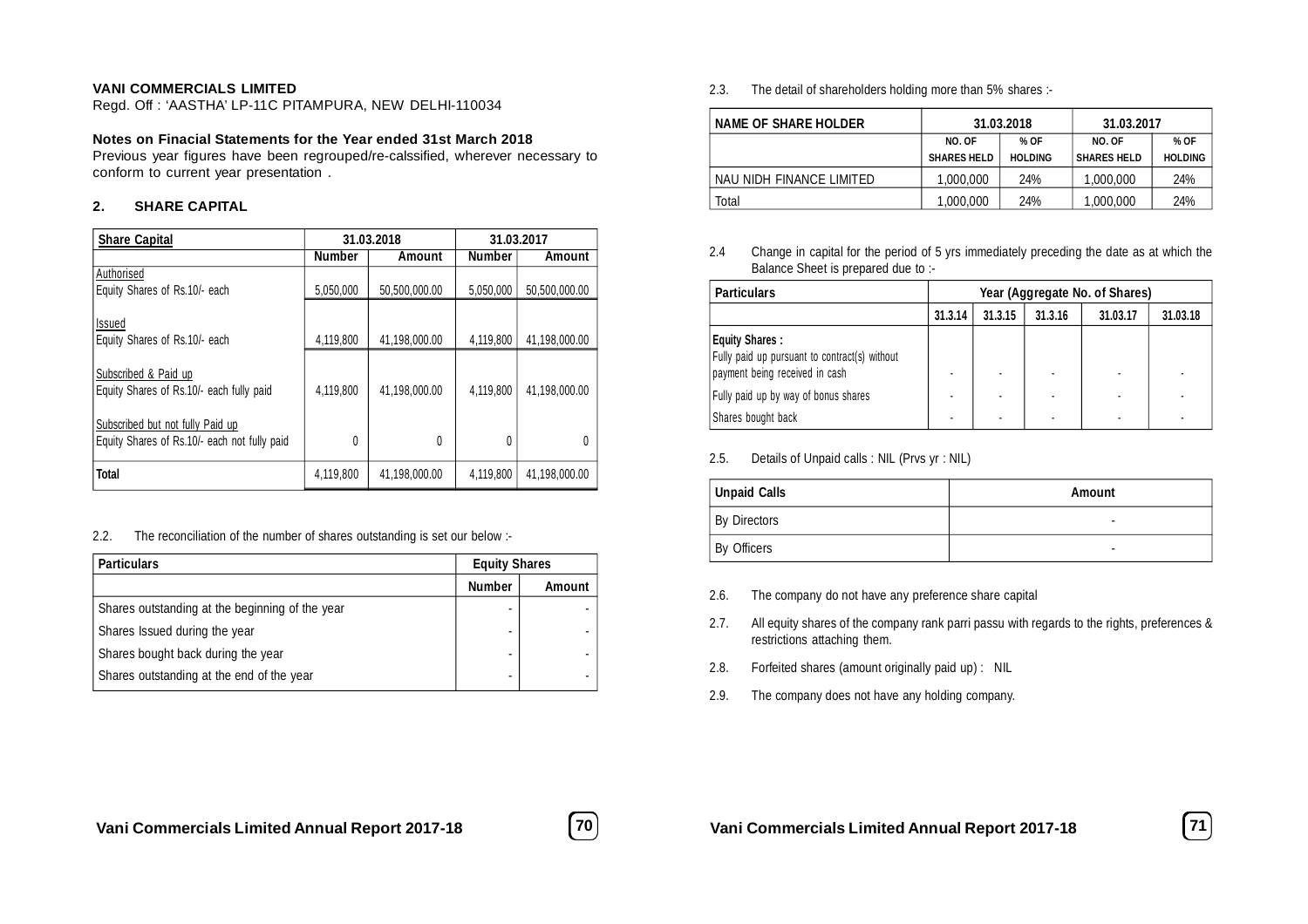#### **3. RESERVES & SURPLUS**

| <b>Particulars</b>                             | 31.03.2018   | 31.03.2017    |
|------------------------------------------------|--------------|---------------|
|                                                | Amount       | Amount        |
| C. Special Reserve (NBFC)                      |              |               |
| Opening Balance                                | 189,503.00   | 150,162.00    |
| Add: additions during the year                 | 22.738.00    | 39,341.00     |
| Closing Balance                                | 212,241.00   | 189,503.00    |
| D. Surplus                                     |              |               |
| Opening balance                                | (32, 450.44) | (82, 738.00)  |
| (+) Net Profit/(Net Loss) For the current year | 90.952.50    | 196.703.56    |
| (+) Transfer from Reserves                     |              |               |
| (-) Proposed Dividends/Interim Dividends       |              |               |
| (-) prov for tax for prvs years                | (16, 432.00) | (107, 075.00) |
| (-) Transfer to Reserves : special reserve     | (22,738.00)  | (39, 341.00)  |
| Closing Balance                                | 19,332.06    | (32, 450.44)  |
| <b>Total</b>                                   | 231.573.06   | 157,052.56    |

### **4. LONG TERM PROVISIONS**

| <b>Particulars</b>                                                                                                                                                                   | 31.03.2018<br><b>Amount</b>          | 31.03.2017<br><b>Amount</b>         |
|--------------------------------------------------------------------------------------------------------------------------------------------------------------------------------------|--------------------------------------|-------------------------------------|
| (a) Provision for employee benefits<br><b>Others</b><br>(b)<br>Provision for standard assets of NBFCs<br>Opening Balance<br>Add: additions during the year<br><b>Closing Balance</b> | 98,686.00<br>60,031.00<br>158,717.00 | 51,482.00<br>47.204.00<br>98,686.00 |
| Total                                                                                                                                                                                | 158,717.00                           | 98,686.00                           |

#### **5. TRADE PAYABLES**

|             | Particulars                            | 31.03.2018<br><b>Amount</b> | 31.03.2017<br><b>Amount</b> |
|-------------|----------------------------------------|-----------------------------|-----------------------------|
| l a.<br>$b$ | <b>Trade Payables</b><br><b>Others</b> | ۰                           | ۰                           |
|             | <b>Total</b>                           |                             |                             |

## **Vani Commercials Limited Annual Report 2017-18 72 Vani Commercials Limited Annual Report 2017-18 73**



### **6. OTHER CURRENT LIABILITIES**

| Particulars                                    | 31.03.2018<br><b>Amount</b> | 31.03.2017<br><b>Amount</b> |
|------------------------------------------------|-----------------------------|-----------------------------|
| (a) Current maturities of long-term debt       |                             |                             |
| (b) Interest accrued but not due on borrowings |                             |                             |
| $ $ (c) Interest accrued and due on borrowings |                             |                             |
| (d) Income received in advance                 |                             |                             |
| (b) Other payables *                           | 67,286.00                   | 196,132.00                  |
| <b>Total</b>                                   | 67,286.00                   | 196,132.00                  |

\* Includes statutory dues, security deposit and advance from customers

#### **7. SHORT TERM PROVISIONS**

| <b>Particulars</b>                  | 31.03.2018<br>Amount | 31.03.2017<br>Amount |
|-------------------------------------|----------------------|----------------------|
| (a) Provision for employee benefits |                      |                      |
| Salary & Reimbursements             |                      |                      |
| Contribution to PF                  |                      |                      |
| Gratuity (Funded)                   |                      |                      |
| Leave Encashment (funded)           |                      |                      |
| Bonus payable                       |                      |                      |
| Superannuation (funded)             |                      |                      |
| <b>ESOP /ESOS</b>                   |                      |                      |
| (b) Others (Audit fees)             | 23,000.00            | 23,000.00            |
| Total                               | 23,000.00            | 23,000.00            |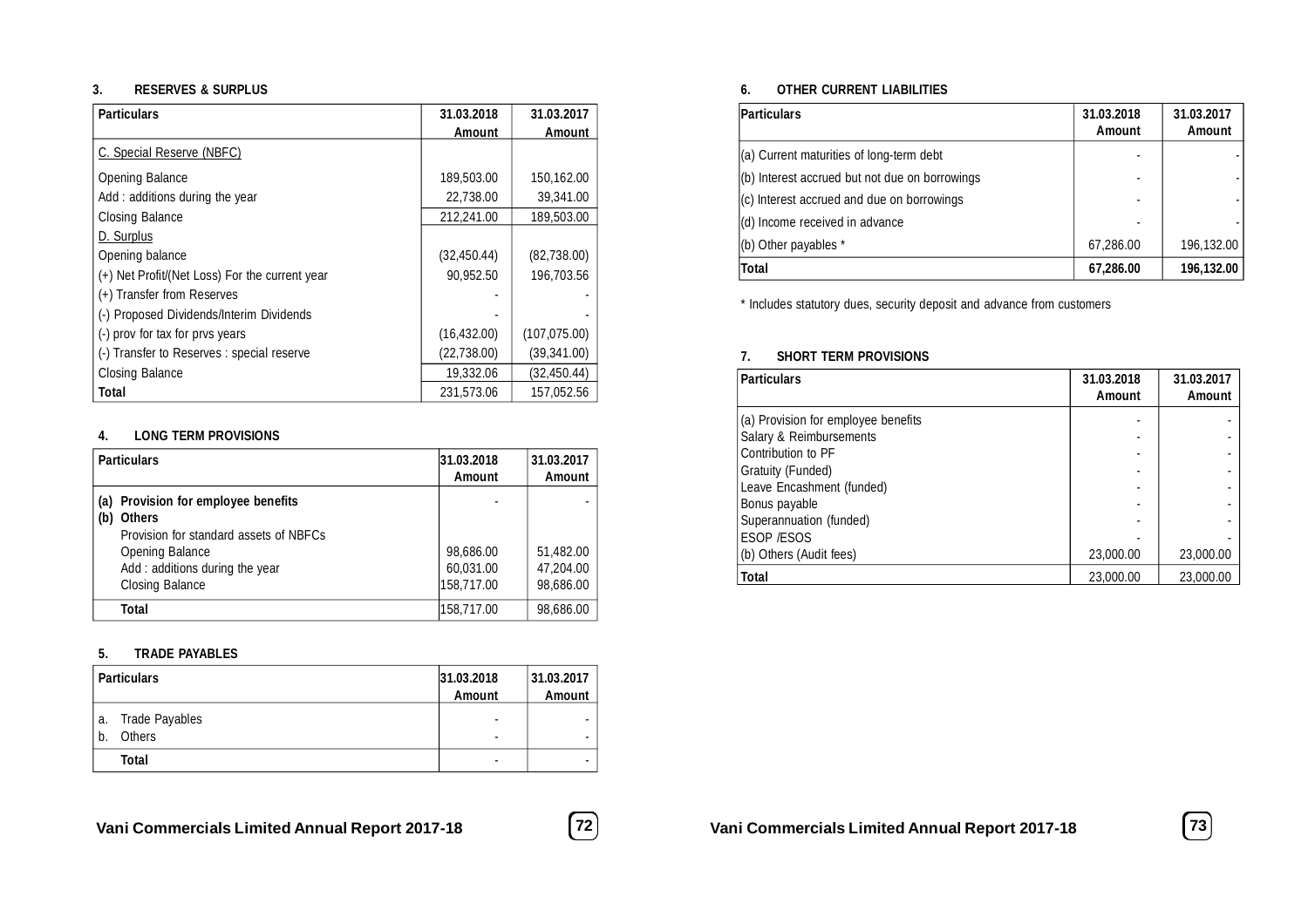#### **8. FIXED ASSETS**

|                                                                        |            |                             |                   | <b>Gross Block</b> |                |                | <b>Accumulated Depreciation</b> |                    |      |            | <b>Net Block</b> |           |              |
|------------------------------------------------------------------------|------------|-----------------------------|-------------------|--------------------|----------------|----------------|---------------------------------|--------------------|------|------------|------------------|-----------|--------------|
| <b>Particulars</b>                                                     |            | <b>Balancel Additions/I</b> | Acquired Revalua- |                    | <b>Balance</b> | <b>Balance</b> | Depre-                          | Adjust-            | On   | balance    | <b>Balance</b>   | Balance   | Rate         |
|                                                                        |            | as at (Disposals)           | through           | tions/             | as at          | as at          | ciation                         | ment due           | dis- | as at      | as at            | as at     | of           |
|                                                                        | 1/4/17     |                             | business          | (impair-           | 31/3/18        | 1/4/17         | for the                         | to reval-   posals |      | 31/3/18    | 31/3/18          | 31/3/17   | <b>Depre</b> |
|                                                                        |            |                             | combi-            | ments)             |                |                | Year                            | uations            |      |            |                  |           | ciation      |
|                                                                        |            |                             | nations           |                    |                |                |                                 |                    |      |            |                  |           |              |
| <b>Tangible Assets</b><br>A<br><b>OWNASSETS:</b>                       |            |                             |                   |                    |                |                |                                 |                    |      |            |                  |           |              |
| Land                                                                   |            |                             |                   |                    |                |                |                                 |                    |      |            |                  |           |              |
| <b>Buildings</b>                                                       |            |                             |                   |                    |                |                |                                 |                    |      |            |                  |           | 10%          |
| Plant and Equipment                                                    |            |                             |                   |                    |                |                |                                 |                    |      |            |                  |           | 13.91%       |
| Furniture and Fixtures                                                 |            |                             |                   |                    |                |                |                                 |                    |      |            |                  |           | 18.10%       |
| Vehicles                                                               | 43.373.00  |                             |                   |                    | 43.373.00      | 21.107.00      | 5.779.00                        |                    | ÷,   | 26.886.00  | 16.487.00        | 22,266.00 | 25.89%       |
| Office equipment                                                       |            |                             |                   |                    |                |                |                                 |                    |      |            |                  |           |              |
| Computers                                                              | 123.100.00 |                             |                   |                    | 123.100.00     | 83.398.00      | 24.794.00                       |                    | ÷,   | 108.192.00 | 14.908.00        | 39.702.00 | 40%          |
| Others (specify nature)                                                |            |                             |                   |                    |                |                |                                 |                    |      |            |                  |           |              |
| Sub-Total                                                              | 166,473.00 |                             |                   |                    | 166,473.00     | 104,505.00     | 30,573.00                       |                    |      | 135.078.00 | 31,395.00        | 61,968.00 |              |
| LEASEDASSETS:                                                          |            |                             |                   |                    |                |                |                                 |                    |      |            |                  |           |              |
| Plant and Equipment                                                    |            |                             |                   |                    |                |                |                                 |                    |      |            |                  |           |              |
| Others (specify nature)                                                |            |                             |                   | $\overline{a}$     |                |                |                                 |                    |      |            |                  |           |              |
| Sub-Total                                                              |            |                             |                   | ÷,                 |                |                |                                 |                    |      |            |                  |           |              |
| <b>Total A</b>                                                         | 166,473.00 | ä,                          |                   |                    | 166,473.00     | 104,505.00     | 30,573.00                       | ä,                 |      | 135,078.00 | 31,395.00        | 61,968.00 |              |
| <b>B</b> Intangible Assets                                             |            |                             |                   |                    |                |                |                                 |                    |      |            |                  |           |              |
| Goodwill                                                               |            |                             |                   |                    |                |                |                                 |                    |      |            |                  |           |              |
| Others (specify nature)                                                |            |                             |                   |                    |                |                |                                 |                    |      |            |                  |           |              |
| <b>Total B</b>                                                         |            |                             |                   | $\overline{a}$     |                |                |                                 |                    |      |            |                  |           |              |
| Total A+B                                                              | 166,473.00 |                             |                   | l,                 | 166,473.00     | 104,505.00     | 30,573.00                       | $\overline{a}$     | Ĭ.   | 135,078.00 | 31,395.00        | 61,968.00 |              |
| <b>PREVIOUS YEAR</b>                                                   | 141,973.00 | 24,500.00                   |                   |                    | 166,473.00     | 56.138.00      | 48.367.00                       |                    |      | 104,505.00 | 61.968.00        | 85,835.00 |              |
| C Capital Work In Progress<br>D Intangible assets under<br>Development |            |                             |                   |                    |                |                |                                 |                    |      |            |                  |           |              |

Note : Depreciation on fixed assets has been provided as per WDV rates given in the Companies Act, 2 013.

#### **9. NON CURRENT INVESTMENTS**

| <b>Particulars</b>                                         | 31.03.2018    | 31.03.2017    |
|------------------------------------------------------------|---------------|---------------|
|                                                            | <b>Amount</b> | Amount        |
| Trade Investments (Refer A below)                          |               |               |
| (a) Investment Properties                                  |               |               |
| (b) Investment in Equity instruments                       | 19,568,500.00 | 19,568,500.00 |
| (c) Investments in preference shares                       |               |               |
| (d) Investments in Government or Trust securities          |               |               |
| (e) Investments in debentures or bonds                     |               |               |
| (f) Investments in Mutual Funds                            |               |               |
| (g) Investments in partnership firms*                      |               |               |
| (c) Other non-current investments (specify nature)         |               |               |
| Total (A)                                                  | 19,568,500.00 | 19,568,500.00 |
| Other Investments (Refer B below)                          |               |               |
| (a) Investment Properties                                  |               |               |
| (b) Investment in Equity instruments                       |               |               |
| (c) Investments in preference shares                       |               |               |
| (d) Investments in Government or Trust securities          |               |               |
| (e) Investments in debentures or bonds                     |               |               |
| (f) Investments in Mutual Funds                            |               |               |
| (g) Investments in partnership firms*                      |               |               |
| (a) Other non-current investments (specify nature)         |               |               |
| Total (B)                                                  |               |               |
| Grand Total $(A + B)$                                      | 19,568,500.00 | 19,568,500.00 |
| Less: Provision for dimunition in the value of Investments |               |               |
| <b>Total</b>                                               | 19,568,500.00 | 19,568,500.00 |

| 31.03.2018<br><b>Amount</b> | 31.03.2017<br>Amount |
|-----------------------------|----------------------|
|                             | 19,568,500.00        |
|                             |                      |
|                             | 19,568,500.00        |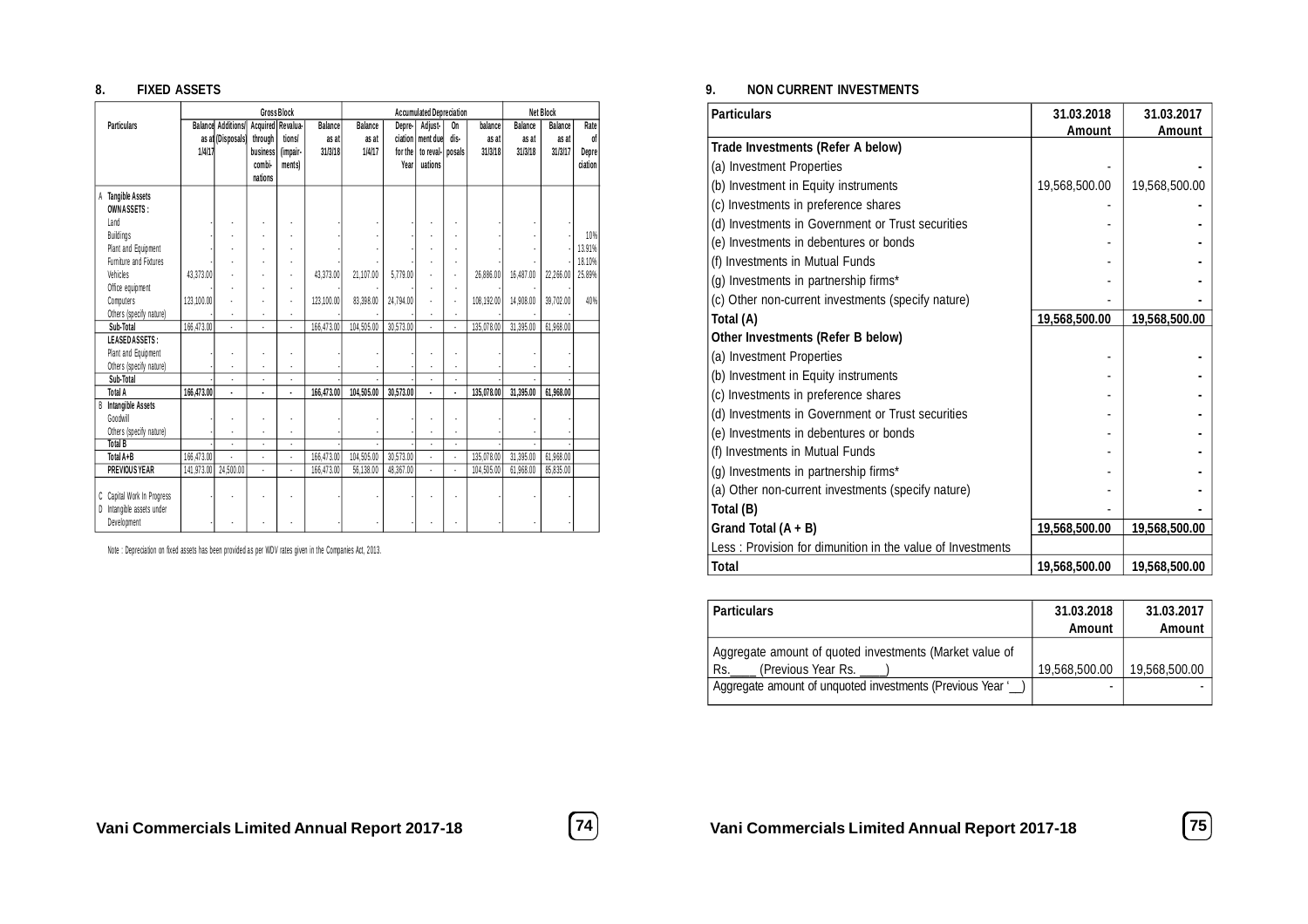#### **10. LONG TERM LOANS & ADVANCES**

(Unsecured and Considered Good)

| <b>Particulars</b>                    | 31.03.2018<br><b>Amount</b> | 31.03.2017<br><b>Amount</b> |
|---------------------------------------|-----------------------------|-----------------------------|
| Capital Advances                      |                             |                             |
| <b>Security Deposits</b>              |                             |                             |
| Loans and advances to related parties |                             |                             |
| Advance Income Tax                    |                             |                             |
| Other loans and advances              | 17,151,670.00               | 13,486,956.00               |
| <b>Total</b>                          | 17,151,670.00               | 13,486,956.00               |

#### **10.1 Loans and advances due by directors / officers or any of their related party**

| <b>Particulars</b>                                                                                                                       | 31.03.2018<br><b>Amount</b> | 31.03.2017<br><b>Amount</b> |
|------------------------------------------------------------------------------------------------------------------------------------------|-----------------------------|-----------------------------|
| Directors *<br>Other officers of the Company *<br>Firm in which director is a partner *<br>Private Company in which director is a member | 150,000.00                  | ۰<br>۰                      |
| <b>Total</b>                                                                                                                             | 150,000.00                  |                             |

#### **11. OTHER NON CURRENT ASSETS**

(Unsecured and Considered Good)

| <b>Particulars</b>                                                                                                                                    | 31.03.2018<br>Amount | 31.03.2017<br>Amount |
|-------------------------------------------------------------------------------------------------------------------------------------------------------|----------------------|----------------------|
| Long term trade receivables (incld. trade receivables<br>on deferred<br>Others (Preliminery Expenses to be Not w/off)<br>Debts due by related parties | 148,360.00           | 148,360.00           |
| Total                                                                                                                                                 | 148,360.00           | 148,360.00           |

#### **11.1 Debts due by directors / officers or any of their related party**

| <b>Particulars</b>                            | 31.03.2018    | 31.03.2017    |
|-----------------------------------------------|---------------|---------------|
|                                               | <b>Amount</b> | <b>Amount</b> |
| Directors *                                   |               |               |
| Other officers of the Company *               |               |               |
| Firm in which director is a partner *         |               |               |
| Private Company in which director is a member |               |               |
| <b>Total</b>                                  |               |               |

#### **12. INVENTORIES**

| <b>Particulars</b>                     | 31.03.2018<br>Amount | 31.03.2017<br><b>Amount</b> |
|----------------------------------------|----------------------|-----------------------------|
| Stock-in-trade (Valued at cost-Shares) | 2.064.143.58         | 1,192,511.39                |
| <b>Total</b>                           | 2,064,143.58         | 1,192,511.39                |

#### **13. CASH AND CASH EQUIVALENTS**

| <b>Particulars</b>                                 | 31.03.2018<br>Amount | 31.03.2017<br><b>Amount</b> |
|----------------------------------------------------|----------------------|-----------------------------|
| Balances with banks                                | 529,783.48           | 86,040.56                   |
| This includes:                                     |                      |                             |
| Earmarked Balances (eg/- unpaid dividend accounts) |                      |                             |
| Margin money                                       |                      |                             |
| Security against borrowings                        |                      |                             |
| Guarantees                                         |                      |                             |
| <b>Other Commitments</b>                           |                      |                             |
| Bank deposits                                      | 1,600,000.00         | 4,200,000.00                |
| b. Cheques, drafts on hand                         |                      |                             |
| Cash in hand                                       | 57,816.00            | 141,059.00                  |
| Others (Cheques in hand)                           | 400,000.00           | 42,500.00                   |
| <b>Total</b>                                       | 2,587,599.48         | 4,469,599.56                |

\*Deposits with banks include, deposit of Rs. NIL (Prev.Yr : Rs.NIL) with maturity of more than 12 months.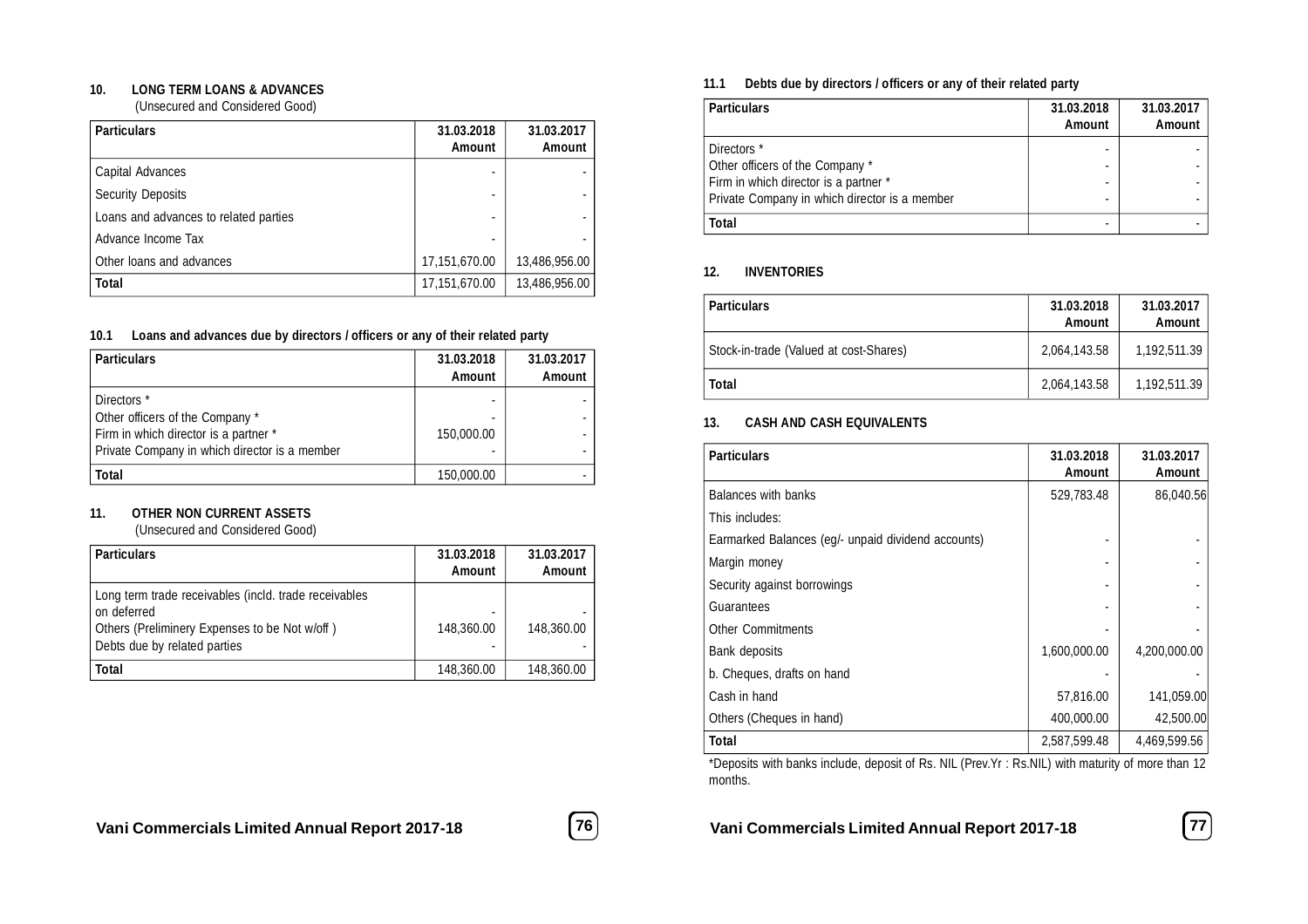#### **14. SHORT TERM LOANS & ADVANCES**

(Unsecured and Considered Good)

| <b>Particulars</b>                                                | 31.03.2018<br>Amount | 31.03.2017<br>Amount |
|-------------------------------------------------------------------|----------------------|----------------------|
| Loans and advances to related parties<br>Other loans and advances |                      | 2,107,488.61         |
| Total                                                             |                      | 2,107,488.61         |

#### **15. OTHER CURRENT ASSETS (Specify nature)**

| <b>Particulars</b>                                      | 31.03.2018<br><b>Amount</b> | 31.03.2017<br>Amount    |
|---------------------------------------------------------|-----------------------------|-------------------------|
| Interest Accrued on Investments / FDRs<br><b>Others</b> | 23,966.00<br>97.212.00      | 21,660.00<br>614.763.00 |
| Total                                                   | 121,178.00                  | 636,423.00              |

- 16. Contingent liabilities and commitments (to the extent not provided for): NIL (Prev. Yr. NIL)
- 17. The management has confirmed that adequate provisions have been made for all the known and determined liabilities and the same is not in excess of the amounts reasonably required
- 18. No expenses have been admitted other than those reflected in financial Statements
- 19. Disclosure as to relisable value :

In the opinion of the Board, all assets other than fixed assets and non current investments, have a realisable value in the ordinary course of business which is not different from the amount at which it is stated, except as stated below:

| Name of Assets | Realisable  <br><b>Value</b> | Value in<br><b>Balance Sheet</b> | <b>Opinion of</b><br><b>Board</b> |
|----------------|------------------------------|----------------------------------|-----------------------------------|
|                | 'NIL                         |                                  |                                   |



- 20. The balances of sundry creditors, sundry debtors and other parties are subject to confirmation.
- 21. The Company has no subsidiaries.
- 22. During the year under reference the Company did not have any employee(s) drawing remuneration equal to or more than the prescribed limits
- 23. As per prudential Norms for Income Recognition issued by RBI for NBFC's assets have been duly classified into the category of Non-Performing assets and others. However, there are no non-performing assets/assets doubtful of recovery as on the date of Balance Sheet .

#### **24. REVENUE FROM OPERATIONS**

| <b>Particulars</b>                    | 31.03.2018<br>Amount | 31.03.2017<br>Amount |
|---------------------------------------|----------------------|----------------------|
| Interest Income from Loans & Advances | 2.121.923.00         | 2.860.213.00         |
| Total                                 | 2,121,923.00         | 2,860,213.00         |

#### **25. OTHER INCOME**

| <b>Particulars</b> | 31.03.2018               | 31.03.2017 |
|--------------------|--------------------------|------------|
|                    | Amount                   | Amount     |
| Interest           | 248.181.00               | 67.432.00  |
| Dividend           | $\overline{\phantom{a}}$ |            |
| Other Income       | 97.500.00                | 20.833.00  |
| <b>Total</b>       | 345,681.00               | 88,265.00  |

#### **26. CHANGE IN INVENTORIES OF FINISHED GOODS, STOCK-IN-PROCESS AND STOCK-IN-TRADE**

| <b>Particulars</b>            | 31.03.2018    | 31.03.2017       |
|-------------------------------|---------------|------------------|
|                               | <b>Amount</b> | Amount           |
| Investories (at commencement) |               |                  |
| <b>Finished Goods</b>         |               |                  |
| Stock in trade                | 1,192,511.39  |                  |
| <b>Stock in Process</b>       |               |                  |
| <b>Others</b>                 |               |                  |
| Sub-total                     | 1.192.511.39  |                  |
| Investories (at close)        |               |                  |
| <b>Finished Goods</b>         |               |                  |
| Stock in trade-Shares         | 2.064.143.58  | 1,192,511.39     |
| <b>Stock in Process</b>       |               |                  |
| <b>Others</b>                 |               |                  |
| Sub-total                     | 2,064,143.58  | 1,192,511.39     |
| <b>Total</b>                  | (871, 632.19) | (1, 192, 511.39) |

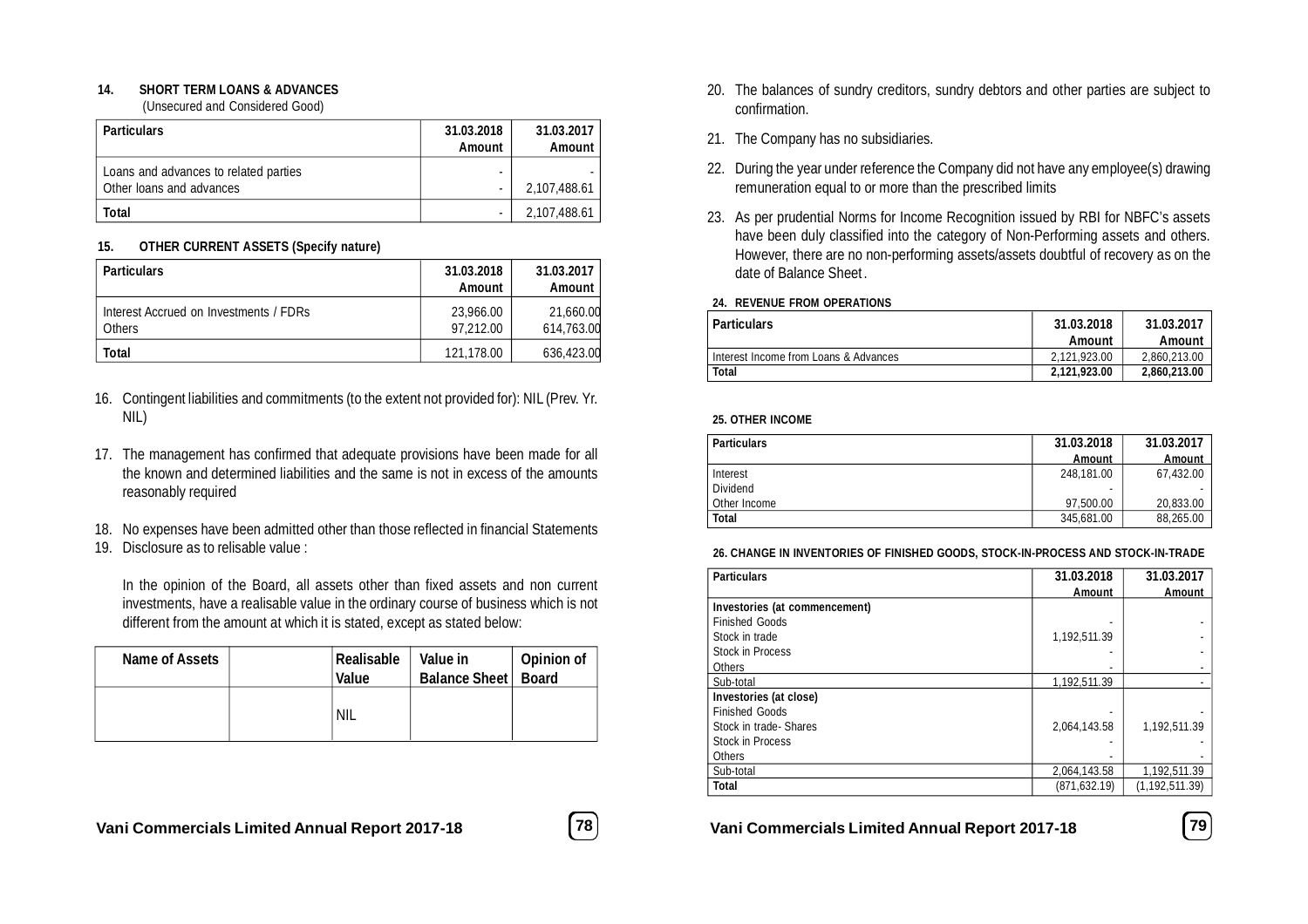#### **27. EMPLOYEE BENEFITS EXPENSE**

| <b>Particulars</b>                            | 31.03.2018<br>Amount     | 31.03.2017<br><b>Amount</b> |
|-----------------------------------------------|--------------------------|-----------------------------|
| Salary & Wages                                | 1,152,692.00             | 1,088,000.00                |
| Contribution to Providend Funds & Other Funds |                          |                             |
| <b>Bonus</b>                                  |                          |                             |
| Others                                        | $\overline{\phantom{a}}$ |                             |
| <b>Total</b>                                  | 1,152,692.00             | 1,088,000.00                |

#### **28. FINANCE COSTS**

| <b>Particulars</b>                           | 31.03.2018<br>Amount | 31.03.2017<br><b>Amount</b> |
|----------------------------------------------|----------------------|-----------------------------|
| <b>Bank Charges</b>                          | 1,172.50             | 230.00                      |
| Other borrowing costs                        |                      |                             |
| Applicable net gain/loss on foreign currency |                      |                             |
| transactions and translation                 |                      |                             |
| <b>Total</b>                                 | 1,172.50             | 230.00                      |

#### **29. DEPRECIATION AND AMORTISATION EXPENSES**

| <b>Particulars</b>       | 31.03.2018<br>Amount | 31.03.2017<br>Amount |
|--------------------------|----------------------|----------------------|
| Depreciation             | 30,573.00            | 48,367.00            |
| Amortisation of expenses | ٠                    |                      |
| <b>Others</b>            | ۰                    |                      |
| <b>Total</b>             | 30,573.00            | 48,367.00            |

#### **30. OTHER EXPENSES**

| <b>Particulars</b>                        | 31.03.2018<br>Amount | 31.03.2017<br>Amount |
|-------------------------------------------|----------------------|----------------------|
| <b>Accounting Charges</b>                 | 36,000.00            | 36,000.00            |
| <b>Advertisement Expenses</b>             | 66,353.00            | 61,921.19            |
| Amortisation of expesnes- Prelminary Exp. | 148,360.00           | 148,360.00           |
| Amount W/Off                              |                      |                      |
| Cibil Exp                                 |                      |                      |
| <b>Computer Expenses</b>                  | 5,300.00             | 15,200.00            |
| Conveyance                                | 49,670.00            | 65,427.00            |
| Courier & Postage                         |                      |                      |
| Fees To RTA                               | 23,150.00            | 5,750.00             |
| <b>Festival Expenses</b>                  |                      |                      |
| <b>Filing Fee</b>                         | 3,600.00             | 7,800.00             |
| Listing Fees & Demat Charges              | 314,100.00           | 270,864.00           |
| Meeting Exp                               | 38,550.00            | 48,740.00            |
| Misc. Expenses                            | 102,023.00           | 428,863.25           |
| News Paper & Periodicals                  | 6,770.00             | 5,437.00             |
| Payments To Auditors                      | 34,800.00            | 23,000.00            |
| Printing & Stationery                     | 30,430.00            | 50,200.00            |
| <b>Professional Fees</b>                  | 10,000.00            | 20,250.00            |
| Rent                                      | 150,000.00           | 150,000.00           |
| Repair & Maintainence                     | 27,707.00            | 20,080.00            |
| Staff welfare expenses                    | 25,260.00            | 38,002.00            |
| <b>Travelling Exp</b>                     | 5,790.00             | 60,057.00            |
| <b>Website Expenses</b>                   | 4,200.00             | 2,950.00             |
| <b>Total</b>                              | 1,082,063.00         | 1,458,901.44         |



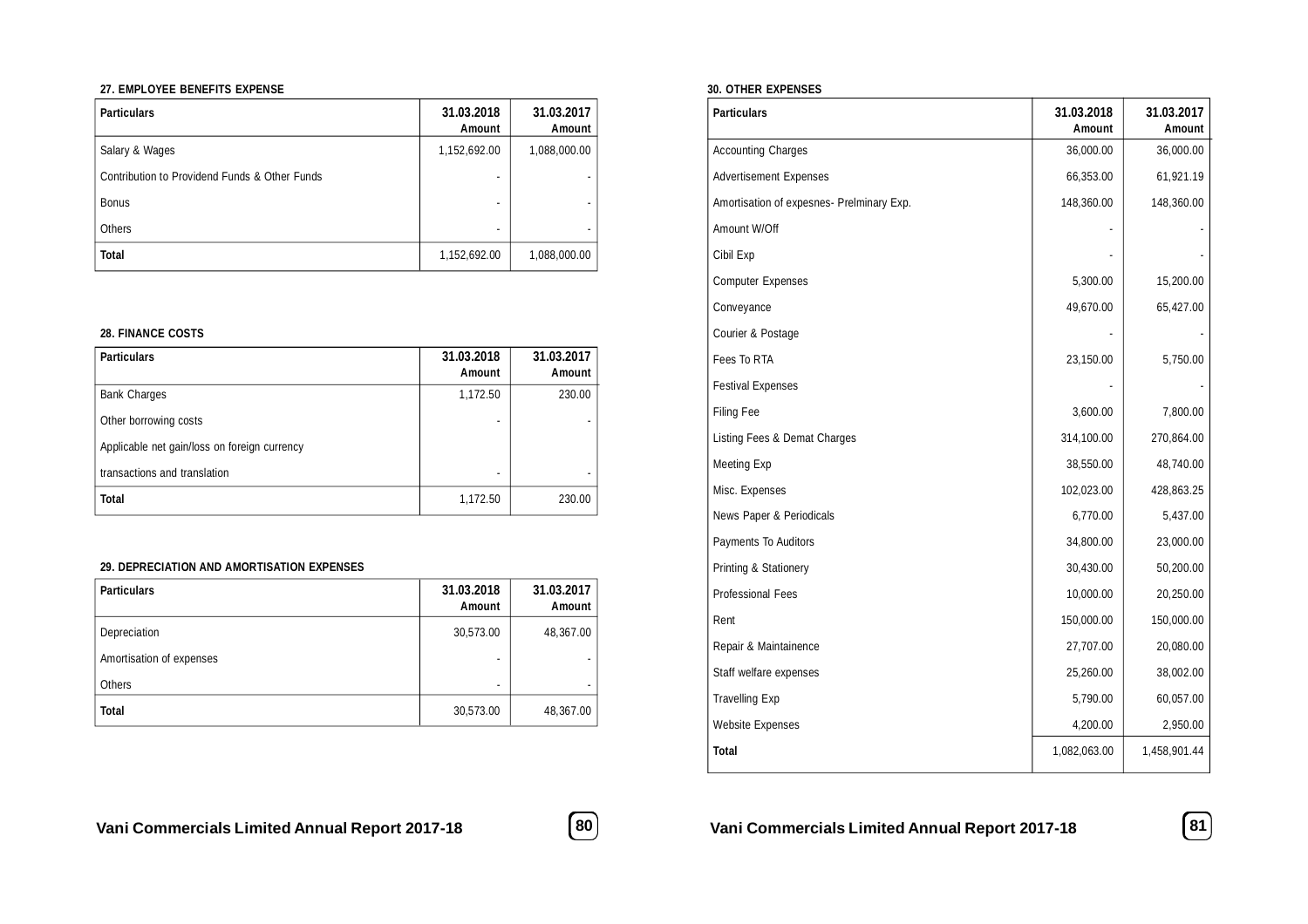#### **30.1 PAYMENT TO AUDITORS**

| <b>Particulars</b>               | 31.03.2018<br>Amount | 31.03.2017<br><b>Amount</b> |
|----------------------------------|----------------------|-----------------------------|
| a. auditor                       | 23,000.00            | 23,000.00                   |
| b. for taxation matters          |                      |                             |
| c. for company law matters       |                      |                             |
| d. for management services       |                      |                             |
| e, for other services            | 11,800.00            |                             |
| f. for reimbursement of expenses |                      |                             |
| <b>Total</b>                     | 34,800.00            | 23,000.00                   |

#### **31. EARNING PER SHARE**

| <b>Particulars</b>                                                     | 31.03.2018<br>Amount | 31.03.2017<br>Amount |
|------------------------------------------------------------------------|----------------------|----------------------|
| Net Profit after tax as per statement of profit & loss attributable to |                      |                      |
| <b>Equity Shareholders</b>                                             | 90,952.00            | 196.703.56           |
| Weighted Average number of equity shares used as denominator           |                      |                      |
| for calculating EPS                                                    | 4.119.800            | 4.119.800            |
| Basic and Diluted EPS (Rs)                                             | 0.02                 | 0.05                 |
| Face Value per Equity Shares (Rs.)                                     | 10.00                | 10.00                |
|                                                                        |                      |                      |

#### **RELATED PARTY DISCLOSURE**

#### **Related parties as per AS 18 with whom transactions have taken place during the year**

**List of Related Parties & relationship**

| Name of Party     | Relationship |
|-------------------|--------------|
| Pooja Bhatia      | Director     |
| Neha Ashish Karia | Director     |
| Mukesh Sukhija    | Promoter     |

#### **Income and Expenses**

| Name of related Party                   | <b>Nature</b> | Relationship                              | 31.3.18   | 31.3.17 |
|-----------------------------------------|---------------|-------------------------------------------|-----------|---------|
| Mukesh Sukhija                          | Rent          | Promoter                                  | 150,000   | 150,000 |
| Mukesh Sukhija                          | Advances      | Promoter                                  | 2.200.000 |         |
| Atharva Professional<br>Consultants LLP | Advances      | Ms. Pooja Bhatia<br>is common<br>Director | 150,000   |         |

#### **Liabilities and Assets**

| <b>Particulars</b>     | Op. Bal                  | <b>Receipts</b><br>/Cr | Payments/Dr<br>Amount | CI. Bal<br><b>Amount</b> |
|------------------------|--------------------------|------------------------|-----------------------|--------------------------|
| <b>Unsecured Loans</b> |                          |                        |                       |                          |
| Mukesh Sukhija         | ٠                        | ٠                      | 2,200,000             | 22,000,000               |
| Atharva Professional   |                          |                        |                       |                          |
| Consultants LLP        | $\overline{\phantom{a}}$ | ٠                      | 150,000               | 150,000                  |
| Rent Payable           |                          |                        |                       |                          |
| Mukesh Sukhija         | $\overline{\phantom{a}}$ | ٠                      | 150,000               |                          |